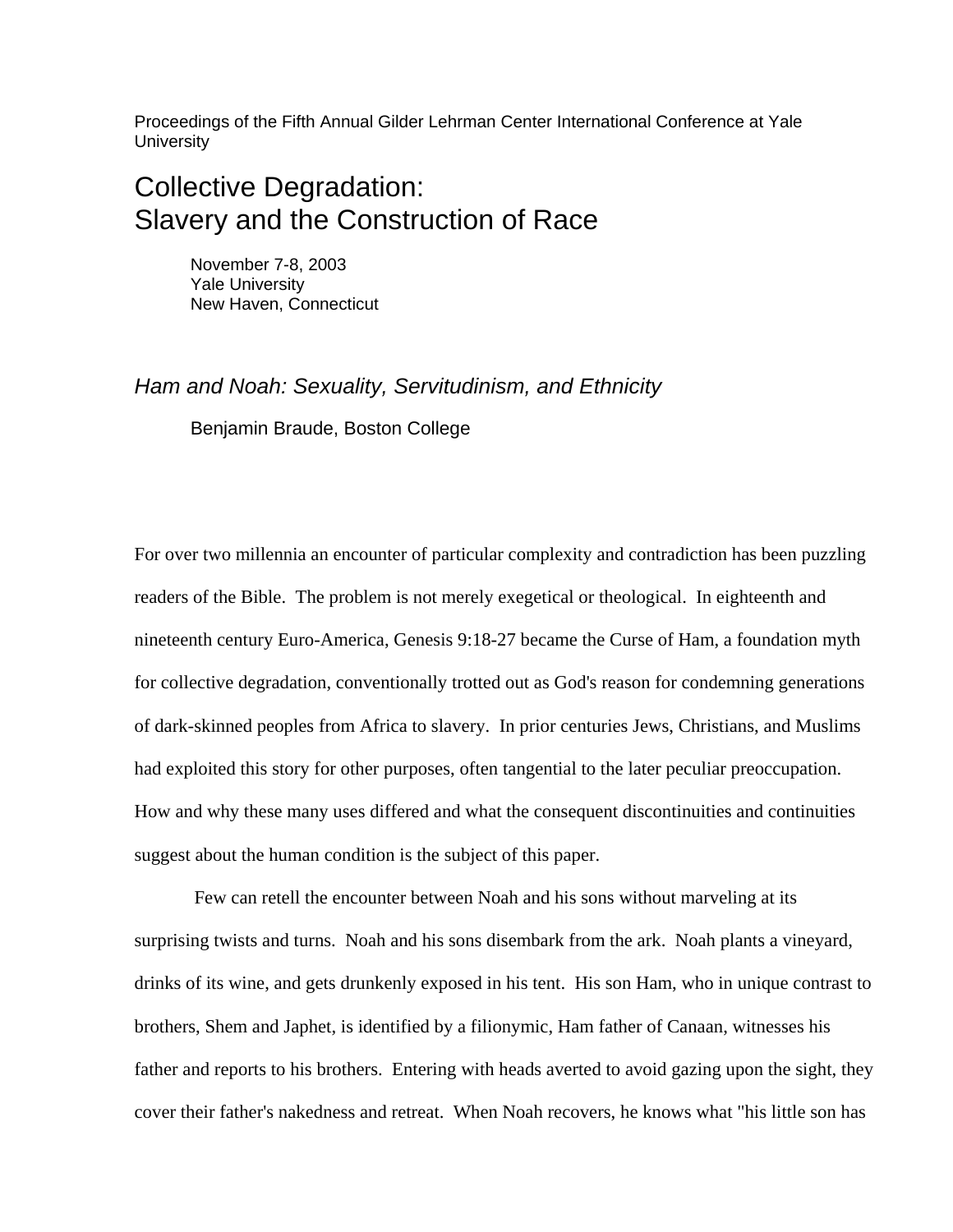done to him" and curses Canaan, that son of Ham, with being enslaved to his "brothers". Shem and Japhet receive blessings whose details also contain mysteries. The questions are plural and by the nature of Scripture none can have a singular answer. Why was Canaan cursed when Ham did it? Who is the "little son"? And what did he do to Noah? Why is Ham given a filionymic? What precisely is the meaning of the curse and blessings Noah dispenses? And finally how did Jews, Christians, and Muslims eventually make Ham into an African slave?

 Today's paper does not answer everything, since it must leave something for the book I am finishing, *Sex, Slavery, and Racism: The Secret History of Noah and His Sons<sup>1</sup>, but I can present* the three interrelated prisms of interpretation through which this passage has been understood: sexuality, servitudinism, and ethnicity. Simply put, my argument is that according to the Bible, unmastered sexuality leads to enslavement and enslavement in turn constructs ethnic identity. Key is the foundational centrality of Genesis 9:18-27 in the history of the justification of slavery, that is servitudinism, a term that I believe deserves infamy of place next to both its fellow-traveler, amelorationism, and its distinctly different and much later opponent, abolitionism. Biblical servitudinism, albeit until recently neglected by ancient historians, has been much more coherent, influential, long-lived, and far-reaching than the Aristotelian argument of slave by nature. That much ballyhooed warhorse, as it evolved in Euro-American thought, was in truth a biblical wolf in a Greek sheep's clothing. $^{2}$  $^{2}$  $^{2}$ 

 $\overline{a}$ 

<span id="page-1-0"></span><sup>&</sup>lt;sup>1</sup> Under contract with Alfred J. Knopf.

<span id="page-1-1"></span> $2$  For the argument that Aristotle and the Greeks were not the only pro-slavery game in the ancient town, Peter Garnsey, *Ideas of Slavery from Aristotle to Augustine*, Cambridge, UK, 1996. Garnsey's claim has been accepted by the authoritative Richard Kraut, *Aristotle, Political Philosophy*, OUP, 2002, p. 278, n4. Earlier Arnaldo Momigliano in an insightful but all too brief essay on Moses Finley underscored the latter's almost willful neglect of the biblical and rabbinic sources on ancient slavery, despite his ability to mine this literature, Arnaldo Momigliano, "Moses Finley and Slavery: A Personal Note", in Moses I. Finley, ed. *Classical Slavery*, London, 1987, 2.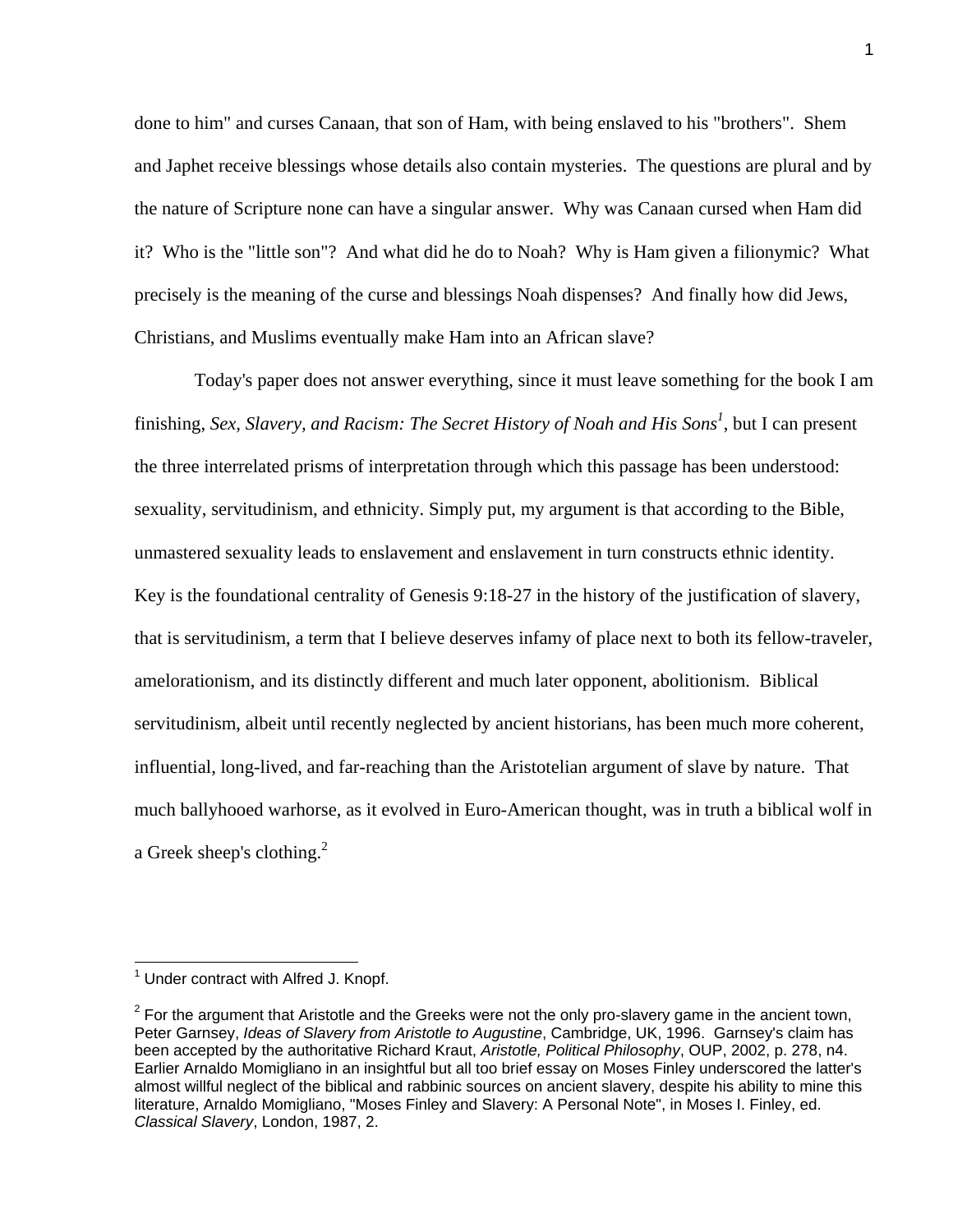Some have asserted that Aristotle's discussion of slavery is weak and contradictory. $3$  The weakness is evident in the tautological formulation: A human being belonging by nature not to himself but to another is by nature a slave. The natural character that determines one's status is defined by being in that status. Aristotle's natural slave theory lacked a convincing and consistent explanation of precisely what intrinsic qualities and characteristic actions caused that status in the first place. He did, however, make two efforts: 1) the distinction between the apprehension and the possession of reason, mere possession being not good enough; 2) the assertion that one whose nature is defective has a body that rules the soul, a condition that is "poor and unnatural".<sup>[4](#page-2-1)</sup> With regard to the first, beyond suggesting that either facility alone marks humans off from animals, he fails to clarify precisely what is so powerfully different between these two uses of reason that one or the other determines the crucial status of freedom or slavery. The soul-body imbalance is a claim that might have yielded an interesting line of reasoning, but it is left dangling.

 As if perhaps to acknowledge the inadequacy of these formulations from Book One, in Book Seven towards the end of the *Politics*, he revisits the question with yet another claim, which contradicts the first.<sup>5</sup> Abandoning attempts to base enslavement either on the precise variant of the deliberative reason that as a whole distinguishes humans from other animals or on the body-soul relationship, he suggests that it is a matter of spirit. Surprisingly here it is spirit not reason that makes one free. The people of cold regions, particularly Europe (i.e. the hinterland to the north,

<span id="page-2-0"></span><sup>3</sup> Nicholas D. Smith, "Aristotle's Theory of Natural Slavery", in *A Companion to Aristotle's Politics*, ed. David Keyt and Fred D. Miller, Jr., Oxford, 1991, 142-155, a revised version of the earlier article published, *Phoenix, the Journal of the Classical Association of Canada*, 37(1983), 109-122. For a review of Smith and other critics, see Kraut, 278-9, n. 5. Kraut, who does not share these objections, constructs an argument more powerful than what Aristotle actually stated, to a degree unjustified in my opinion. As an example of the contradictions that Kraut ignores see Garnsey, 115 particularly n. 11 and 118.

<span id="page-2-1"></span><sup>4</sup> Book 1, chapter 5, 1254b1-2, as translated in Aristotle, *Politics Books I and II*, Trevor J. Saunders, tr. & ed., Oxford: Clarendon Press, 1995, 6.

<span id="page-2-2"></span> $5$  Book 7, chapter 7.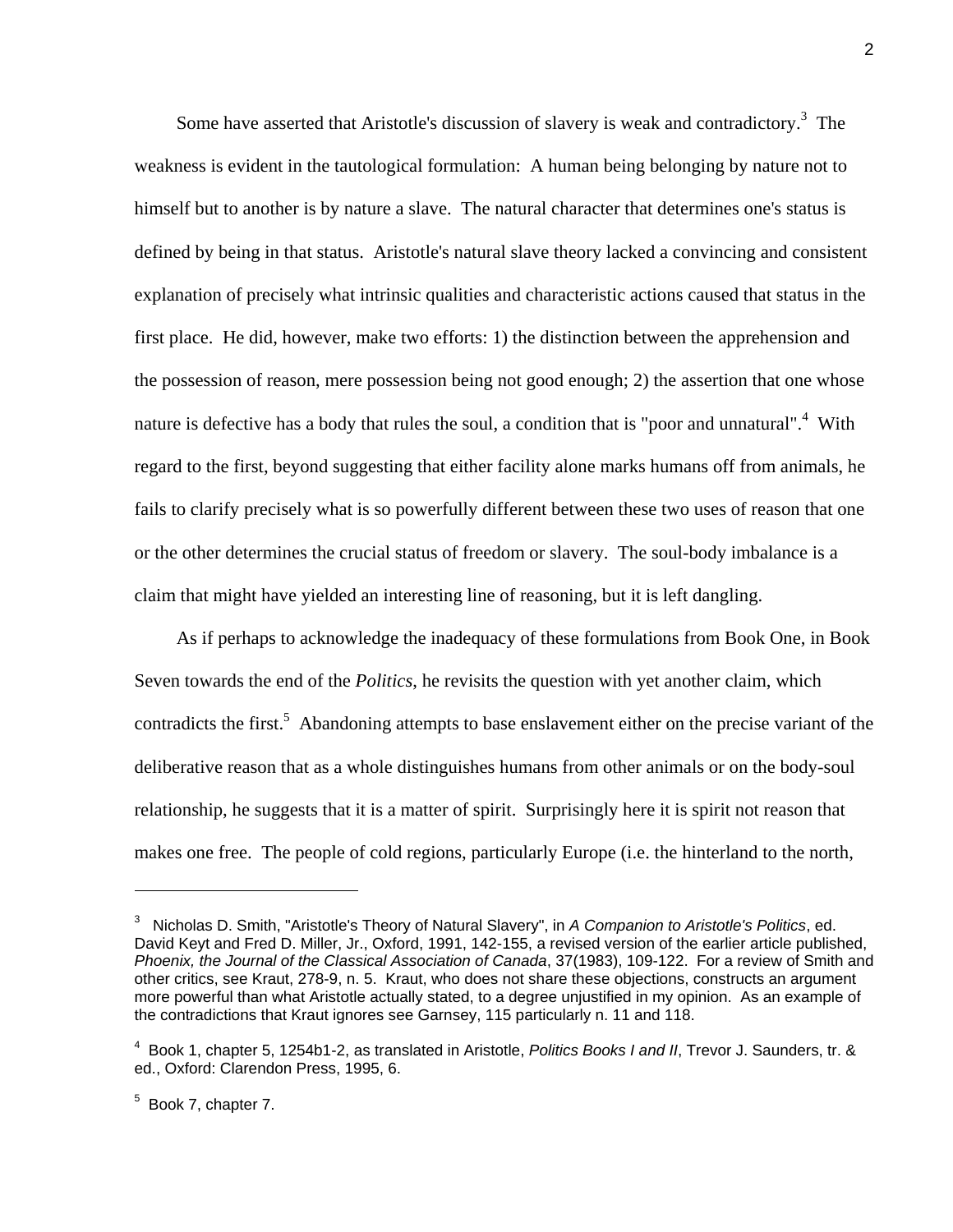the Balkans and beyond, excluding Greece) possess the requisite spirit and therefore are free, but they lack thought and art. The people of Asia (i.e. the hinterland to the east, Ionia, Asia Minor, and Persia) possess intelligence and the skill of political administration, but they lack spirit. Therefore they are subjects, ruled, and enslaved.

 The context of each discussion may mitigate the inconsistency. At the beginning of the *Politics*, slavery is in the household. Towards the end of *Politics*, slavery is part of Macedonian-Persian rivalry and propaganda. His conclusion here that the Greeks being neither of Europe nor of Asia but mid-way between<sup>6</sup> -- *obiter dicta* a challenge to the modern bromide of European or Western Civilization -- allows him to claim that they possess the best of both and therefore have freedom as well as skill and intelligence. This simple-minded chauvinism founded a topos that was well developed in Islamic ethno-geography and later expounded in early modern European geo-humoral theory, the ideal geographical middle. As it evolved over the millennia, the only constant difference lay in where the best resided, e.g. Arabs and Persians between Slavs and the Sudan, England between the Arctic and the Equator, etc. There was however an important obstacle to transforming this into a base for race. According to Hippocrates, Aristotle and most of those after him, collective traits and capacities ultimately were a function of the geographical environment.<sup>7</sup> You are where you live and you change when you move. Geographical determinism started to diminish only in the era of exploration and exploitation, though even later Montesquieu, Samuel Stanhope Smith, and most recently, David Landes, have still held to forms of it. The hereditarian counter-attack played a major role in the construction of race from the sixteenth century on, as will become clear below.

<span id="page-3-0"></span><sup>&</sup>lt;sup>6</sup> Aristotle's views on this subject were in fact inconsistent, *Physics*, V. 1, 224<sup>b</sup>21-2, as cited in Kraut's commentary, *Politics Books VII*..., 92.

<span id="page-3-1"></span> $7$  In fact what actually appeared in the Hippocratic corpus was more nuanced and complex.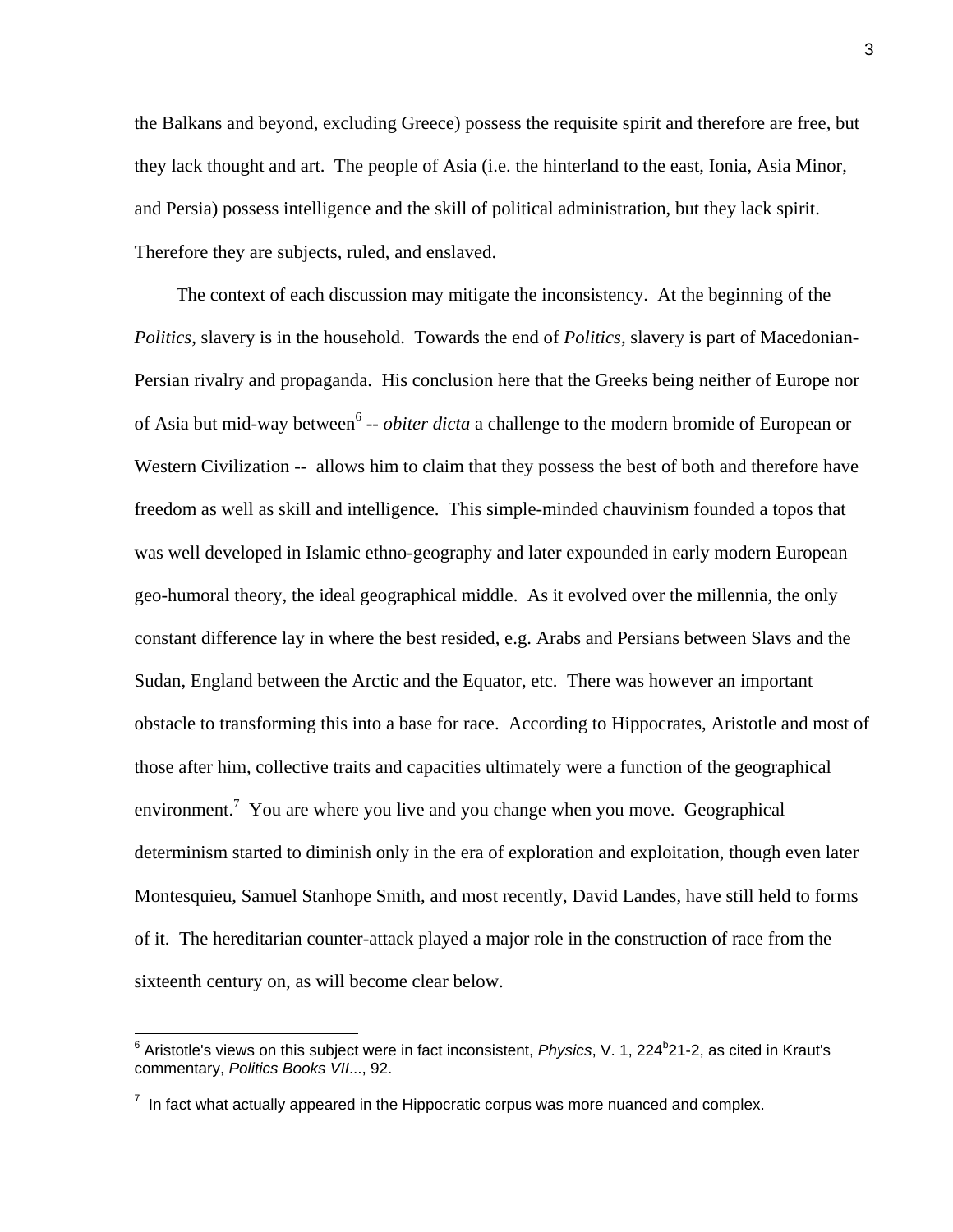Within the *Politics* the contradiction between the two arguments is so stark that we must consider that Aristotle, though using the same Greek term, *doulos*, was in fact discussing two different institutions that he had troubling distinguishing, domestic slavery as opposed to political subjection.<sup>[8](#page-4-0)</sup> But such is the corrosive effect of servitudinism and its inevitable ideological distortions that his inconsistency and confusion should not surprise. Peter Hunt has demonstrated the eagerness of Greek historians to blind themselves to the importance of military slaves in defending supposedly free citizen-run Greek societies.<sup>9</sup> Philosophers too shared this fault. Theresias was not the only blind Greek seer.

 Aristotle's designation of the so-called Asian as the model slave and the so-called European as the model freeman illustrates how all-encompassing is the self-delusion that is the justification of slavery. The accumulated evidence, such as it is, suggests that to the inconsistent extent that any single group predominated as slaves over time, Europeans, by Aristotle's definition, were more likely to assume that role.

 Accordingly Peter Garnsey has argued that the true function of the Aristotelian argument was "to distract attention from the existence of those unnatural slaves by promoting a paradigmatic image of the 'real' slave whom all could agree to be properly enslaved." It "offered ideological support to slaveowners rather than prescriptions for or descriptions of actual master/slave relationships". $10$ 

 Be all of this as it may, a crucial determinant of influence remains: when was Aristotle's *Politics* available? The vexing problem of the Aristotelian corpus is beyond the confines of my

<span id="page-4-0"></span><sup>&</sup>lt;sup>8</sup> Kraut (290-295) resolves these contradictions in an unconvincing fashion by ignoring the "spirit" crucial to the different status of each and focusing instead on the creative-deliberative qualities. See also Aristotle, *Politics Books VII and VIII*, Richard Kraut, tr. & ed., Oxford: Clarendon Press, 1997, 93-94.

<span id="page-4-1"></span><sup>9</sup> Peter Hunt, *Slaves, Warfare, and Ideology in the Greek Historians*, CUP, 1998

<span id="page-4-2"></span> $10$  Garnsey, 126-7.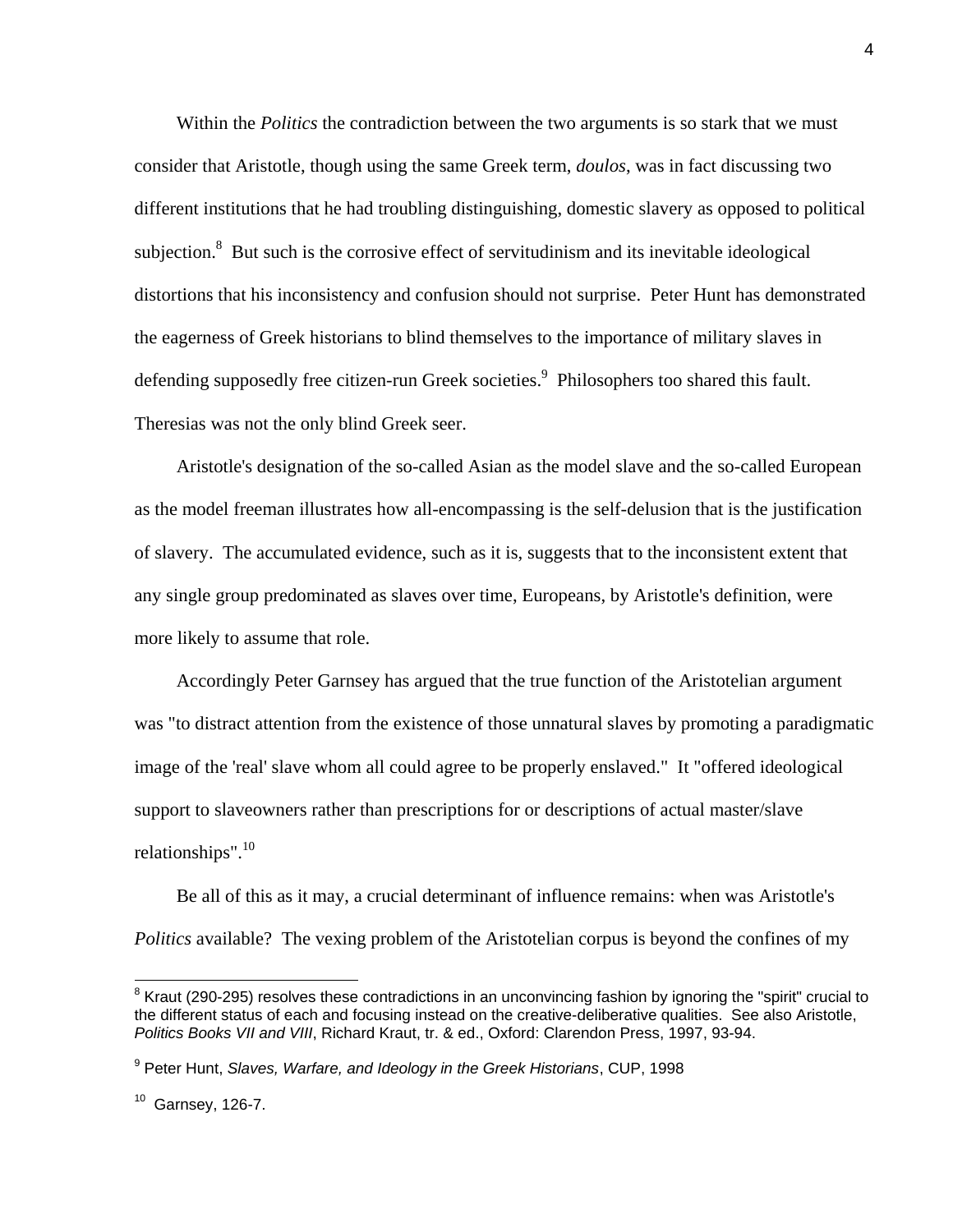talk, but as we all know the authentic works of Aristotle recovered in the high Middle Ages had been lost more than a millennium earlier. By that late date, the Aristotelian argument for slavery may have been little more than a useful pagan fall guy for the servitudinism that was already deeply rooted in the Judeo-Christian-Muslim tradition itself. As two authorities on ancient Greek thought have argued, even without him and based solely on appeals to sacred texts, slavery already had a strong case.<sup>11</sup> Throughout the millennia the Bible was far more widely available and influential than Aristotle. There is significant evidence that the sexual servitudinism to be revealed here was recognized and embellished by the earliest readers and writers of the Bible and its continuators, Jewish and Christian. Later however it came to be exoterically undermined, particularly by the Fathers of the Church and by the *Ulema* of Islam, because of the theological constraints their respective and distinctive beliefs in Jesus as God Incarnate and Muhammad as the Perfect Prophet imposed upon them. For centuries nonetheless it maintained a hermetic existence. Finally in the nineteenth certain defenders of slavery revived it.

## **I. SEXUALITY**

 $\overline{a}$ 

The first of the three prisms has been the least understood because its foundation has been the most aggressively denied by the dominant Christian-Muslim tradition. This denial unfortunately made it difficult to expose the deep and insightful basis of biblical servitudinism. Nonetheless I would argue based on a range of sources -- Mesopotamian tablets, intra-biblical exegesis, obliquely the earliest expansions of biblical story, as well as rabbinic and patristic comments - that what was done to Noah was some kind of sexual violence, most likely anal intercourse. Who did it was less important than what it was. Accordingly in Genesis 9, Canaan and Ham were repeatedly intermingled.

<span id="page-5-0"></span><sup>&</sup>lt;sup>11</sup> Contrast Kraut, p. 278, n.4 citing Garnsey to John Francis Maxwell, "The Development of Catholic Doctrine Concerning Slavery", *World Justice* 11:3 (March 1970), 315-316, blaming Aristotelianism and other pagan influences.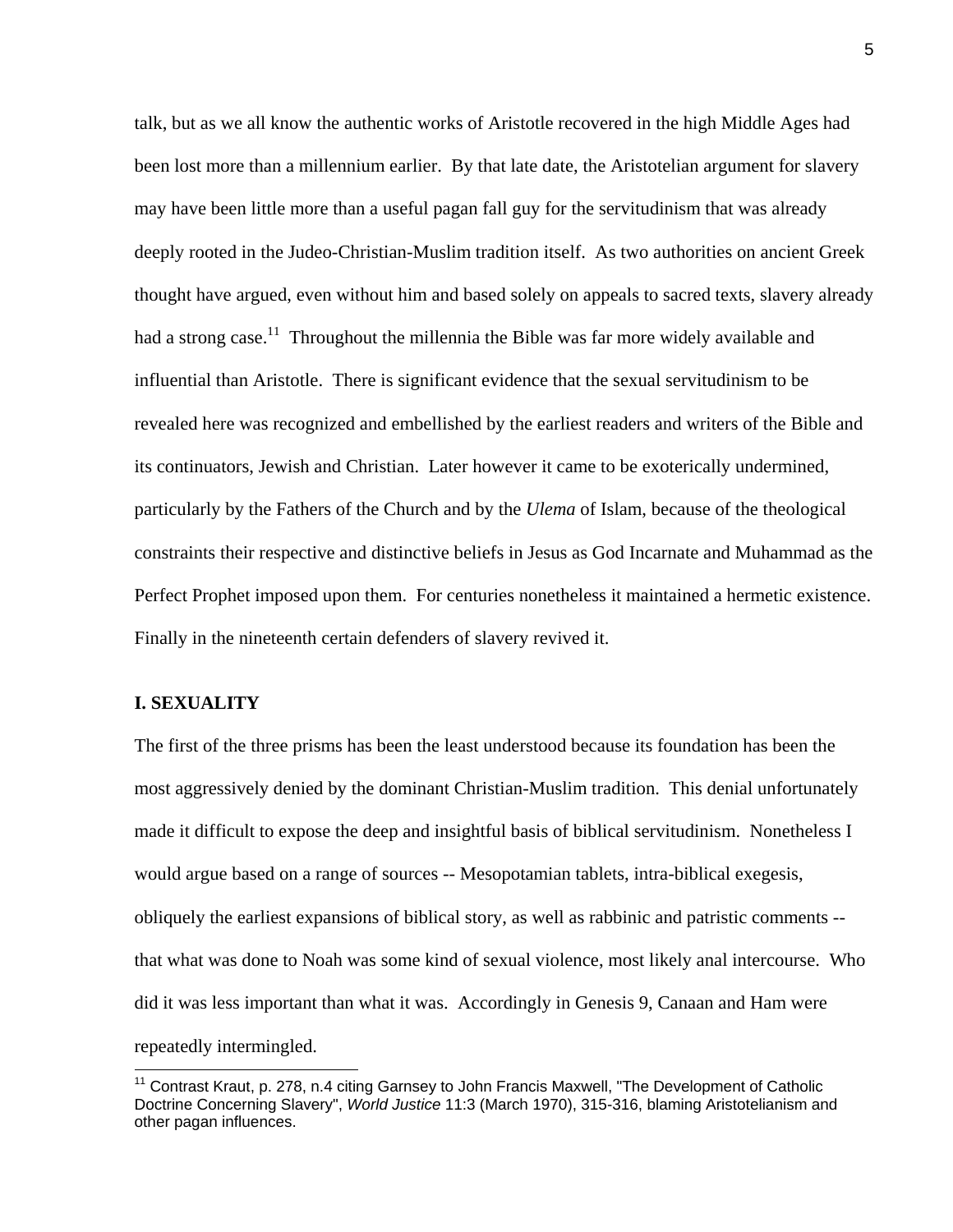## **Rape**

A collection of tablets, the so-called Mesopotamian sex omens, more or less contemporary - between 1000 - 700 before the current era -- to the supposed origin of this strand of the Bible, espoused the principle that how you do it determines what would become of you. As an illuminating parallel to Genesis 9, the omens detail the significance of anal intercourse in the power politics of sex: "If a man has sex *per anum* with his social peer, that man will become foremost among his brothers [my emphasis] and colleagues."[12](#page-6-0) By penetrating Noah and then boasting about it to the brothers, Ham/Canaan could assert power not only over his father, but also over his brothers. How fitting a punishment that instead of the mastery the Mesopotamians offered, the Bible's riposte was slavery. Chapters later within Genesis, rape is once again tied to Ham and his descendants, through the rape of Dinah daughter of Jacob, by the Hamite/Canaanite Shechem son of Hamor -- note the pun. It was this passage from Genesis 34 that the Talmud used centuries later as a proof text for the rape in Genesis 9. Noah is not the only victim of rape in the Bible. In the very next chapter after the rape of Dinah, her brother Reuben spies his father's concubine and cannot resist the prey (Genesis  $35:22$ ).<sup>13</sup> The Israelite Reuben may seem a surprising proponent of uncontrolled sexuality, but, as we shall later learn, the Israelites may not be so radically different from the fate and indeed identity of the Canaanites. The other major parallel to Genesis 9 is the long list of sexual prohibitions in Leviticus 18 -- including acts

<span id="page-6-0"></span> $12$  In the context social peer might mean freedman as opposed to slave. Ann Kessler Guinan, "Auguries of hegemony: The Sex Omens of Mesopotamia" *Gender and History*, 9 (1997), p. 469; for a slightly different translation see Albert Kirk Grayson and Donald B. Redford, *Papyrus and Tablet*, Englewood, N.J., 1973, p. 149

<span id="page-6-1"></span><sup>&</sup>lt;sup>13</sup> These three episodes, targets of opportunity, differ from the similar incident of Lot and his daughters which took place with malice of forethought. In order to repopulate a world they feared had been completely destroyed in the devastation of Sodom, they got their father drunk and lay with him (Genesis 19:30-38). These incestuous union produced two of Israel's other neighbors, Moab and Ammon. Lot, in contrast to Noah, did not know what had been done to him.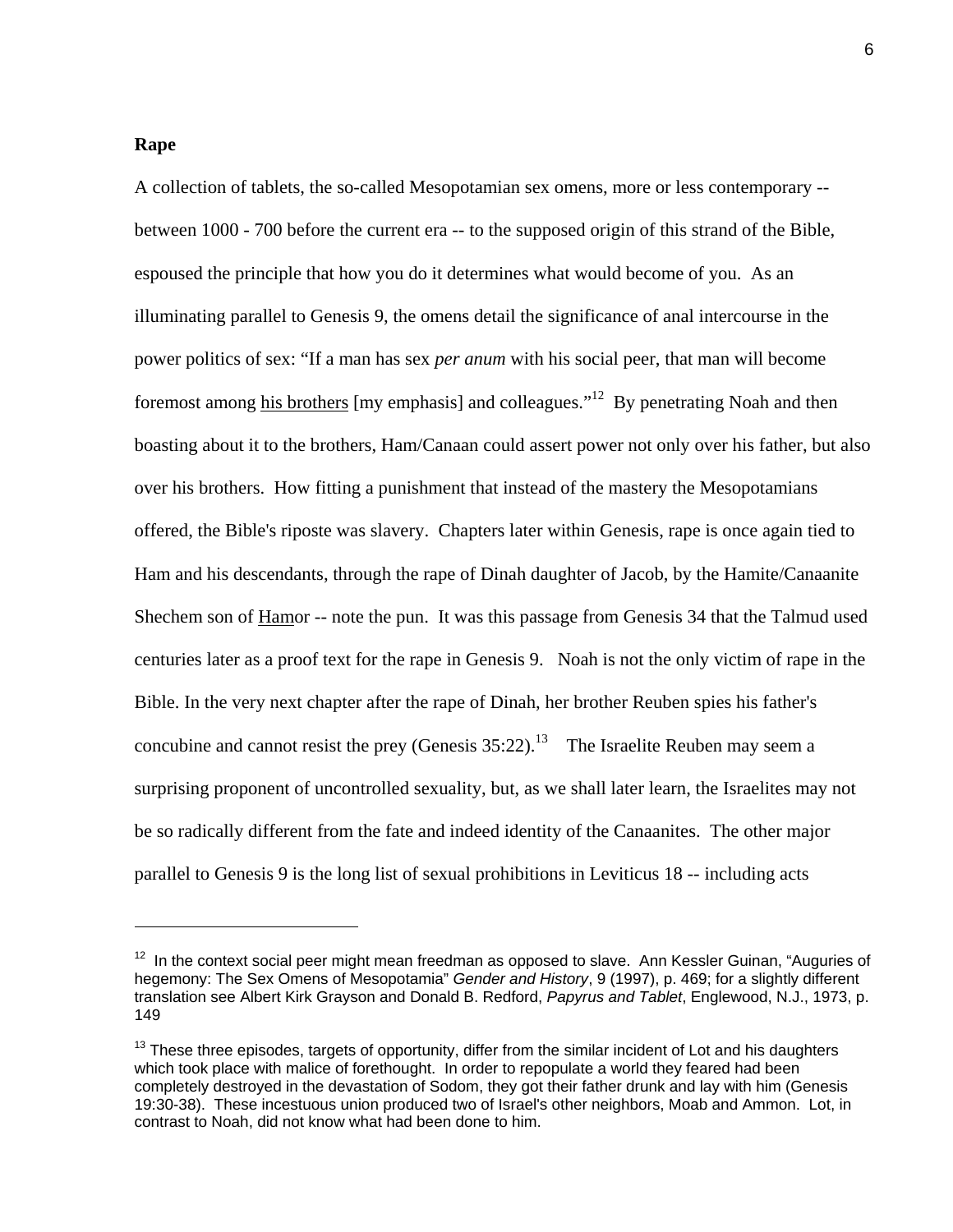perpetrated against both Noah and Jacob's concubine -- which are there characterized as the sexual perversions typical of two Hamites, Egypt as well as Canaan. Egypt is not only another son of Ham, as detailed in the Noahide family tree of Genesis 10, but also, according to the Psalmist, identical to Ham (78:51, 105:23, 106:22). Canaanites and their ilk were made the biblical byword for sexual randiness.

## **Castration**

Although Greek myths and their embellishment by Freud et al. would make castration the default in almost any interaction between father and son, neither the Bible nor the literatures of the ancient Near East as a whole would agree. Freud's castration fixation reveals his fraught internalization of the Hellenistic-Christian campaign against circumcision that assaulted Germanic Jewry more than any other during the nineteenth and twentieth centuries. Here Freud is exposing the neuroses of his moment rather than revealing an eternal human condition.<sup>14</sup> His confusion of circumcision with castration is as absurd as the notion that to shave a beard is to cut a throat. Male circumcision has been the norm for both monotheism and the ancient Near East which created it. It was a commonplace in Pharaonic Egypt.<sup>15</sup> Islam as well as Judaism practice it. The odd man out, Christianity, in Hellenizing that tradition, rejected it.

<span id="page-7-0"></span><sup>14</sup> Gary Taylor, *Castration, an Abbreviated History of Western Manhood*, New York : Routledge, 2000 for a different approach to historicizing this problem from its ancient Near Eastern and Greek origins to contemporary Euro-America.

<span id="page-7-1"></span> $15$  Herodotus 2.36, 104-5. This passage has received much attention in the culture wars over Afrocentricity since it has been used to claim Egyptian settlement in the Black Sea region close to Greece (e.g. Mary Lefkowitz, *Not out of Africa, How Afrocentrism Became an Excuse to Teach Myth as History*, NY:Basic Books, 1996, 13ff). Neither side has acknowledged what is most noteworthy, that Herodotus argues for a cultural (e.g. specifically the practice of circumcision, linen weaving, speech and life-style

<sup>[</sup>  $\sqrt[n]{\eta \zeta}$ οηπασα]) rather than ethnic/racial definition of Egyptian-Colchian identity and that he notes that dark-skinned peoples are found elsewhere. While Herodotus is representative of a significant strand of non-racial ancient Greco-Latin thought, other Greeks and Romans did construct what were to become in the social-economic contexts of later centuries one of the building blocks for racism. For more on this see my "Black Skin/White Skin in Ancient Greece and the Near East", *Micrologus: Nature, Sciences and Medieval Societies*, to appear in 2004. (I apologize for my difficulty in including Greek accent marks.)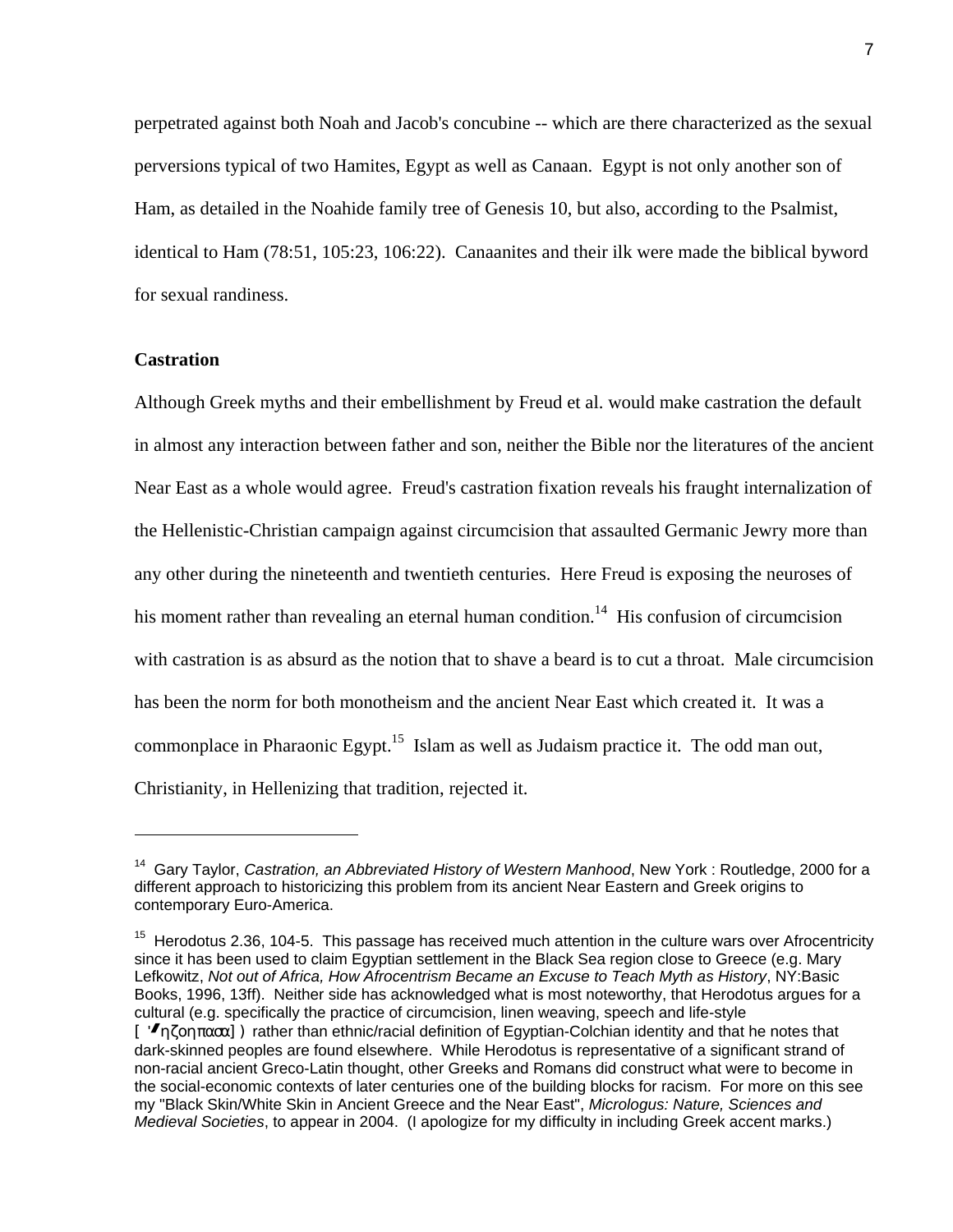<span id="page-8-2"></span> Ham/Canaan did not castrate Noah in the Bible, but by about the year 180 one early Greek Church Father reported that he might have. The Father was a Bishop, Theophilos of Antioch, but the other sources betrayed Jewish influence and even the Bishop's usage suggests a Jewish origin.<sup>16</sup> Theophilos in dismissing the idea did not explain why Noah was a eunuch, but the Rabbis did. They were debating what had happened to Noah in the tent. Citing that story of the Hamite/Canaanite Shechem, one Rabbi insisted that Ham had raped his father.<sup>17</sup> By contrast, the Rabbi who argued for castration, cited no proof text, to be expected since it is absent from the Bible, but instead spun a tale that built upon the instinct for power-grabbing selfishness through sexual violence present in the Mesopotamian parallel. Ham castrated his father because he had reason to fear that he would procreate again, siring at the very least a fourth son, thereby diminishing Ham's share of the world. Furthermore the language used in arguing for castration, punningly recalled rape. The object of Ham's hypersexuality was not only Noah. Previously, according to another rabbinical legend, in violation of Noah's explicit command of abstinence during the Flood, Ham did it with his wife on the ark.<sup>18</sup> Another interpretation claimed that Ham

<span id="page-8-0"></span><sup>16</sup> Theophilus of Antioch, *Ad Autolycum*, tr. R.M. Grant, Oxford: Oxford University Press, 1970, pp. 124-5, book 3:19. Theophilus' pun, '/ Ε υ νου χον, "*EuNouchon* -- eunuch" works only with the Hebrew, *Noach*, rather than the Greek, *Noe* for Noah. Louis Ginzberg instances two additional sources, the Pseudo-Clementine *Recognitiones* and the *Book of Adam*, which I have yet to locate, Louis Ginzberg, *The Legends of the Jews*, Philadelphia, 1925, 5:191.

<span id="page-8-1"></span><sup>17</sup> *Babylonian Talmud, Sanhedrin,* 70a. See also Albert J. Baumgarten, "Myth and Midrash: Genesis 9:20- 29", *Christianity, Judaism and Other Greco-Roman Cults: Studies for Morton Smith at Sixty*, Leiden: Brill, 3:70-??; Franco Bolgiani, "L'Ascesi di Noé", *Forma futuri: Studi in onore del cardinale Michele Pellegrino*, Turin: Bottega d'Erasmo, 1975, 295-333; and Stephen Gero, "The Legend of the Fourth Son of Noah", *Harvard Theological Review*, 73 (1980), 321-330.

<sup>&</sup>lt;sup>18</sup> Genesis Rabbah, 36. 7; Babylonian Talmud, Sanhedrin, 108b. According to the Midrash and Talmud respectively, Ham was punished either metaphorically by getting burnt or by having an unusually colored son (presumably Kush). However the precise meaning of each phrase is difficult to establish. For more see my "Sons of Noah" *W&MQ*, 129-30, n. 60.

The Midrash on Genesis, compiled in Palestine, notes that there was one other guilty of concupiscence, a dog. The Talmud, compiled in Babylonia, has two, a dog and a raven. The linkage of the three in the Babylonian text may be a reference to much older Babylonian phrases: "in the mouth of a dog" or "in the mouth of a crow", meaning to abandon a child to slavery. And indeed the Talmud refers to the raven's mouth. The Akkadian for crow, *aribu* may be etymologically related to the Hebrew for raven,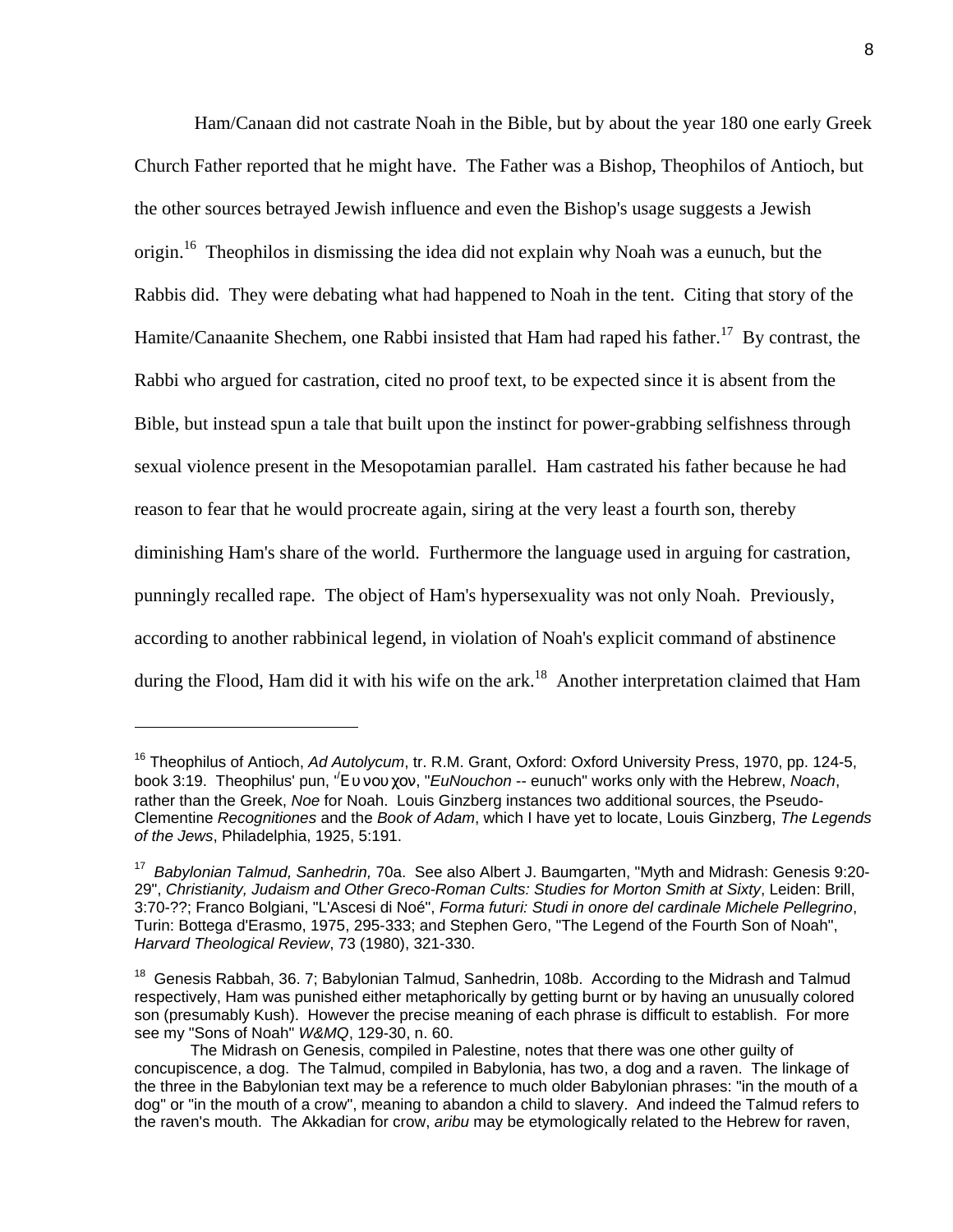had in fact committed incest, by raping his own mother. Clearly rape was the original interpretation. Castration emerged only later.

 In the rabbinic expansion of the Bible this was not the earliest, nor the only indication that Noah was damaged goods. As Noah and his zoo were disembarking, a lion -- for reasons unspecified -- mauled the patriarch, mangling his penis so that when later he lay with his wife, he could not have proper intercourse and instead scattered his semen all over.<sup>19</sup> The midrashic commentary on the Book of Leviticus asserts, in a manner implying that the matter was so wellknown that it required no explanation whatsoever, that since Noah was lame, he was unsuited to perform the sacrifice to the Lord, and his son Shem took his place at the altar.<sup>20</sup> Physical integrity -- a human body without blemish -- was a requirement for participation in the Temple cult, a motif that was to be further developed in Christianity. Lameness was a common euphemism for eunuchy.

*c orev*. I thank Mark Geller for this information. The phrase was derived from the ancient practice of abandoning or exposing in a pit or on the street unwanted infants, euphemistically styled: placing the infant in the mouth of one or the other beast. The consequence was most likely either death or enslavement. Joseph was exposed by his brothers in a pit. Recovered by passing traders, he was soon sold into slavery. Psalm 22:21MT/21:21V pleads to save "my only one [child?] from the hand of the dog", perhaps save my child from exposure or enslavement. Thus the Babylonian Rabbis, through Ham's co-concupiscents, may have been linking lack of sexual restraint to slavery. For the ancient practice and usage see Isaac Mendelsohn, *Slavery in the Ancient Near East*, NY: OUP, 1949, 5, and 131, notes 31 and 32, citing Landsberger, *Materialen zum sumerischen Lexikon, I. Die Serie* ana ittisu, I Tf. 3, col. III, 32-7, J.N. Strassmaier, *Inschriften von Nabuchodonosor*, 439, Oppenheim, *Bulletin of the American School of Oriental Research*, 91 (1943), 36-7 and Albright's note therein. Although there has not been much systematic effort to trace the transmission of ancient Babylonian culture to Jewish and other literatures of later periods, recently this ancient influence has received attention through the *Melammu* symposia, e.g. *Mythology and mythologies : methodological approaches to intercultural influences : proceedings of the second annual Symposium of the Assyrian and Babylonian Intellectual Heritage Project*, ed. R.M. Whiting, Helsinki : Neo-Assyrian Text Corpus Project, 2001 and the work of the Finnish Assyriologist who has animated the effort, Simo Parpola. Of course it has long been recognized that the Flood stories of the Bible and of the Gilgamesh epic are closely related. I am grateful to Peter Machinist for these last references.

<span id="page-9-0"></span>19 Genesis Rabbah 36. 4.

<span id="page-9-1"></span> $^{20}$  Leviticus Rabbah, 20.1, echoing Genesis Rabbah, 30.6. Similarly in some manuscripts of Genesis Rabbah 36.3, according to a variant Noah's eunuchy is taken for granted with a sly aside.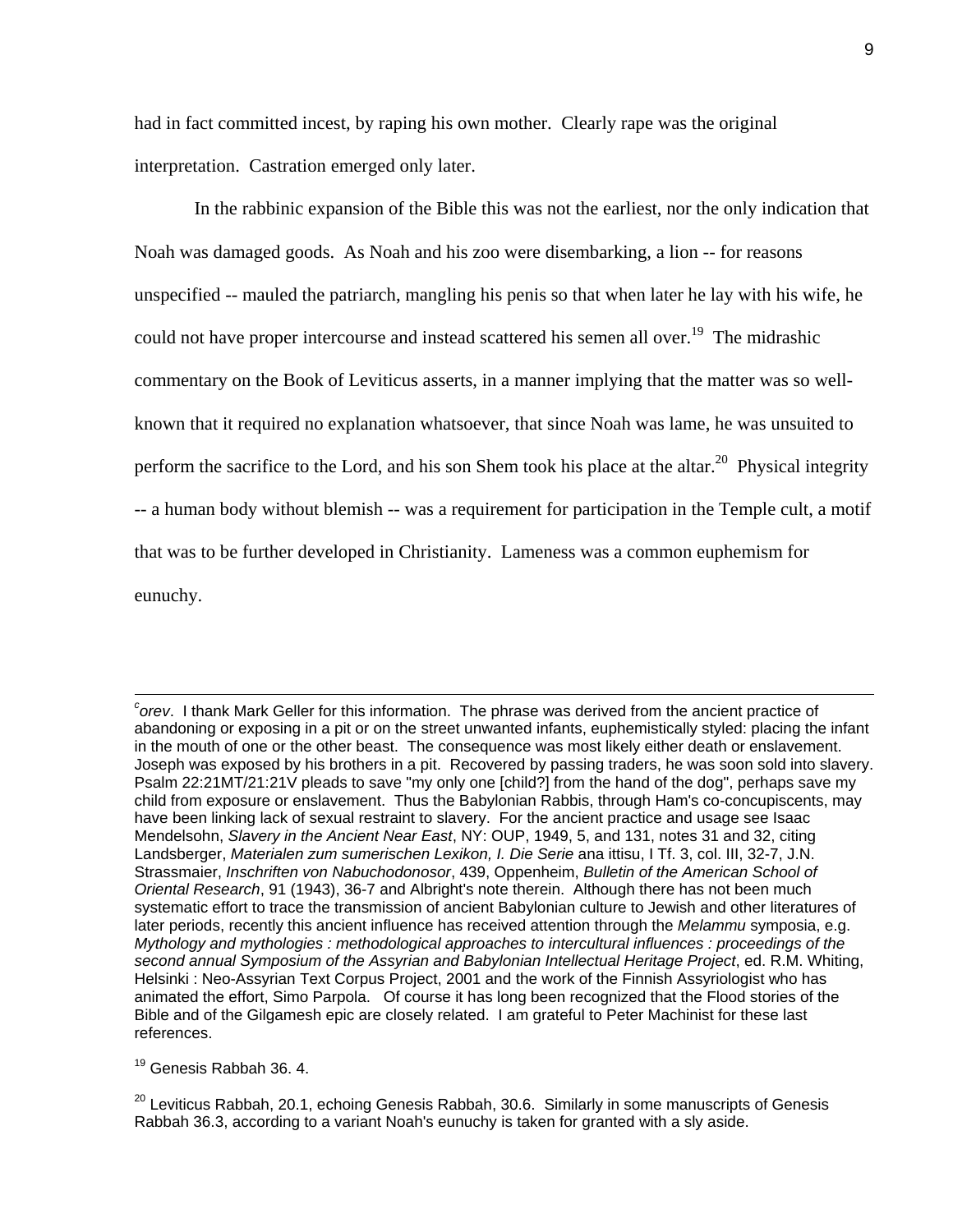Clearly Ham/Canaan were incidental players, merely more hooks on which to peg Noah's inability to procreate, but why should that issue attract such surprising and repeated comment? A fully documented response would require more attention than this conference can afford, but since Noah's sexual equipment -- as opposed to Ham's racial identity -- is to play a major role in patristic consideration of this passage, as I will shortly argue, it cannot be ignored. In brief, drawing upon oblique references scattered across early rabbinic literature<sup>21</sup>, I argue that Noah's sterility, whatever its cause, was important evidence in a polemic about mass celibacy that I have reconstructed within the Jewish community. This emerged with particular urgency in the aftermath of the destruction of the Temple in Jerusalem, the end of the Jewish commonwealth, and the failure of the rebellions to restore it. Some urged that refraining from procreation was a proper sign of mourning at such devastation. Not coincidentally celibacy was also an issue that eventually was to divide the various followers of the Jesus cult from other Jews. The standard rabbinic proof text against celibacy was the thrice invoked divine commandment, "be fruitful and multiply", first voiced during the creation  $(1:22)$ , repeated to Adam and Eve  $(1:28)$  and, after the Flood, to Noah and his sons (9:1). All but one who heard this procreative imperative, heeded it. The one rebel was also "a righteous man who walked in the ways of the Lord" (Genesis 6:9), the only one -- along with family and animals -- to merit salvation from universal diluvian destruction. If Noah failed to procreate, despite the command, then it must not mean what the procreationists claimed. Their exegetical retort was to demonstrate that Noah was not disobedient. He would have, if he could have, but he couldn't.

## **Sexual Oblivion**

<span id="page-10-0"></span><sup>&</sup>lt;sup>21</sup> An exceptionally positive statement about abstinence occurs in a mishnah composed in light of the destruction of the Temple: *Mishnah Sotah* 9.15, but note the different attitude expressed in a later comment on this very text, Saul Lieberman, ed., *The Tosefta, The Order of Nashim, Sotah, Gittin, Kiddushin*, NY 1973, 3-4: 242-243.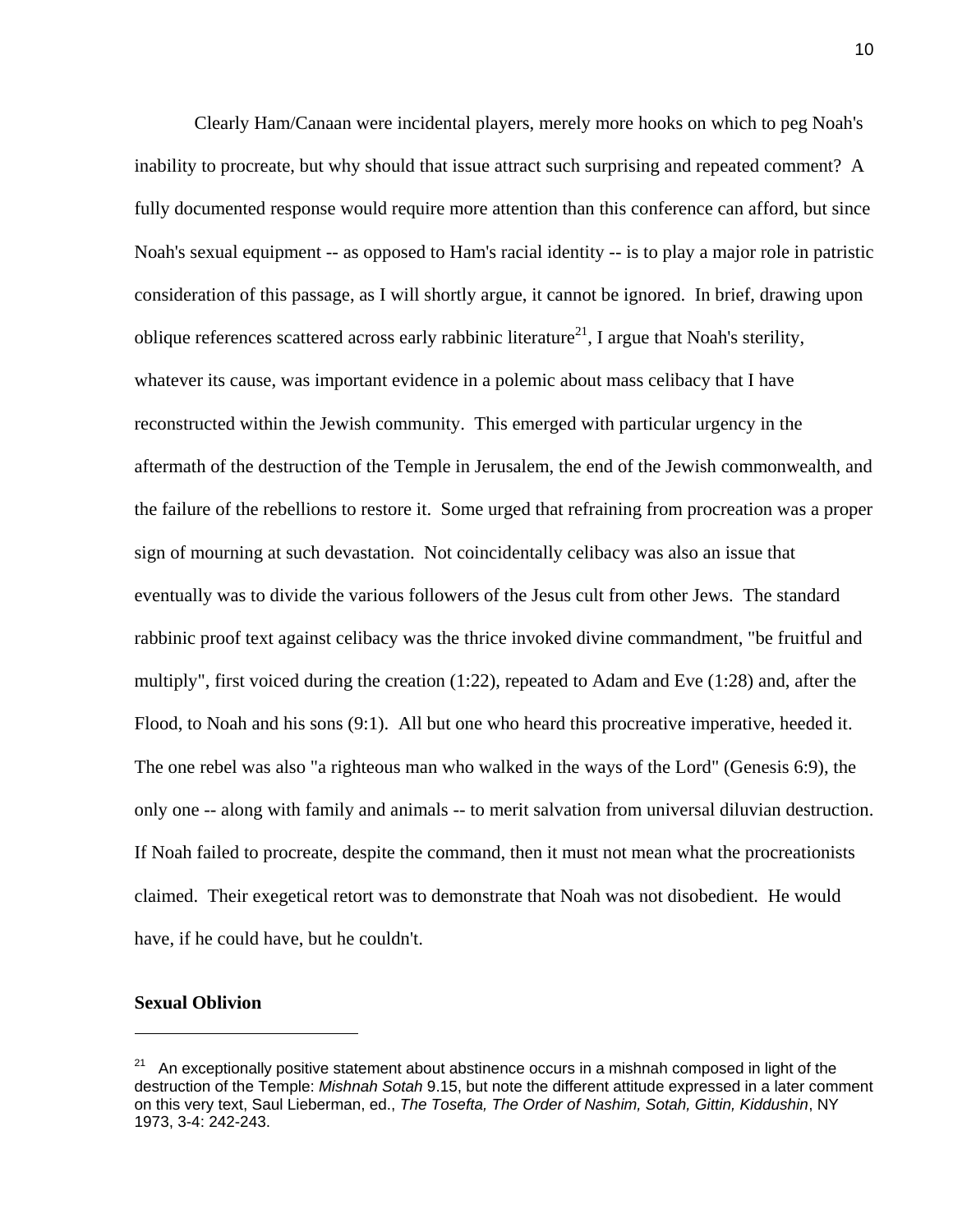Although Christianity and Islam transmitted and transformed many aspects of Noah's rabbinic story, sexual violence has been largely missing. Rather than merely an accident, this lacuna reveals something of greater significance, namely the theological constraints their respective and distinctive beliefs in Jesus as God Incarnate and Muhammad as the Perfect Prophet imposed upon them. For starters, neither shared with Judaism a post-Commonwealth polemic over celibacy. That difference could address the absence of castration, but not the absence of rape.<sup>22</sup> The distinctive importance of Noah for each -- even greater for them than for Judaism -- does explain their reticence. They shared a scriptural base with Judaism, but, in addition, Noah was part of a chain of tradition that adumbrated respectively their God Incarnate or Perfect Prophet. According to Origen, Christ was Noah spiritual.<sup>23</sup> For Muslims, Noah was the archetype of someone whose message from God was at first rejected by his own community. Those who spurned him were destroyed, a key theme in the Quran, particularly during Muhammad's apocalyptic early Meccan period. As a predecessor to Jesus/Muhammad, Noah had to be perfect in every way.

 The charge that Noah was damaged bore a particular problem for Christianity since if Christ was Noah spiritual, then Noah was Christ physical. And Christ physical was God Incarnate, fully, completely, and perfectly a male human.<sup>24</sup> Any suggestion that Noah had been violated or mutilated cast aspersions upon the incarnate perfection of Jesus Himself. Given such sensitivities, at the core of Christianity, it is no surprise that after Theophilos' off-hand and offcolor comment, no Greek or Latin father -- as far as I can tell -- wrote on the subject until

<span id="page-11-0"></span> $22$  A cult of castration did emerge among those Christians who took literally Mathew 19:12, Jesus' advocacy of "eunuchs for the kingdom of heaven". This represented a problem for the survival of the early Church that required rejecting the rabbinic hint that Noah too was a eunuch. For more on the appeal of castration, see Taylor, *Castration*, 185-209.

<span id="page-11-1"></span><sup>23</sup> Origen, *Homilies on Genesis* II.5.

<span id="page-11-2"></span><sup>24</sup> Leo Steinberg, *The Sexuality of Christ in Renaissance Art and in Modern Oblivion*, Chicago: University of Chicago Press, 1996.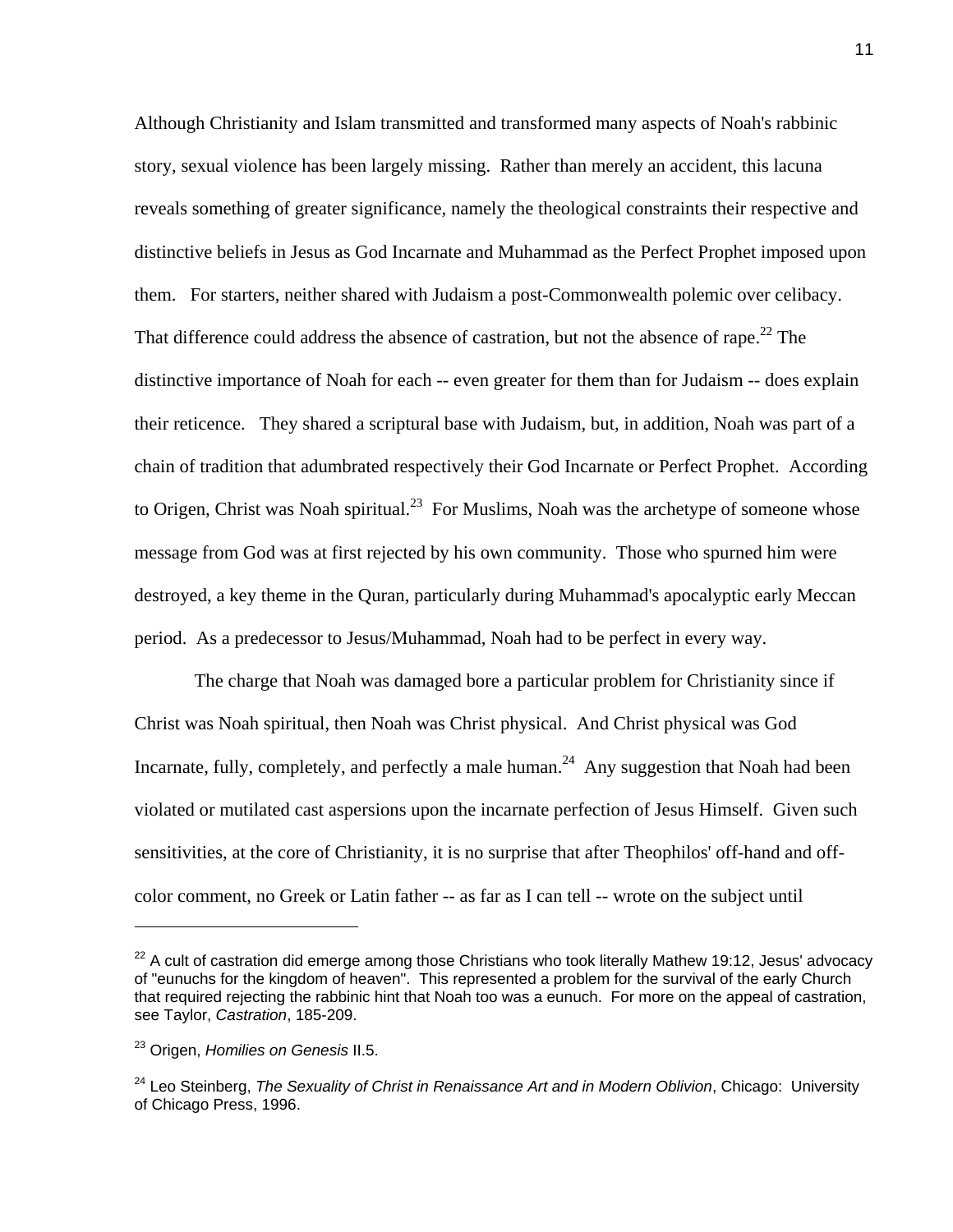Raymond Martini, a Catalan Dominican, quoted the rabbinic interpretation in his  $13<sup>th</sup>$  century polemic against Judaism, *The Sword of Faith*, *Pugio Fidei*. [25](#page-12-0) The Syriac Fathers, who had more intimate contact with the Rabbis, with whom they did share a language and a milieu, did hint at the idea, but left it to the readers' imagination. While the Latin and Greek Fathers tried to ignore the subject, they could not completely avoid it. Jerome was forced to confront it when he translated the story of Noah and his sons into Latin. Through the tricks of translation -- too complex to be described here in detail -- he attempted to counter rape and castration. By his era, the early fifth century, they had already infiltrated the Greek translations in circulation; Theophilos's comment was also widely available; and the Eastern Christian allusions would certainly have been well-known in Palestine where Jerome then lived. In response the author of the Vulgate dampened any notion that Noah had been buggered and he resolutely affirmed that the Father of us all still had his *virilia* intact. He thus encouraged what was to become Christianity's lame interpretation of what Ham did.<sup>26</sup> He gazed upon Noah without respect. Ham mocked him. He knocked but did not knock up his father. While Jerome successfully squelched the charge of rape, keeping Noah intact required more than the word alone. And so Christian iconography was enlisted. From the earliest illustrated Bibles extant, the 5<sup>th</sup> century Vienna Genesis and Cotton Genesis, Christian artists exposed the very nakedness gazing upon which supposedly got Ham in trouble in the first place. They depicted Noah's genitals. This was a motif that remained a commonplace in Latin art until Michelangelo went over the top, flamboyantly uncovering Noah

<span id="page-12-0"></span> <sup>25</sup> Raymond Martini, *Pugio fidei adversus Mauros et Judaeos / cum observationibus Josephi de Voisin et introductione Jo. Benedicti CarpzovI ; qui simul appendicis loco Hermanni Judaei opusculum de sua conversione...*, Lepizig, 1687, photo reprint, Farnborough, England, 1967, 932.

<span id="page-12-1"></span><sup>26</sup> Philo may have been the earliest to describe Ham's act as mocking, *De Sobrietate*, section 6, tr. F.H. Colson and G.H. Whitaker, London, 1930, 3: 446-7; Josephus *Jewish Antiquities*, Book I, 6.1.3 does assert that Noah was mocked, but he leaves vague the identity of the mocker, referring to him not by name, but as the "youngest of the children" implying that it might be Canaan, consistent with Jubilees 7:10-13. For more on this last source see below, pp. 32-33. In general, Philo and Josephus, Hellenistic Jews, exercised far greater influence over early Christian thought than on Rabbinic Judaism.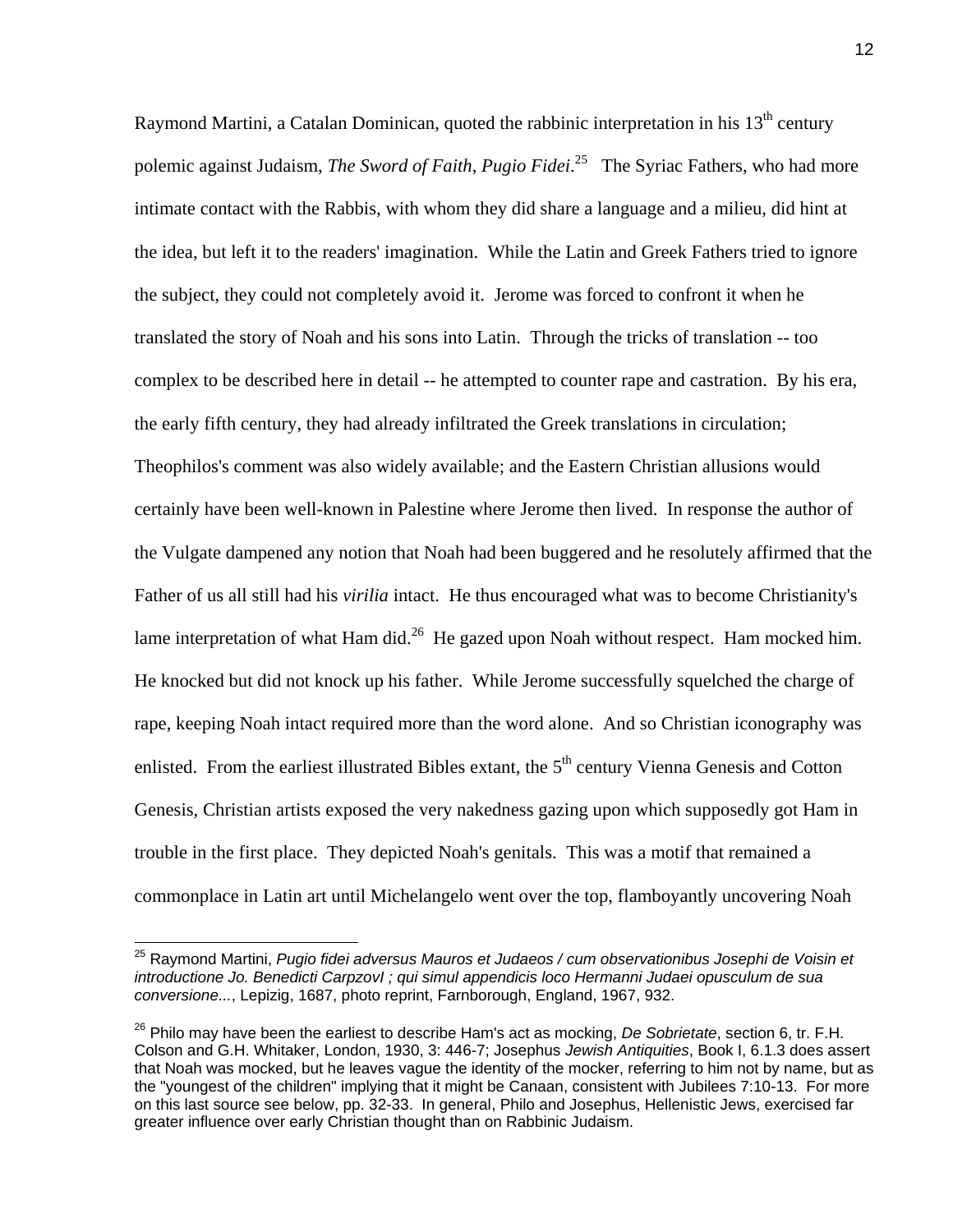and his sons, genitals galore, on the ceiling of the Sistine Chapel. After Michelangelo, hardly any artist publicly exposed Noah again[.27](#page-13-0) 

 Christian exegesis worked at cross-purposes to Christian art. While the Fathers after Theophilos removed the hypersexuality and sexual mutilation, Christian artists reintroduced a hint of sexuality, but without explanation, a complex mixed message. As a result at least overtly and verbally the sexual element present at the creation of slavery was muffled, if not completely excised, mutilating the origins and intellectual history of servitudinism, even as visually it survived. Removed from the magisterial tradition, it gained attention during the Renaissance through growing Christian familiarity with rabbinic literature, but the path of its transmission was sensational rather than sober and considered. The most widely diffused version of the rape and castration of Noah in early modern Europe began life in an edition of newly discovered ancient pagan Babylonian documents.<sup>28</sup> It took more than a century for this fraud to be exposed. By then, lacking its various pedigrees, the story gradually insinuated itself into the arsenal of arguments employed during the nineteenth century defense of slavery.

## **II. SERVITUDINISM**

In the history of slavery, biblical servitudinism, while certainly not ignored, has been underestimated for three reasons: 1) Stripped of its sexual component, the potency of its argument was diminished. 2) Particularly since the Enlightenment, Euro-American thinkers in general have privileged Greek over biblical influences. 3) Abolitionist triumphalism, predominant -- albeit

<span id="page-13-0"></span> $27$  See my "Michelangelo and the Curse of Ham: From a Typology of Jew-Hatred to a Genealogy of Racism", *Writing Race Across the Atlantic World: 1492-1763*, Gary Taylor and Phil Beidler, ed., New York, Palgrave Academic Publishing, in press, and on-line, http://www.bc.edu/bc\_org/research/rapl/events/braude\_abstract.html

<span id="page-13-1"></span><sup>28</sup> Giovanni Nanni of Viterbo, *Commentaria super opera diversorum auctorum de antiquitatibus loquentium* (*Commentaries on the Works of Various Authors who Spoke of Antique Matters*), Rome, 1492.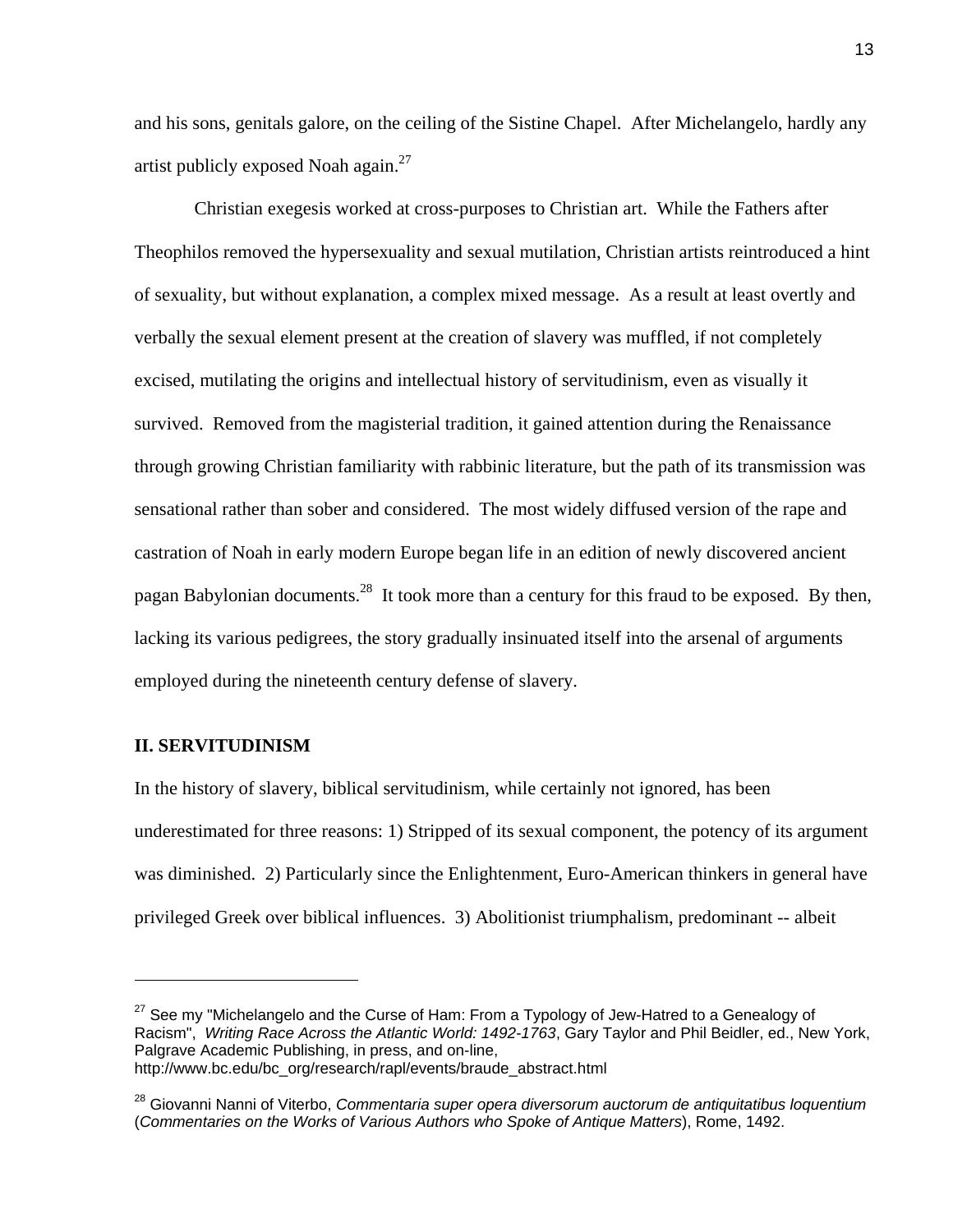superficially -- in contemporary Christianity and Judaism, has rewritten the record to diminish the religious commitment to slavery<sup>29</sup>, a salient example being the King James translation's emancipation of the Bible's slaves into servants. One casualty of religion's recently regnant revisionism about slavery is the otherwise brilliant and insightful *Slavery and Social Death* by Orlando Patterson which eviscerates its argument by ignoring the Bible. Unlike the religious debate over slavery that raged before the Civil War, the focus in this essay will not be the precise meaning of specific verses -- by and large that fight was won by the slavers -- but rather the narrative archetonic of Scripture and the insightful reasoning it exposes, for biblical story is psychology and philosophy.

 More than a millennium and a half ago Augustine underscored the importance of the tale of Noah and sons. He recognized that it established the Bible's first institution after the Flood, slavery.<sup>30</sup> The encounter of Noah, Ham, and Canaan offers a primal psychological and theological narrative of servitudinism that inextricably linked together three core arguments. These, in varying combinations, came to be marshaled, explored, expanded, and exploded when the struggle over slavery later reached its crescendo. Those that could not mesh with racism were discarded.

1. Slavery was a means to exercise control over the morally undisciplined. In a brilliant stroke the exposure in the tent muddies the moral waters of victimhood. Who is the most aggrieved, the drunken father on whom some unspeakable act has been committed or the pervert who is punished with enslavement?

 $\overline{a}$ 

<span id="page-14-0"></span><sup>&</sup>lt;sup>29</sup> For a recent effort to challenge abolitionist triumphalism, incorporating feminist perspectives and studies on the body, see Jennifer A. Glancy, *Slavery in Early Christianity*, OUP, 2002.

<span id="page-14-1"></span><sup>30</sup> Augustine, *City of God*, 19.15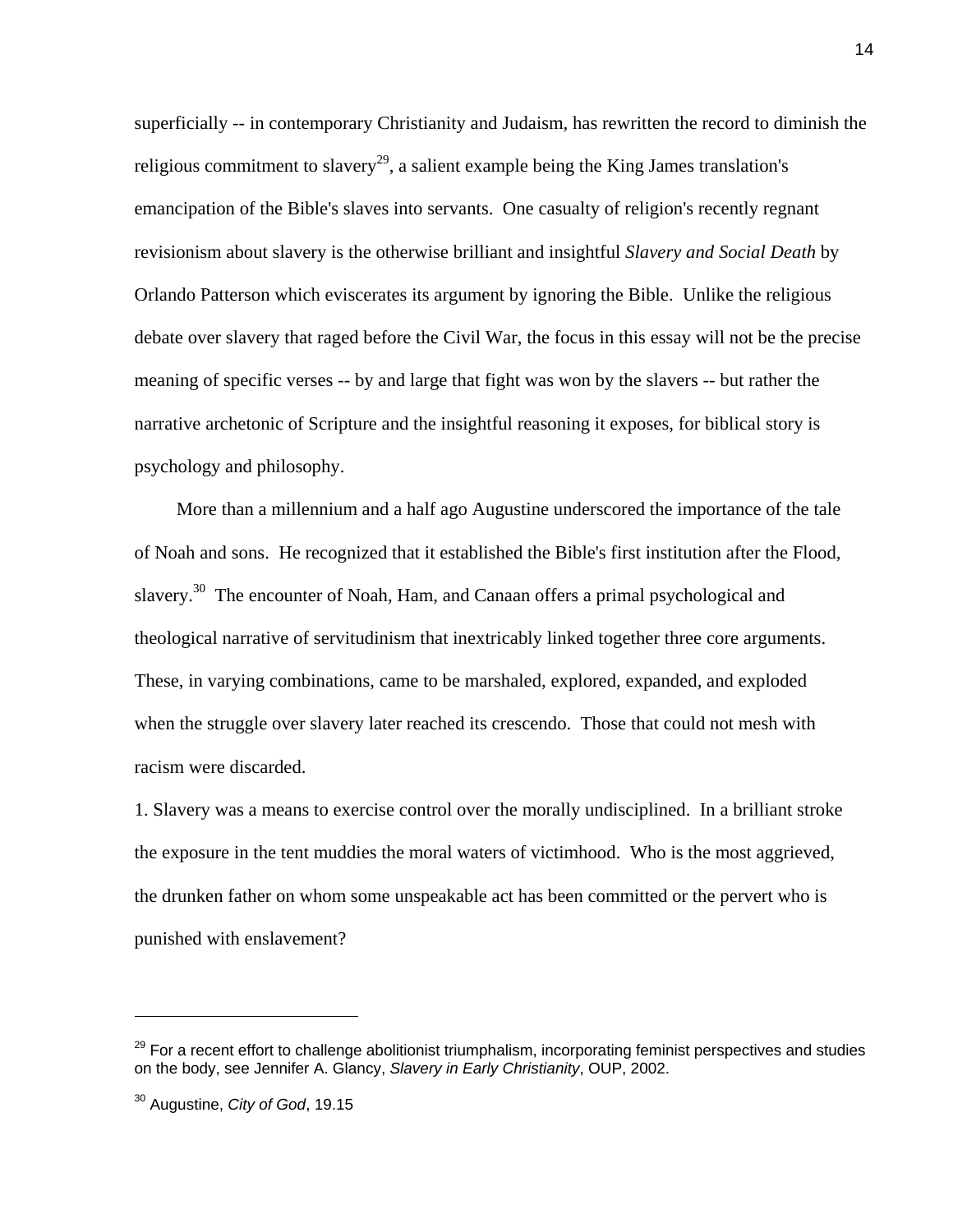2. Slavery was at its roots a domestic institution and a family affair. The narrative's victim (as opposed to the ultimate victim) was not simply the random target of sexual abuse, but the father and grandfather of the perpetrator(s?) and the punished. The ultimate slave masters were not simply random customers in the market place, but the "brothers" of the punished. To found slavery within the family drew upon these relationships as models of just legitimation, a powerful association that was to reverberate over the millennia.

3. Slavery's master-slave relationship was a natural extension of the most powerful dyads in Scripture, God-man and father-son. The role of paternalism in the justification of slavery raised the argument beyond the human family to the highest level, the patriarchal God. Securely anchored in the power of the father over his offspring, the curse appealed to and reaffirmed the cosmic order as well, for Noah was a righteous man who had walked in the way of the Lord. That a sexual challenge by son against father provoked the foundation of slavery grounded it all the more persuasively in the deep recesses of the male identity and role. The identification of God with father and father with master theologically and psychologically reinforced the superior rights of all three together, just as the identification of man with son, and son with slave securely subordinated them. In a world that suppressed and repressed matriarchy and the feminine in general, no more powerful set of dyads could exist.

 The story reveals a penetrating insight into social and psychological reality, even as the tale of Ham tellingly distorts this truth. The relationship between master and slave does include an intimate sexual connection. Slaves were sex toys for masters and mistresses. The acts of Ham and his Canaanite offspring project onto the slave the lack of sexual self-control, or in Aristotelian terms, the unnatural dominance of body over soul as well as the absence of self-mastery. Such acts are in fact the master's prerogative. In the intimate setting of house and family where slavery originated -- the Greek translation makes Canaan not the literal "slave of slaves" or "lowest slave"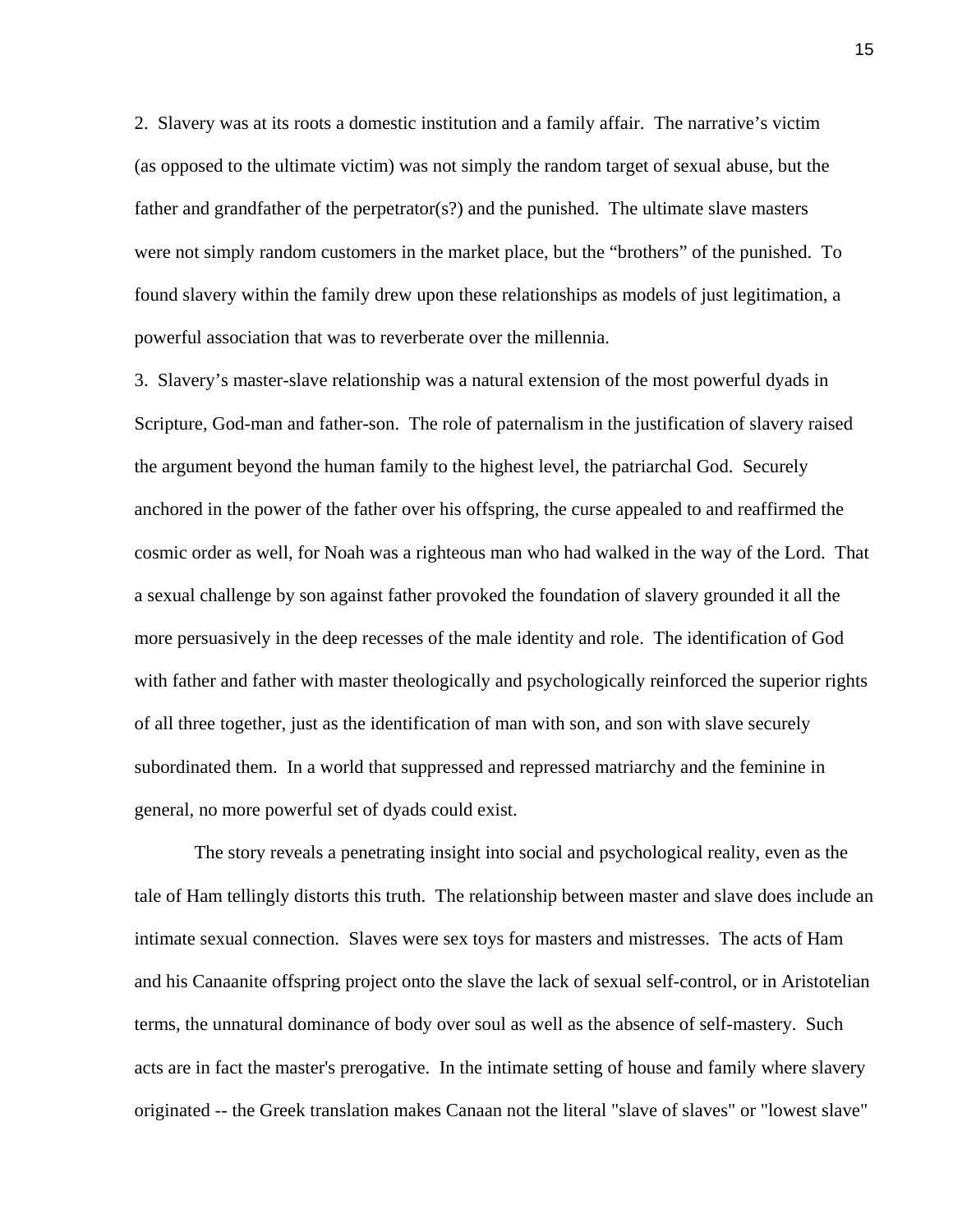but rather "slave of the house"<sup>31</sup> -- the Aristotelian argument is less powerful because it failed to present an explicit psychologically aware narrative such as the Bible's. The projection of the master's hypersexuality onto the slave was key to entrenching biblical servitudinism into Judeo-Christian-Muslim thought.<sup>32</sup> It is this insight rather than any specific legal dictum that made the Bible's argument for slavery so knowing, powerful, and disturbing.

 One commonplace is missing from the foregoing: the omnipresent practice that through enslavement prisoners taken in war escaped the death they deserved, a resolution that was not merely just, but indeed filled with mercy. However, implicitly, that convention is also subsumed in Genesis 9 through Noah's grandson, Canaan, the people whom the Israelites justly conquer to gain the Promised Land. The Canaanites thereby become the perfect slaves, slaves both by their uncontrolled sexual nature -- witness the rape of Noah, Dinah, and their legendary acts of sexual perversion scattered through the Bible -- and by the law of nations.

#### **Word Games**

But there is yet more to be ferreted out of the story. As noted earlier, Canaan first appears not on his own but as his father's son, Ham father of Canaan, a curious formulation, perhaps an allusion to the history of Egypt's fraught dominion over Canaan.<sup>33</sup> Over the centuries, Ham has been derived from many different words, the Hebrew for "hot", or "brown" (once

<span id="page-16-0"></span> $31$  Literally "boy of the house" or "house-boy", Septuagint, 9:25.

<span id="page-16-1"></span><sup>32</sup> Ilona Rashkow, *Taboo or Not Taboo: Sexuality and Family in the Hebrew Bible*, Minneapolis: Fortress Press, 2000, 95-104, from a Freudian literary perspective explores the idea that Noah -- in deed or fantasy -- raped Ham, rather than the opposite, but without pursuing its implications for slavery.

<span id="page-16-2"></span><sup>33</sup> Norman Karol Gottwald, *The tribes of Yahweh: A Sociology of the Religion of Liberated Israel, 1250- 1050 BCE*, Second Edition with a new preface, Sheffield, England : Sheffield Academic Press, 1999 (previously Orbis Books, Maryknoll, NY,1979), 390-400.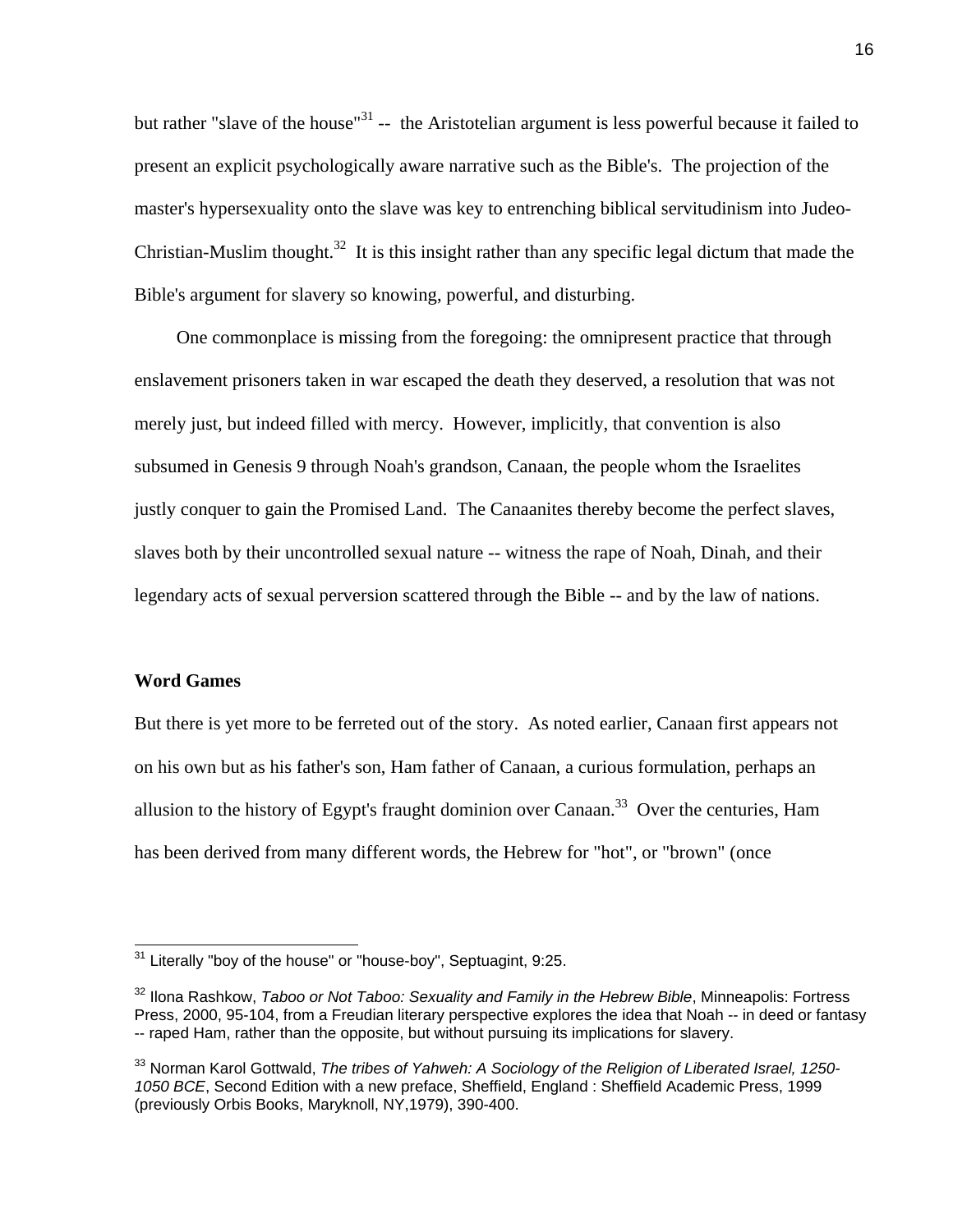mistranslated as "black"), and most notably, the Egyptian KMT, for "black".<sup>34</sup> None of these is convincing. The most common, KMT, etymologically is not related to Ham, since the Egyptian equivalent of K is never transformed into the Hebrew H  $(heth)<sup>35</sup>$  A pun is possible, but if it were intended, its meaning would not be "black" qua ethnic group, but "black-land", meaning the country of Egypt, a name derived from the rich black alluvial soil of the Nile Delta, not the land of the blacks.<sup>36</sup> The Hebrew Bible and ancient Near Eastern literature in general -- in contrast to Greek and Latin -- have practically no color-based terms of ethnic identity.<sup>37</sup> On the other hand, a very different understanding of Ham yields a meaning that is consistent with the biblical context. Another Egyptian noun, closer to the Hebrew Ham, HM, can, depending on context, mean either majesty as in "his majesty" or servant/slave, an almost Hegelian recognition of the unity of master and slave.<sup>38</sup> Such an understanding explains the perplexing combination of servile and imperial fates awaiting the Hamites, be they subjugated

<span id="page-17-1"></span>35 Yoshiyuki Muchiki, *Egyptian Proper Names and Loanwords in North-West Semitic*, Atlanta: Society of Biblical Literature, 1999.

<span id="page-17-2"></span><sup>36</sup> Herodotus, 2.12.

<span id="page-17-0"></span><sup>34</sup> Samuel Bochart, *Geographia Sacra, Phaleg*, Caen, 1646, Hebrew *Chum* ("brown") mistranslated as *niger* in index, signature \*\* iii, based on citing p. 8 a and 231 c, neither of which contain that definition. Philo may have been the first to link heat to Ham, a connection repeated by Jerome and Augustine, Philo, *Supplement: Questions and Answers on Genesis*, Book II, section 65, translated from the Armenian version of the original Greek, Ralph Marcus, Cambridge, 1971, 156 , and *De Sobrietate*, section 44, 3: 466-7; Jerome, *Liber de Nominibus Hebraicis*, *Patrologiae Cursus Completus, Series Latina*, ed. J.-P. Migne (Paris, 1883), 23:col. 821; Augustine, *City of God*, Book 16, section 2. On Ham for Egyptian black see Jacob H. Hertz, *The Pentateuch and Haftorahs, Hebrew Text, English Translation and Commentrary*, second edition, London, 1965, 36 and Cheikh Anta Diop, "Origins of the Ancient Egyptians," in *A General History of Africa*, *Ancient Civilizations of Africa*, ed. Gamal Mokhtar, Berkeley, 1981, 2:41-3 and the harsh debate it provoked among Egyptian and European scholars in the "Annex to Chapter I…The Peopling of Ancient Egypt", particularly 62-5, and 75.

<span id="page-17-3"></span><sup>37</sup> See my "Black Skin/White Skin in Ancient Greece and the Near East", *Micrologus*, and "Primary Colors", Review Article, *William and Mary Quarterly*, Third Series, 59 (July 2002), number 3, 742-745, www.historycooperative.org/journals/wm/59.3/br\_9.html

<span id="page-17-4"></span><sup>&</sup>lt;sup>38</sup> Garv A. Rendsburg, "Word Play in Biblical Hebrew: An Eclectic Collection", in Scott B. Noegell, ed., *Puns and Pundits: Wordplay in the Hebrew Bible and Near Eastern Literature*, Bethesda, MD, 143-5. The argument is consistent with A.S. Yahuda, *The Language of the Pentateuch in Its Relation to Egyptian*, London, 1933, 267; A. Guillaume, "Paronomasia in the Old Testament", *Journal of Semitic Studies*, 9(1964), 282-90, especially 283; and Karel van der Toorn, "Ham" in Karel van der Toorn, Bob Becking, and Pieter W. van der Horst, ed., *Dictionary of Deities and Demons in the Bible*, Leiden, 1995, 728-9.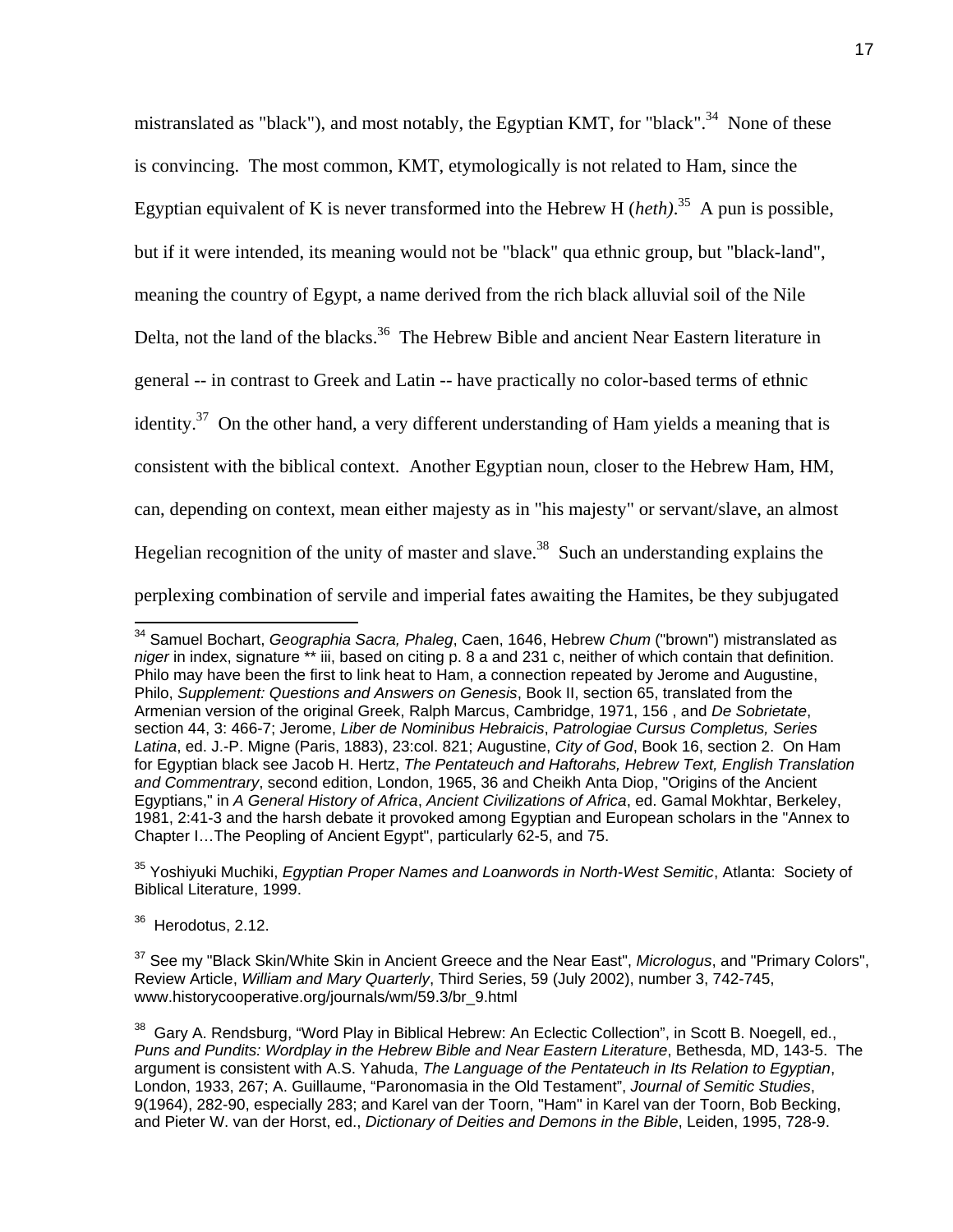Canaanites or the great empires of Egypt and Kush in the Nile Valley and Nimrod in the Tigris-Euphrates. The Babylonian Sex Omens helped understand that in Genesis 9 Ham's power grab through buggery was fitly punished by the enslavement of his favored son so that he became far from "foremost among his brothers". Overstriving for dominance yields humiliation elsewhere in Scripture. Proverbs 16:18 reminds us, "a haughty spirit [i.e. majesty] comes before a fall [i.e. servility]" -- a consoling thought as Israel faced imperial enemies.

Canaan contains the root,  $KN^C$ , which can mean "be humble, low, subdued".<sup>39</sup> The first people slated for slavery were by definition already "subdued". Were the people of *kana<sup>c</sup> an* an actual people in fact so named, or a fictive literary device created to convey such a message, or a common noun referring to slaves or captives of varied origin, or some ambiguous combination of the above, for instance, an actual group of people whose name was punningly exploited as a religious-cultural paradigm of ideally anticipated subjugation? That Canaan -- in contrast to Ham -- did ultimately appear in extra-biblical inscriptions and documents of people in the real world does not gainsay the varied possible origins of the biblical uses to which Canaan was put.

 The emerging consensus among scholars of the Bible about the relationship between Canaanite and Israelite identity argues against a clear ethnic distinction between them.<sup>40</sup> The Bible is rife with stories of Israelite-Canaanite intermarriage and attraction. They share a language and a script. After all, the Bible itself described Hebrew, the language of the Israelites, as the "language of Canaan" (Isaiah 19:18). The archeological research raising

<span id="page-18-0"></span><sup>39</sup> *A Hebrew and English Lexicon of the Old Testament*, ed. Francis Brown, S.R. Driver and Charles A. Briggs, Oxford, 1907, 488.

<span id="page-18-1"></span><sup>40</sup> George Mendenhall, "The Hebrew Conquest of Palestine", *The Biblical Archeologist*, 24 (1962), 66-87, an argument later developed by Gottwald, *The Tribes of Yahweh*, 210-19, 489-92.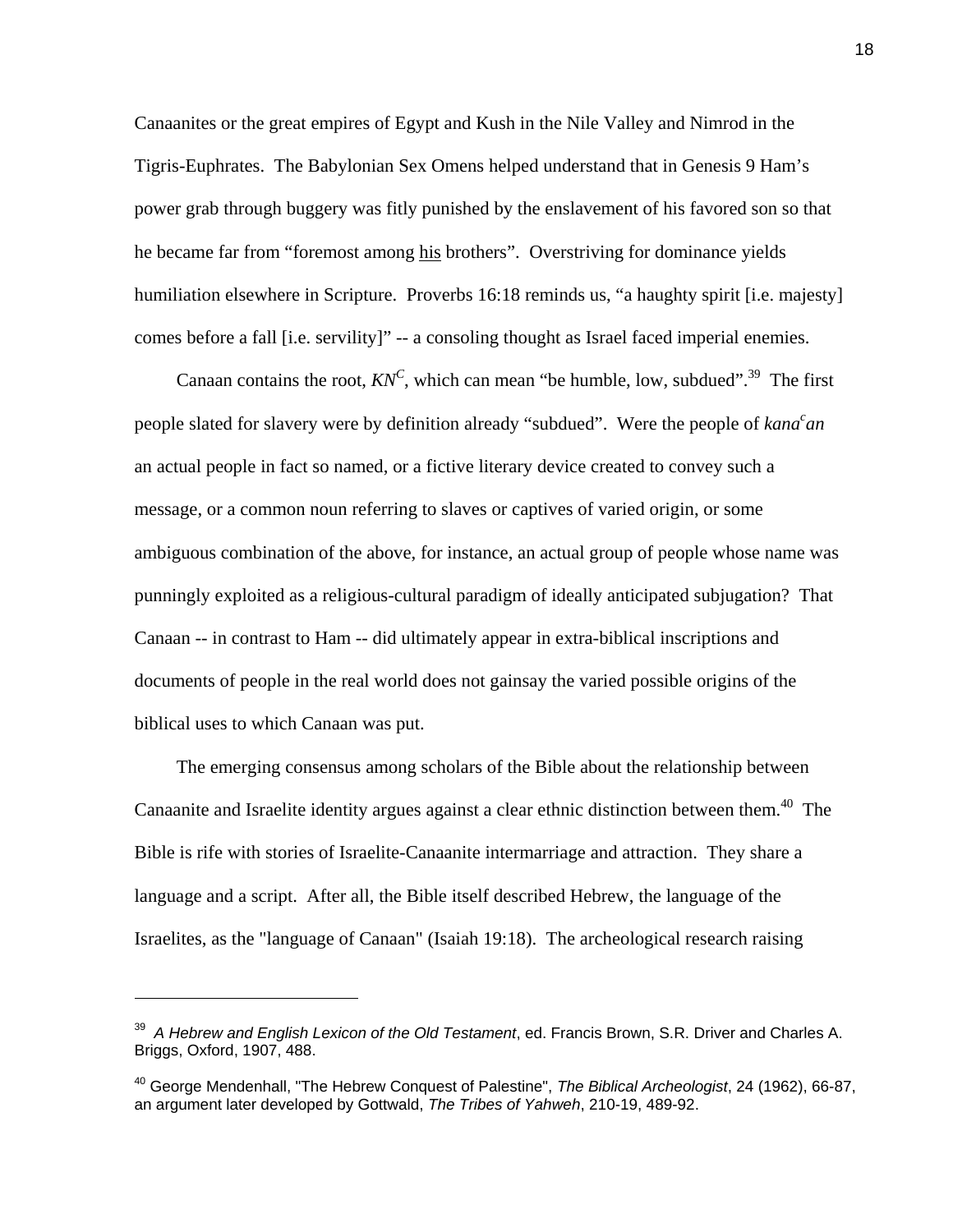doubts about the stories of large-scale Israelite invasion and conquest has also revealed a unified material culture in ancient Palestine that fails to distinguish between two different warring peoples. What can be divined from the stories of the Bible is that, whatever the political, social, or economic impetus, the true distinction between the two is expressed through belief and worship. Worship in biblical idiom was simply another form of work, devotion, indeed slavery, meanings derived from the Hebrew root, *<sup>c</sup> VD*. Canaanites were the inhabitants of the land who worshipped, i.e. slaved for, the false gods and therefore deserved to be enslaved to those who worshipped, i.e. slaved for, the true God. The slaves of the true God justly enslaved the slaves of the false gods. Slavery to a false divine master -- that included rites of sexual abomination -- led to slavery to a human master. A Canaanite was most likely a potential Israelite who had become enslaved to false gods. And a Israelite was a one-time Canaanite who had abandoned slavery to a false master and thereby gained the "freedom" of worshipping/slaving for the true God.

#### **Other Slaves, Sons of Shem Included**

Although Ham, Canaan, and Egypt were the poster-boys for the hypersexuality that should lead to enslavement, the Bible had other candidates for the same fate, some quite surprising. One was an eastern neighbor of Canaan, the Midianites. Isaac's two sons, Esau and Jacob, succumbed in varying degrees, as did Jacob's descendants, the Children of Israel in Egypt. Lastly any Israelite male could run the risk of perpetual slavery. The boundary between free and slave as well as between Israelite and Canaanite was in fact far more porous than one might now imagine.

 The story of the Midianites in the Book of Numbers distills the essence of biblical servitudinism, so much so that one leading critic has suggested that it represents a formulaic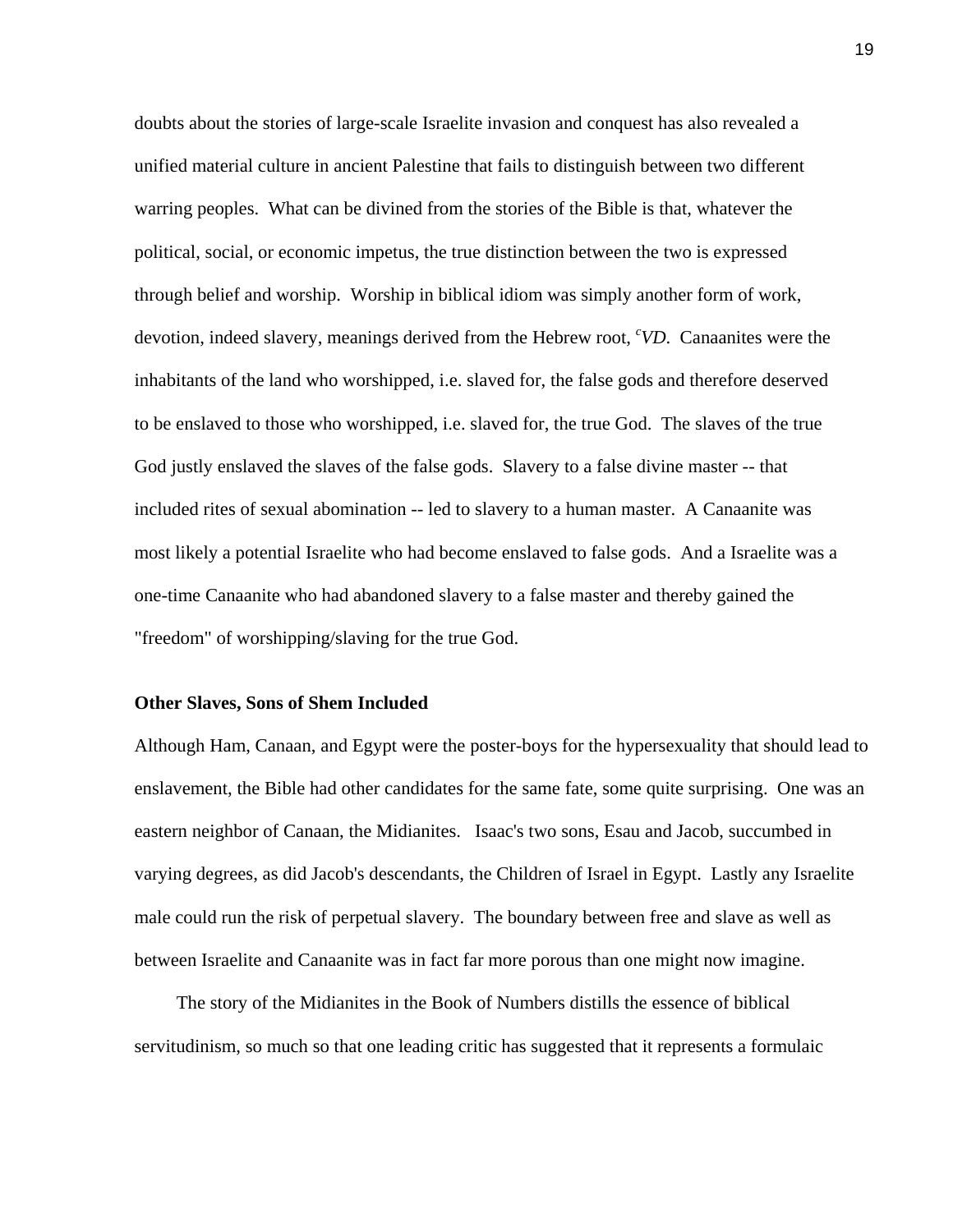interpolation inserted centuries later to justify the contemporary wars of that  $era.^{41}$  Moses launched a victorious campaign of annihilation against the Midianites because their women had wantonly seduced some of Israel into following a pagan cult. All the males and all females, except the virgins, were to be slaughtered. While spared, the virgins were condemned to slavery. Hypersexuality, war, and annihilation for all but those saved through slavery represented the Canaanite formula.

 In a second example of the sex/slavery norm, the accursed blessing of Jacob/Esau by their father Isaac recalls the curse and blessings bestowed by Father Noah on his own heirs. Esau was also the patriarchal ancestor of another people, Edom, neighbors of Midian and Canaan, who were also to be subjugated by Israel.

 The circumstances of Esau's fated servitude bear remarkable parallels to, as well as, significant differences from Canaan's. Both were rivals to Israel in the Promised Land. For both, slavery was determined through the words of a diminished and dying patriarch foretelling the fate of his offspring. The hung-over Noah blessed his sons and cursed Canaan before dying. Near his own death, the blind aged Isaac was tricked into blessing Jacob with the good fortune intended for his favored son, Esau. For both, slavery was to be a family affair: Canaan to "brothers", Shem and Japhet; Esau to his own brother, Jacob. Aggression and hunting were hallmarks for both. Hypersexuality was the charge against Ham and the Canaanites. Nimrod, Canaan's nephew, was a "mighty hunter before the Lord" (Genesis 10:9). Although Esau was not concupiscent, he did take Canaanites to wife. Indisputably, Esau was a rough-hewn hunter before his father. His mastery of killing and cooking game had made him Isaac's favorite.

<span id="page-20-0"></span><sup>&</sup>lt;sup>41</sup> Baruch A. Levine, *Numbers 21-36, A New Translation with Introduction and Commentary, The Anchor Bible*, NY, 2000, p. 445.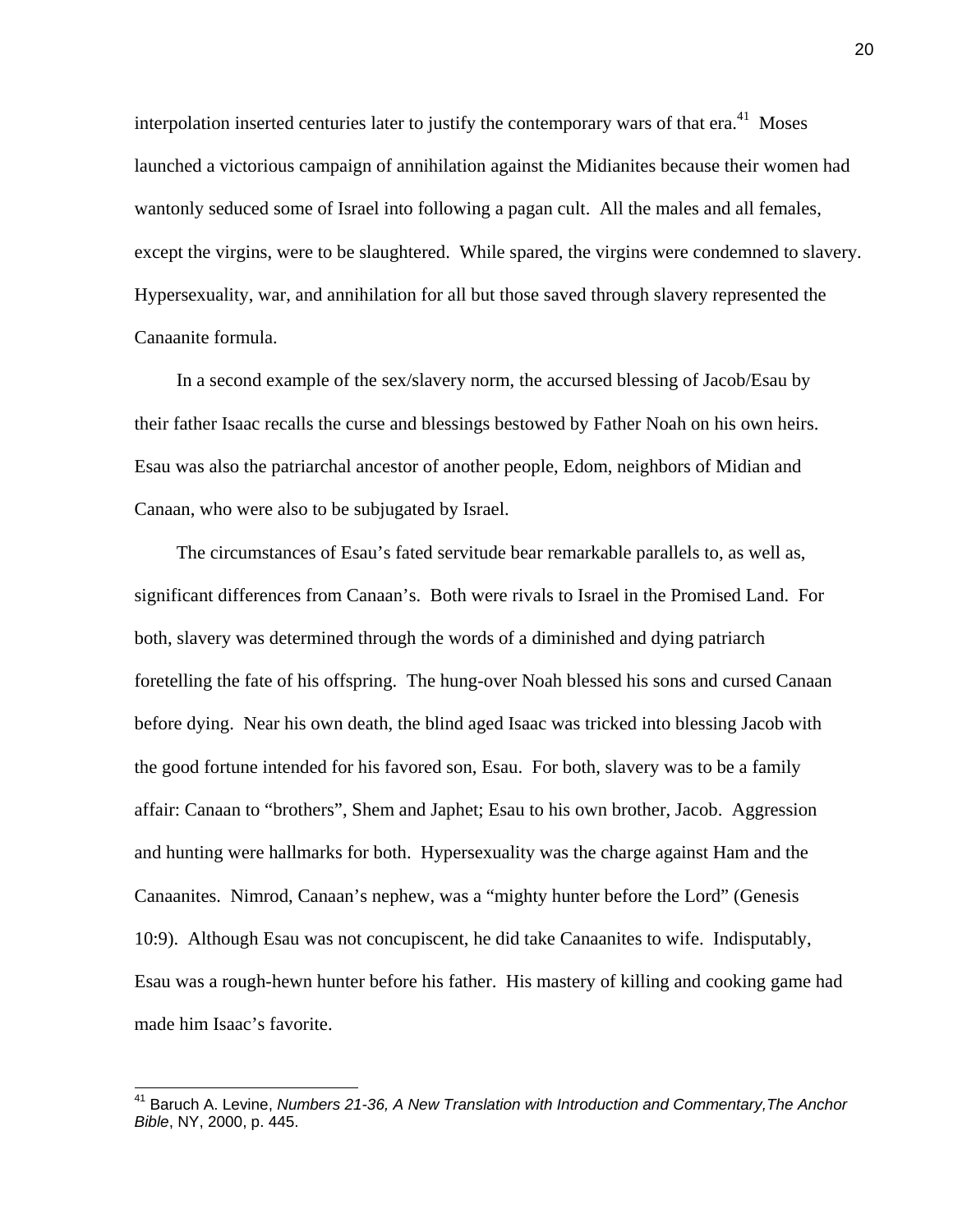Canaan and Ham were, by contrast, far from Noah's favorites. Esau's subjugation to his brother was determined not by a conscious curse, but by a series of ambiguous or botched fortunes. Strikingly unlike Canaan's, the fate intended, apparently for Esau, is voiced first by God. Only later does the patriarch become involved. The voicing of prophecy is cryptic and contradicted. First God speaks in response to mother Rebecca's plaint of pain caused by a rough and raucous pregnancy: "Two peoples are in your belly and two nations will be separated from your bowels. And one nation will dominate the other. And minor, major will serve"(Genesis 25: 23). Neither Esau nor Jacob is named. It is only with the last words that God hints as to who will serve whom. And even then their precise meaning does not emerge until the moment the twins leave the womb. Esau is the first, the major son. It is he who will become the slave to serve the minor, Jacob.

 Such oracular divination plays itself out in Isaac's attempts at the blessings that ultimately fulfill the Lord's prophecy. Isaac intends to make Jacob the slave to Esau, but gets tricked into the reverse. When a trembling Isaac and a tearful Esau discover that Jacob has cheated both of them, the father, filled with anguished sympathy, attempts to make amends, but his second blessing, though close, cannot match the first. A faithful rendering is: "Behold, your abode shall be of the fat of the land and the dew of the heavens. And by your sword shall you live. But your brother shall you serve, until the time will come that you shall break loose and shake his yoke off your neck"(Genesis 27:39-40). The first lines of blessed bounty for Esau match Jacob's. The difference lies in the source of this bounty. For Jacob, it is God. For Esau, it is the dint of his own labors, for "by your sword shall you live." Isaac ends his fraught blessing of Esau with a prophecy that almost neutralizes Jacob's. Jacob is to lord over this brother given him as slave. But unto Esau is a different right, the first such right announced in the Bible, a right denied Canaan and the Midianite maid-servants. It is the right of the slave to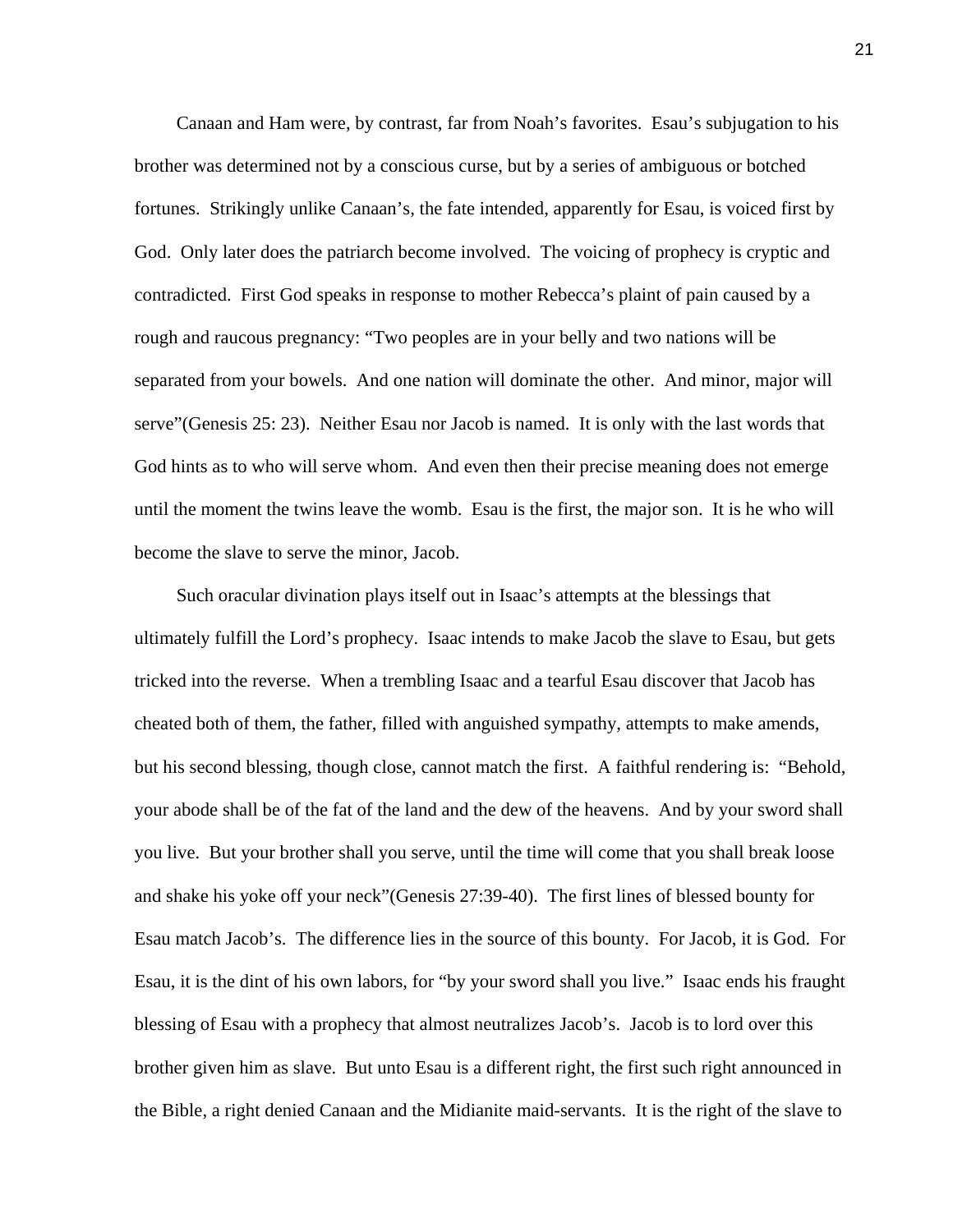revolt. Like the last gift to spring from Pandora's box, the hope of insurrection was the last line of Isaac's blessing.

 The accursed blessing is the topsy-turvy relation of twins, sibling rivalry *ab utero*, one barely victorious perhaps, gaining a dominance fated from its beginning for a violent end. The topsy-turviness of twins tumbling in the womb matches the topsy-turviness of mastery and slavery in the ancient world when the fortunes of war, the turn of a word or a trick, could transform captor to captive in a day. Jacob and Esau locked together in the womb recall the core of the Noah-Ham-Canaan complex, the unity of the master-slave dichotomy. The struggle of Jacob and Esau not only looks back to the first family after the Flood but also forward to Jacob's next adventure and to Israel's future encounter with Ham and Egypt at the end of Genesis. Why Genesis must make Jacob's fate so ambiguous is thus obvious. How confident can a full-throated prophecy of mastery be when neither he nor his descendants escape slavery? It would challenge faith in Scripture's God to miss what is to unfold when Jacob, to get the woman he desires, slaves for his uncle, and when he and his sons go down to the fate awaiting in Egypt.

#### **Jacob, the First Hebrew Slave**

Jacob's enslavement constituted something between indentured servitude and chattel bondage. In biblical usage, the Hebrew term *<sup>c</sup>eved* applied to both institutions. Moreover, the circumstances of his enslavement recall elements of Canaan's curse and Midian's fate.

 To escape Esau's wrath and get a wife from other than the oversexed idolatrous Canaanites, Jacob is dispatched to Mesopotamia (Genesis 28-31). There he is to seek out the two daughters of his maternal uncle, Laban. As soon as he arrives he is smitten with the younger, Rachel, impulsively kissing her at their first meeting. So overwhelmed is he with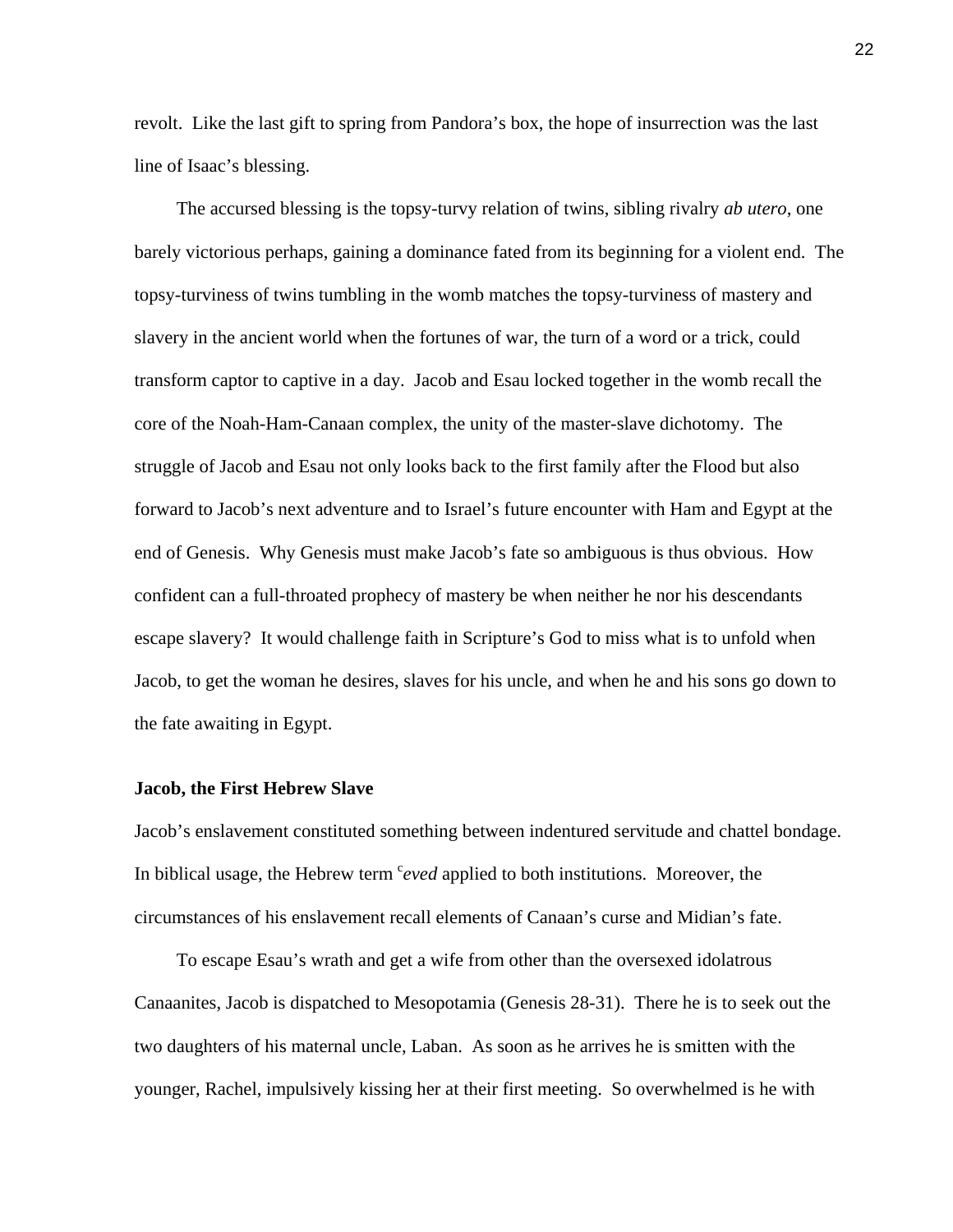passion for this "shapely and beautiful" daughter that to gain her, he offers seven years of labor, "in his eyes but a few days because of his love" (Genesis 29:17, 20). When the term is up, Jacob frantically insists upon payment, "Bring my wife, for my days are filled. Allow me to come upon her." (Genesis 29:21) The entire expression is a paradoxical combination of brutal politesse: the coarse assertion of the intensity of his desire, "come upon her", introduced by the polite, "Allow me to". The nuptial night arrives. Jacob consummates the union. Blinded by lust, only in the morning does he discover the bedtrick. The elder sister, plain Leah, has been substituted for the ravishing Rachel. Laban explains that it would be contrary to local custom for the younger to be wed before the elder, a sly hint at Jacob's deceitful displacement of his own elder sibling. The ever-resourceful father-in-law now offers a second deal, another seven years of Jacob's future labor in return for the near immediate delivery of Rachel. Jacob's love's labor lust is now doubled. The consummate trickster has been out tricked.

 However hard Jacob labors for Laban, during the second seven years he still finds time to sire twelve children by Leah, Rachel, and their respective maidservants, a procreative pace unmatched in Scripture. His obsession with sex and conception is not limited to the human animal. He dreams about goats doing it (Genesis 31:10-12). He also proves to be a skilled breeder of livestock, using his intimate knowledge of animal intercourse to gain the payment in kind – after six further years of service -- that Laban repeatedly tries to deny him (Genesis 30:31-43). Jacob pays a huge price for his randy ways, twenty years of barely compensated labor.

 As a slave of lust, Jacob is like both Canaan and the Midianite women. For Jacob, like Canaan, slavery is a family affair. Thereby Jacob fulfills two of the three elements of the institution's Noahic foundation: slavery as a means to control the morally undisciplined and slavery as a domestic family institution. His exceptional lack of sexual discipline prevents him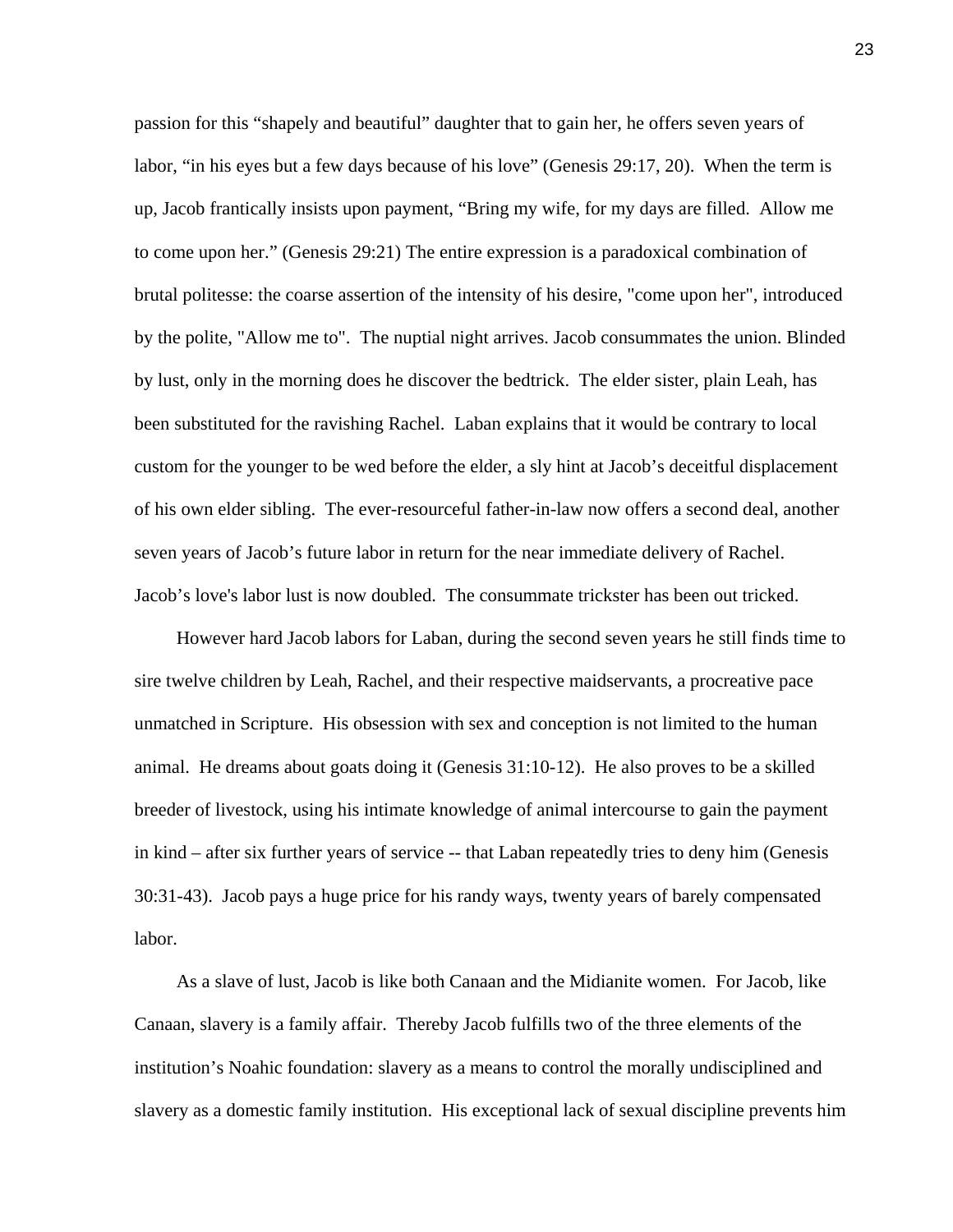from bargaining properly for Rachel. Jacob's indiscipline reveals that he possesses the nature of a slave. What, perhaps, helps him escape the ultimate permanent fate is the absence of the third element, the God-Man, Father-Son, Master-Slave dyadic pattern, though he came perilously close to acquiring that as well. After all Father Isaac's intended blessing would have made Esau, master of Jacob, and Jacob, slave of Esau, a parallel to Noah's curse. As it turns out, even without Isaac's paternal word, Jacob still became, like Canaan, a slave to his uncle.

 But was Jacob truly a slave or simply a hired hand, working the bride price out through his labor? While Jacob might dispute it and Scripture never so labels him, the decision, though split, leans against him. The authorities contrary to Jacob are Laban himself, his own wife Rachel, and biblical law whose concept of the permanent Hebrew slave nearly defines his status. Laban tells his nephew that he should not serve for free (Genesis 29:15). But then Laban proceeds to impose that very servitude for the first seven years, for practically nothing, an undesired payment, Leah. Only in return for a promise of seven more years does Jacob finally get his desire, Rachel. And only during the subsequent six years, is he supposed to be earning something for himself and his now huge family. Even then his uncle still treats him as a slave, striving not to pay (Genesis 31:42). What Jacob does earn is only achieved through sexual trickery, the manipulation of rods in front of ewes and she-goats *in flagrante delicto* so as to create on their offspring the unexpected patterns that mark his compensation. When Laban threatens to deny him even that, Jacob, at the Lord's behest, at last decides, in accordance not with his own but with Esau's blessing, that the time has come to break loose and shake the yoke off his neck. The uncle gives chase as one would a fugitive slave. When he finally catches him, Uncle Laban asserts that all Jacob has taken is stolen property: "The daughters are my daughters. The children are my children. The flock are my flock. All that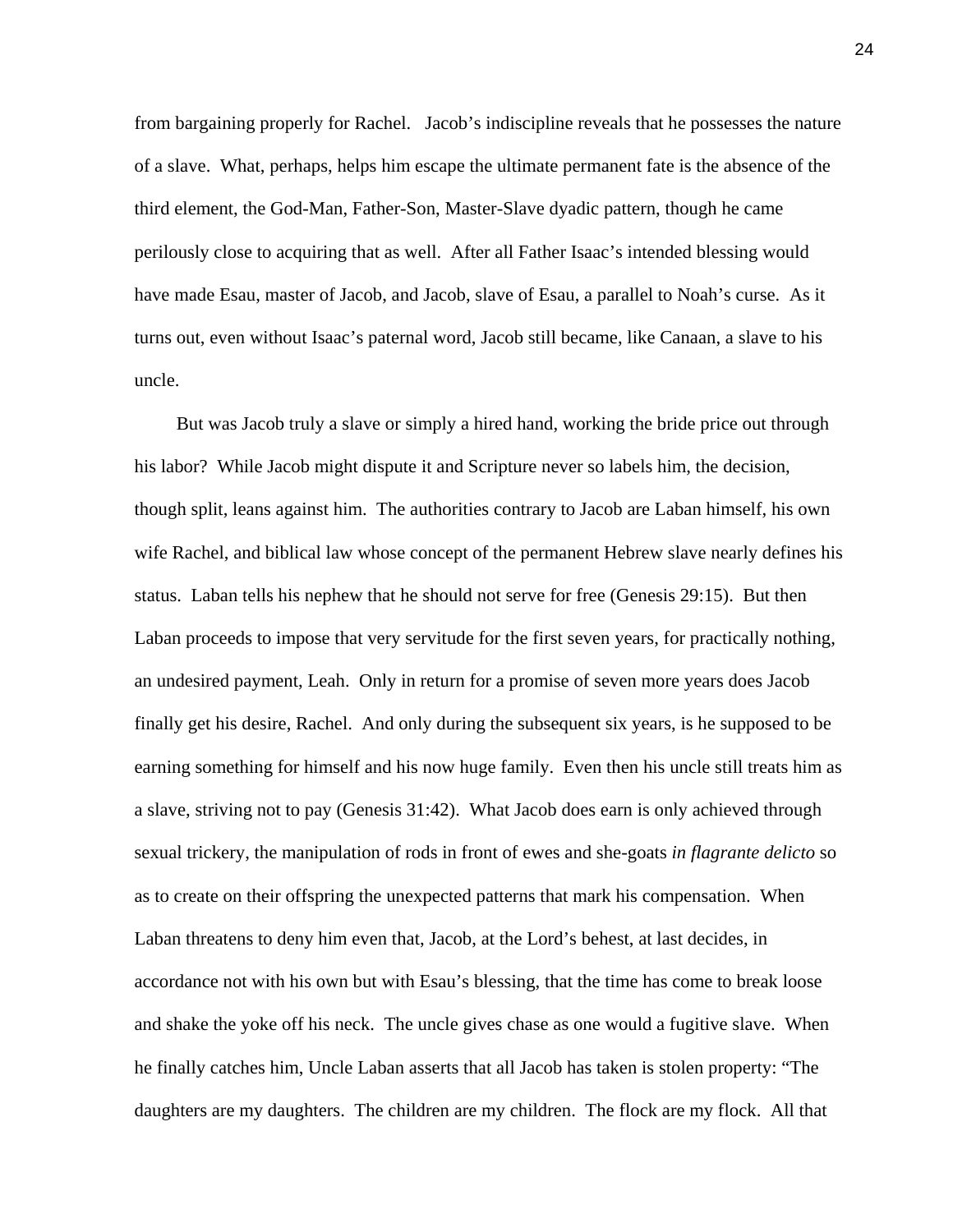you see is mine" (Genesis 31:43). All that he has earned, were he a hired hand, is denied, for Laban still regards him as a slave. Only God's intervention with Laban and, as we shall discover, the last of the sexual tricks force Laban to allow Jacob to depart, life, limb, property, and freedom intact.

 The Bible comes close to making Jacob's service the embodiment of the law of the permanent Hebrew slave, reinforcing the justice of Laban's attitude.<sup>42</sup> After no more than six years of service -- note not the seven years of Jacob's labor -- to a fellow Israelite master, the slave is to be released (Exodus 21:2-6 and Deuteronomy 15:12-18). Should the master be a Gentile, the slave himself or his kin may buy out the contract even earlier (Leviticus 25:47- 54). However if the slave insists upon keeping the wife his master gave him, he must become a permanent slave.<sup>43</sup> Laban's case for permanently enslaving Jacob was even stronger, because through the largesse of this master this slave had acquired not merely one wife, but two wives, two concubines, and twelve children.

 The process through which the Hebrew slave becomes permanent alludes to the first element of the Noahic foundation as well as Canaanite-Midianite slavish behavior. The principal similarity is once again sex. The second similarity is idolatry, a minor motif throughout the discussion of Canaanite, Midianite and others to be enslaved. The slave's uxorious inability to prefer his freedom to the sexual satisfaction provided by a wife in this paradigm bespeaks a lack of sexual self-mastery. This I argue is evident through a close

<span id="page-25-0"></span><sup>&</sup>lt;sup>42</sup> Calum Carmichael, "The Three Laws on the Release of Slave (Ex 21,2-11; Dtn 15,1-18; Lev 25, 39-46)", *Zeitschrift für die altestestamentliche Wissenschaft*, 112(2000), 509-25. For a different approach that summarizes the scholarship on both Jacob's service and the Hebrew slave, see Gregory C. Chirichigno, *Debt-Slavery in Israel and the Ancient Near East*, Sheffield, 1993, 226-255.

<span id="page-25-1"></span> $43$  This permanent status seems to trump the Jubilee year whose application is murky in the Bible and thereafter, see for example Jeremiah 34:8-20. Despite the obsession with noting the Jubilee year in the eponymous Book of Jubilees -- on which more below -- no mention of the emancipation of slaves appears. On the other hand the post-Commonwealth second century ce legal code, the *Mishnah*, *Kiddushim*, 1.2 does recognize it. Mendelsohn suggests that it was not enforced, *Slavery in the Ancient Near East*, 19.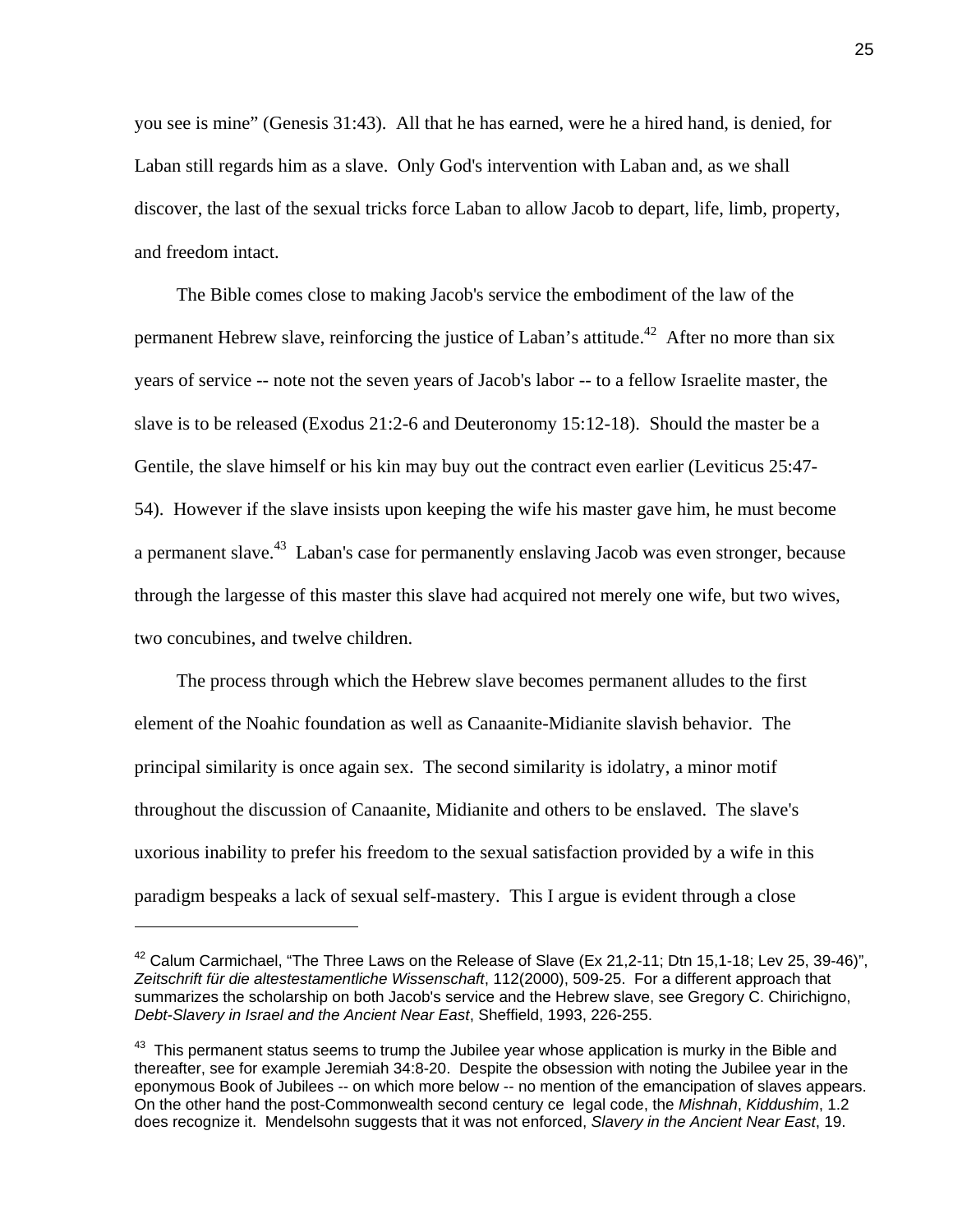reading of the laws of the Hebrew slave. Sex and idolatry, the sins of Canaan and the Midianite women, form the Bible's understanding of essential elements defining slavish character, elements so strong that they may even override the privilege and status of Israelite particularity.

 The ceremony in Exodus which enslaves a Hebrew forever because of undisciplined sexuality resembles a ritual of denaturalization, of symbolically turning the Hebrew like a Canaanite, over to the gods of the Canaanites. The Hebrew can be translated: "And his master shall present him to the gods". As if to say, let them have him! Where are such gods found? The next phrase answers that question: "And he shall present him to the door, to the doorpost", where pagan household gods typically dwelt. What is to be done there? "And his master shall pierce his ear with an awl. And he shall be his slave for ever." Why the ear? Perhaps a reference to an ancient Mesopotamian practice of claiming property with the piercing of a nail and marking a slave on the mouth or  $ear?$ <sup>44.</sup> That last allusion would be consistent with the entire Ham-Canaan complex that from the beginning has interwoven pagan motifs into its justification of slavery. The irony of such a ritual is that it mockingly reenacts a pagan practice that Israelite monotheism claims to reject.

 The importance of the pagan household gods of the door post in the ritual of permanent enslavement is consistent with a strange detail in Jacob's escape from Laban. While Jacob is busy gathering his family and flock for the flight to his homeland, Canaan, unbeknownst to him, Rachel steals her father's *terafim*, the household gods or "idols". When Laban catches the fugitives, he upbraids Jacob for his thefts and stealthy escape, but mindful, as he admits, of the fearsome command he has received -- for God has intervened -- from the "gods" [sic] of

 $\overline{a}$ 

<span id="page-26-0"></span><sup>44</sup> V. Horowitz, "His Master Shall Pierce His Ear with an Awl (Exodus 21:6)", *Proceedings of the American Academy of Jewish Research*, 58 (1992), 47-77.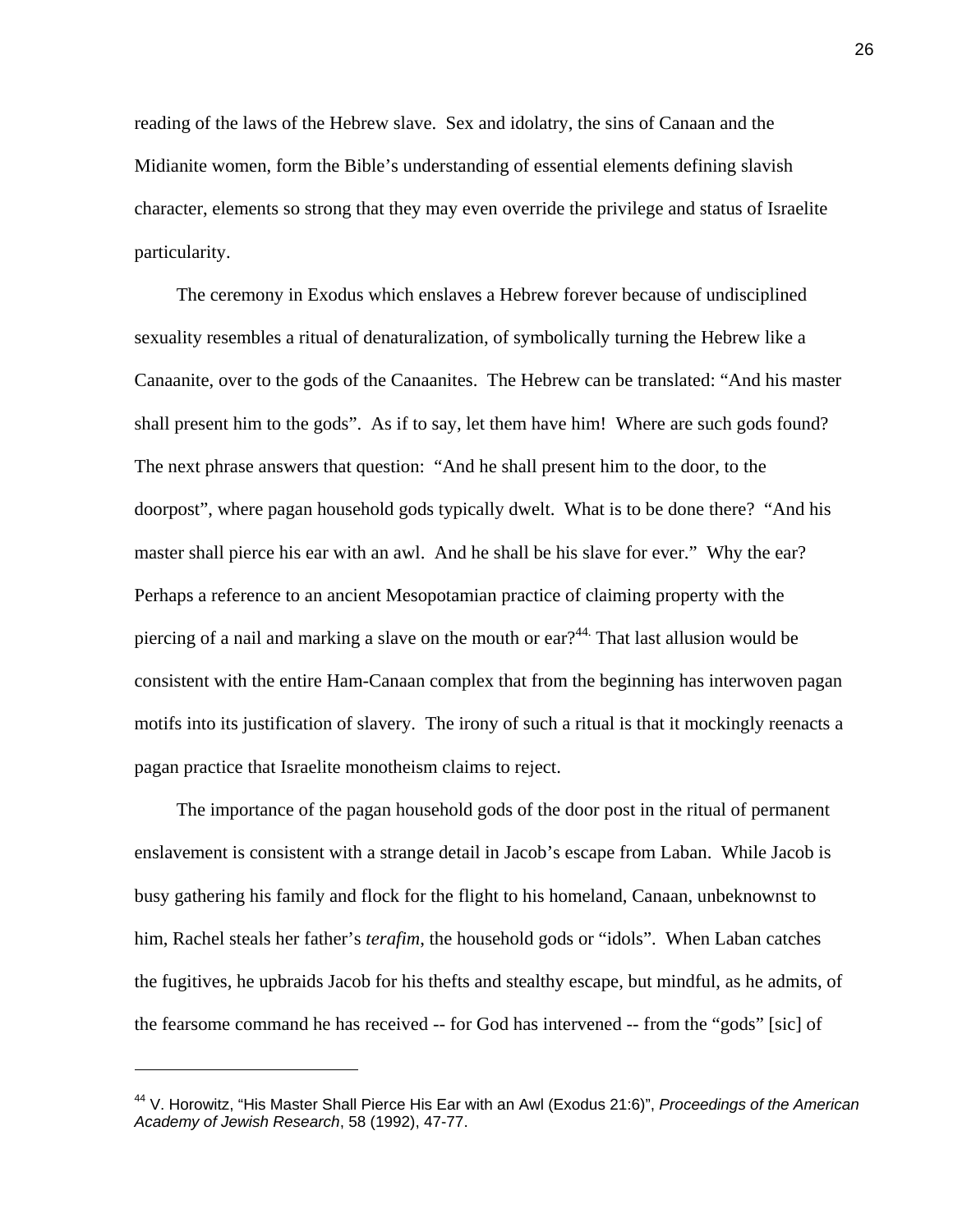Jacob's ancestors, he speaks and acts warily to him. Though he has it in his power to do ill, literally "the god of my hand has it to do bad with you", he will not. Since clearly Jacob longs for the house of his father with its own gods, why, asks Laban, "do you steal my gods?" In other words, from Laban's perspective, the god of my hand has the power and right to harm you, Jacob. Your fathers' gods tell me not to do so. You are returning to your father's house (and gods), why do you need to take mine? Despite a thorough tent by tent search, Laban cannot find them. These powerful household deities cannot make themselves known and remain hidden by a trick. Laban fails because now it is Rachel's turn to outfox her father, again using the trick of sexuality that is a constant in Jacob's Mesopotamian career. Fearing that Jacob could be enslaved for ever, she hid them in her camel's saddle, plunked down and planted herself upon them during Laban's visit, with the excuse that she can not rise to receive her father because she was menstruating – the last of the bedtricks.

 If the god of Laban's hand has such power, why does he need the other gods? Because although the god of the hand is the god of action, according to ancient Near Eastern practice in resolving disputes the god of the household is the god of property and possession.<sup>45</sup> For Laban to assert his ownership over his flock, his daughters, his grand-children, and his slave, Jacob, Laban must bring him before his household gods. Without the gods, there is no power of possession and Rachel knows this. She realized that Jacob's behavior had brought him to the brink of enslavement. Had Laban gotten his hands on the household gods, like the master of the uxorious Hebrew slave in Exodus, he could have kept Jacob forever.

 Jacob's insistence upon keeping Laban's daughters and maid-servants, while still gaining freedom from avuncular service, comes perilously close to violating the legal norms of Exodus

<span id="page-27-0"></span><sup>45</sup> Ephraim Speiser, tr. and notes, *Genesis The Anchor Bible*, Garden City, N.Y. : Doubleday, 1964 p.250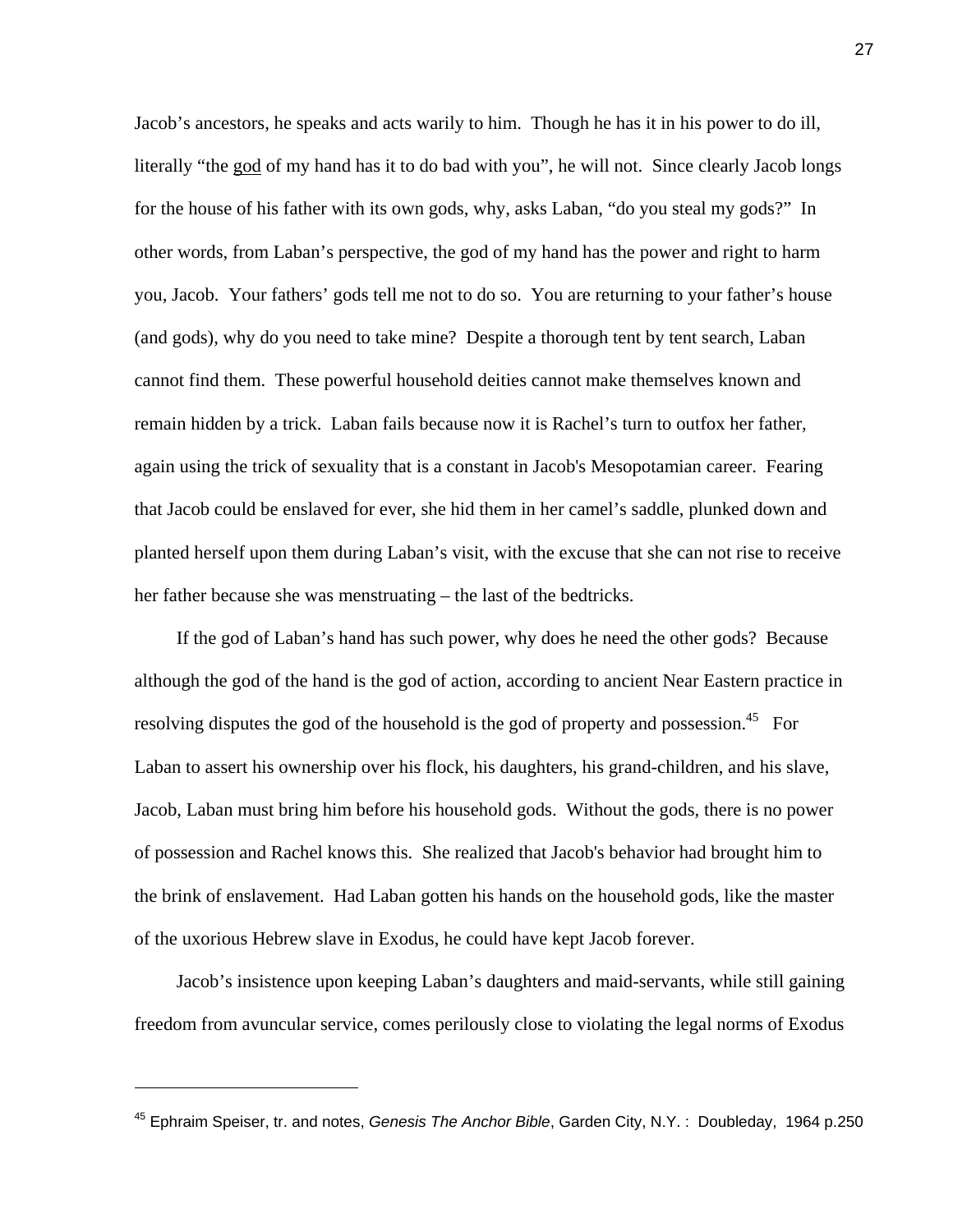and Deuteronomy. Laban's pagan identity, mockingly underscored by his devotion to the *terafim*, does perhaps save Jacob. As a non-Hebrew master, Laban could not claim the advantage of biblical law, though pagan practice might have worked as well in this case. Thus through this equivocal legal detail, wifely wiles, and divine intervention Jacob escapes, though not for long. While he is at last free in the land of Canaan, his descendants will not be so fortunate in the land of Ham.

 When the Deuteronomist came to review, clean-up, and summarize Scripture centuries after the stories of Genesis and the laws of Exodus were first composed, the idolatrous polytheist allusion -- "And his master shall present him to the gods" -- simultaneously tolerated and derided in the first version, now had to be removed. What survived was a ritual of awl, ear, and door, shorn of its original theological-polemical context.

 That door's low threshold between Jacob's freedom and servitude should not obscure what distinction biblical law attempted to create in theory between Hebrew and Gentile slave. The Solomonic slave tax that defines the status of the Canaanite peoples in the Book of Kings concludes with the explicit exclusion of the Israelites from the ranks of slavery; instead they are men of war, leading chariots and cavalry, commanders and adjutants (I Kings 9:15-22). While Gentile slaves can be bought as permanent property, the Hebrew's slavery is supposed to be temporary and humane. Harshness is proscribed for the Hebrew, but by implication prescribed for the Gentile (Leviticus 25:43-46). Challenging such ethnocentricity was the moral rationalization for slavery that recognized how flaws of character could reduce even the Israelite to Canaanite status. Justifying such ethnocentricity was the over-riding notion that Israel already had an Eternal Master who had obtained their service as the price of freeing the people of Jacob from bondage to Ham. Slavery in Egypt is part of the enslavement of Canaan.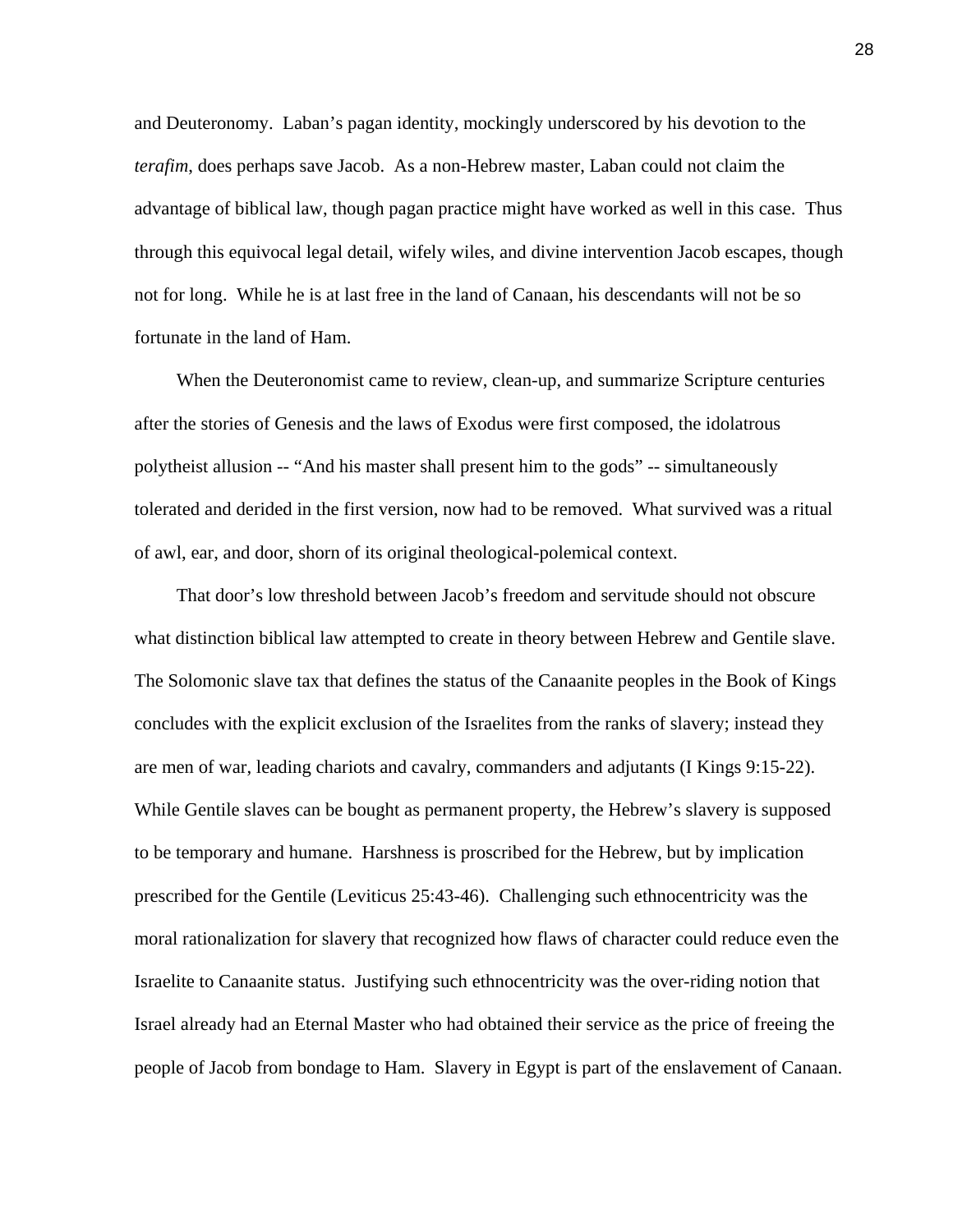## **The Hebrew Slave in Egypt**

Just as Isaac's accursed blessing of Jacob anticipated his quasi-slavery under Laban in Mesopotamia so does that ordeal anticipate the enslavement and escape of Israel in the other river empire of the ancient Near East, the kingdom of the Nile. The Bible's narrative unfolds in recurring patterns. After escaping his father-in-law's justice, Jacob returned to establish brood and flocks in the land of his fathers' sojournings, Canaan. Nonetheless justice is to be visited upon Jacob through an elaborate plot that imposed upon his son Joseph and eventually all the Children of Israel the bondage that he had eluded. How this son came to be enslaved both repeats and departs, most revealingly of all, from what happened to Ham and Canaan.

 Joseph, late born of Jacob's favorite wife Rachel, was his favored son as well (Genesis 37-47). Joseph dreamed that his brothers, all older than he, and his father and mother as well would come to acknowledge his mastery and then blurted out this prophecy to all. Like Ham before him, Joseph could not be discreet. Even more than Ham, Joseph sought to "become foremost among his brothers and colleagues". As with Ham and Canaan, slavery was the proper punishment for such arrogant lust for power. When the brothers sought to avenge themselves on their little brother, though their initial preference was cold-blooded murder, they settled for selling him to a caravan bound for Egypt. Like Canaan's, Joseph's bondage rescued him from death.

 Once in Egypt, the house of Ham, Joseph's fate starts to differ from Canaan's or does it? His new slave master was Potiphar, a *saris* of Pharoah. That word can mean many things in Hebrew, "a chamberlain", "an officer", but also "a eunuch", not surprising since castration was often a job requirement for ranking positions in oriental courts. For the young Joseph to become the slave of a eunuch suggests some kind of sexual exploitation or violence, like that inflicted perhaps on Ham's father and master, Noah himself. The narrator skillfully reinforced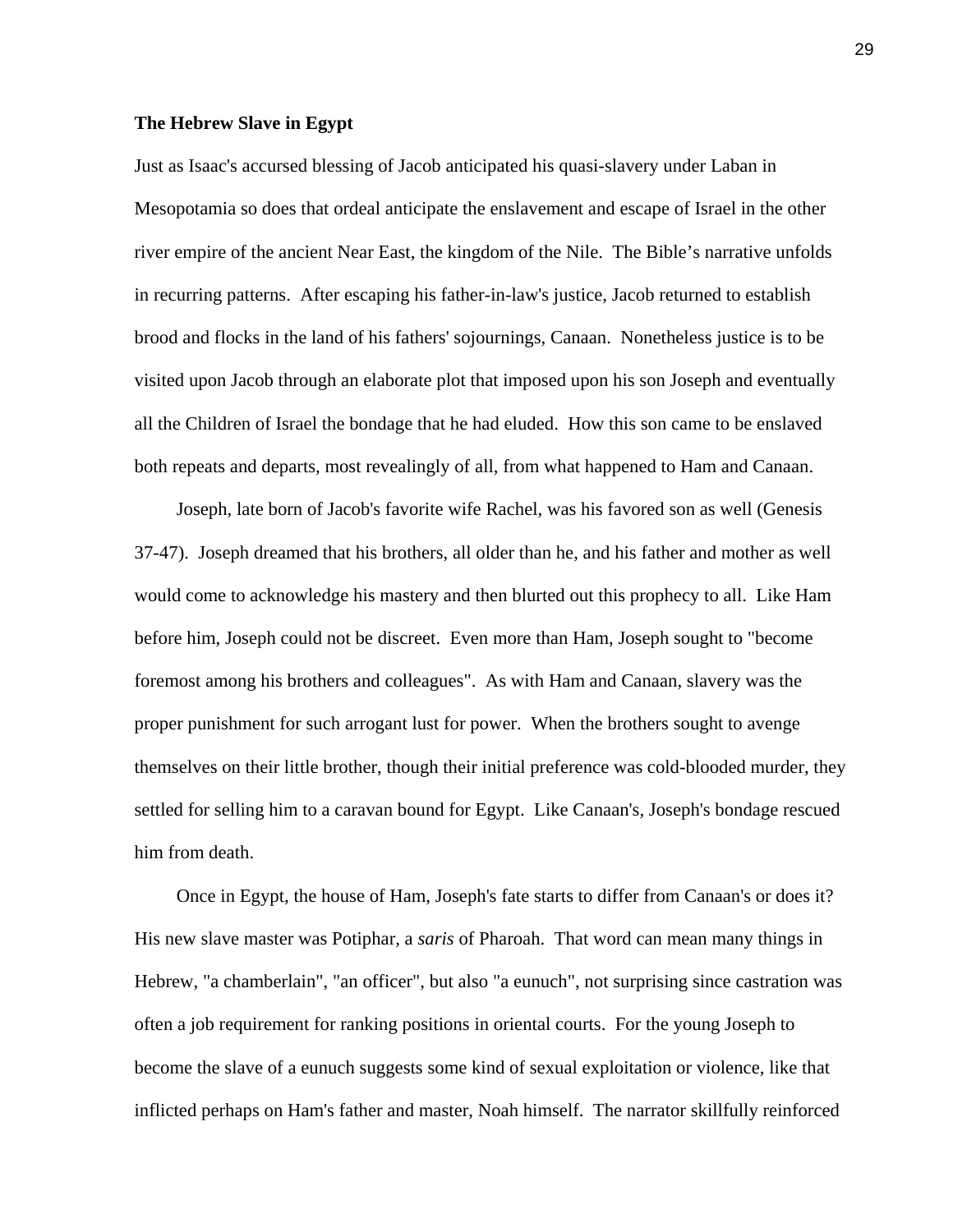that hint of impending sexual danger by abruptly abandoning Joseph in his eunuch-master's hands and shifting the focus to an apparently unrelated story of Joseph's older brother Judah. In fact each element of this new tale, filled with sexual misconduct, death, lust, and longing, heightens the expectation that a similar sexual fate awaits the little brother.

 Alarmingly this new chapter begins with Judah taking a Canaanite to wife, the sexual failing that the patriarchs had avoided, but to which this next generation succumbed. Three sons she bore him. Judah married the first off to a young woman named Tamar, but he died without issue. Father Judah then told his second son to do his duty and preserve the family's line, but he preferred to scatter his issue to the ground. For this sin of Onanism, God punished Onan with death. Now Tamar was alone, unsatisfied, childless, and unmarried, a black widow bundled back to her father's house, tied by custom to the family of Judah, but abandoned by them. To avoid this fate she played the whore and seduced her unwitting lustful father-in-law into quenching the heat of her loins and filling her womb with twins, security for her old age. Like his own father blinded by lust, he did not even recognize the daughter-in-law he was bedding. Remember as well that Israelite incest and sexual incontinence afflicted another of Joseph's brothers in a way that recalled the original sin that led to slavery in the first place. Joseph's eldest brother, Reuben, had spied his father's concubine and lay with her.

 Would Joseph repeat or reject such randy ways? Potiphar had a wife. This unfortunate wife of a eunuch was unsatisfied and alone, like Tamar. Like Tamar, she too tried to seduce someone from the line of Jacob, but Joseph, unlike Judah, spurned her. Confounding expectations, his rejection of her advances confirmed how unjustly enslaved he was. In contrast to the uxorious Hebrew slave, in contrast to his brothers and his father, and in contrast to the lack of sexual self-control that was the mark of slavishness in general, Joseph's mastery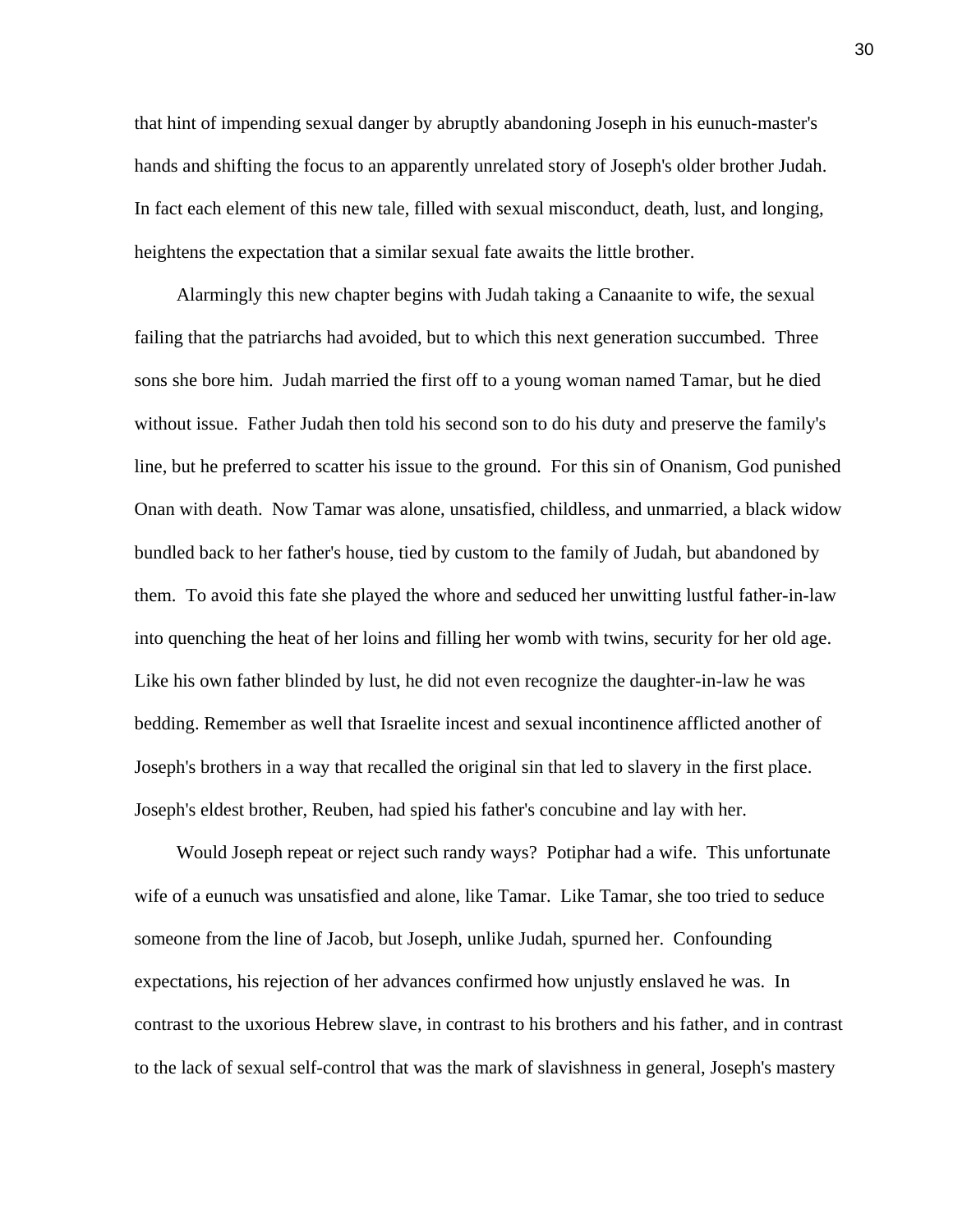of his nature confirmed the truth of his dream. It also confirms the core argument that sexual indiscipline leads to slavery, while sexual discipline leads to mastery.

 Joseph's discipline immediately made him the master of the prison to which he was first confined by the wife's false accusation of sexual assault. It gave weight to his protests of innocence. He had not been enslaved, but rather "stolen away", not from the land of Canaan, a word redolent of just enslavement, but rather from the land of the Hebrews (Genesis 40:15), the first and only time in Scripture that territory is so named. His self-mastery ultimately gained him the mastery over all of Egypt as viceroy to Pharaoh. Not only was he unjustly enslaved, he -- in striking contrast to Ham -- had now proven himself to be a just master, far from the enthralled master in the Hegelian Ham-Canaan relationship. The lack of self-control demonstrated by Jacob and two of his sons as well seems to justify the eventual enslavement of the children of Israel to that Pharaoh's successors. When at father Jacob's behest his sons first left their homeland to buy the corn that Joseph's masterful prudence had stored in Egypt, they announced that they -- in contrast to Joseph -- came from the land of Canaan (42:7), an acknowledgement of their native knavishness. And when they came again for food, they feared that they would be made slaves to this master of Egypt (43:18). And still later when Jacob blessed his sons after the family had settled in the land of Goshen, he accepted that at least one, Issachar, would be a beast of burden, a slave set to the task (49:14-15). Remarkably Jacob's blessing of this slave-like son incorporates words and allusions that punningly recall both the sons' encounter with Noah in his tent and the Canaanite rape of Dinah.<sup>46</sup> What Jacob

<span id="page-31-0"></span><sup>46</sup> I thank Calum Carmichael for calling this to my attention. The Hebrew words are *hamor* ("ass") and *shechem* ("shoulder"). The latter appears in both Genesis 34 and 10, while the former appears literally in Genesis 34 and as a pun on *Ham/Hamor* in Genesis 10. Shechem the son of Hamor, you may recall, was Dina's rapist. The incident itself was cited by the Rabbis to gloss Ham's act as rape of his father. In 1575 a Dominican in Lima butchered this verse on the enslavement of Issachar to argue that the color and enslavement of blacks was due to the sins of their fathers, see below, p. 52.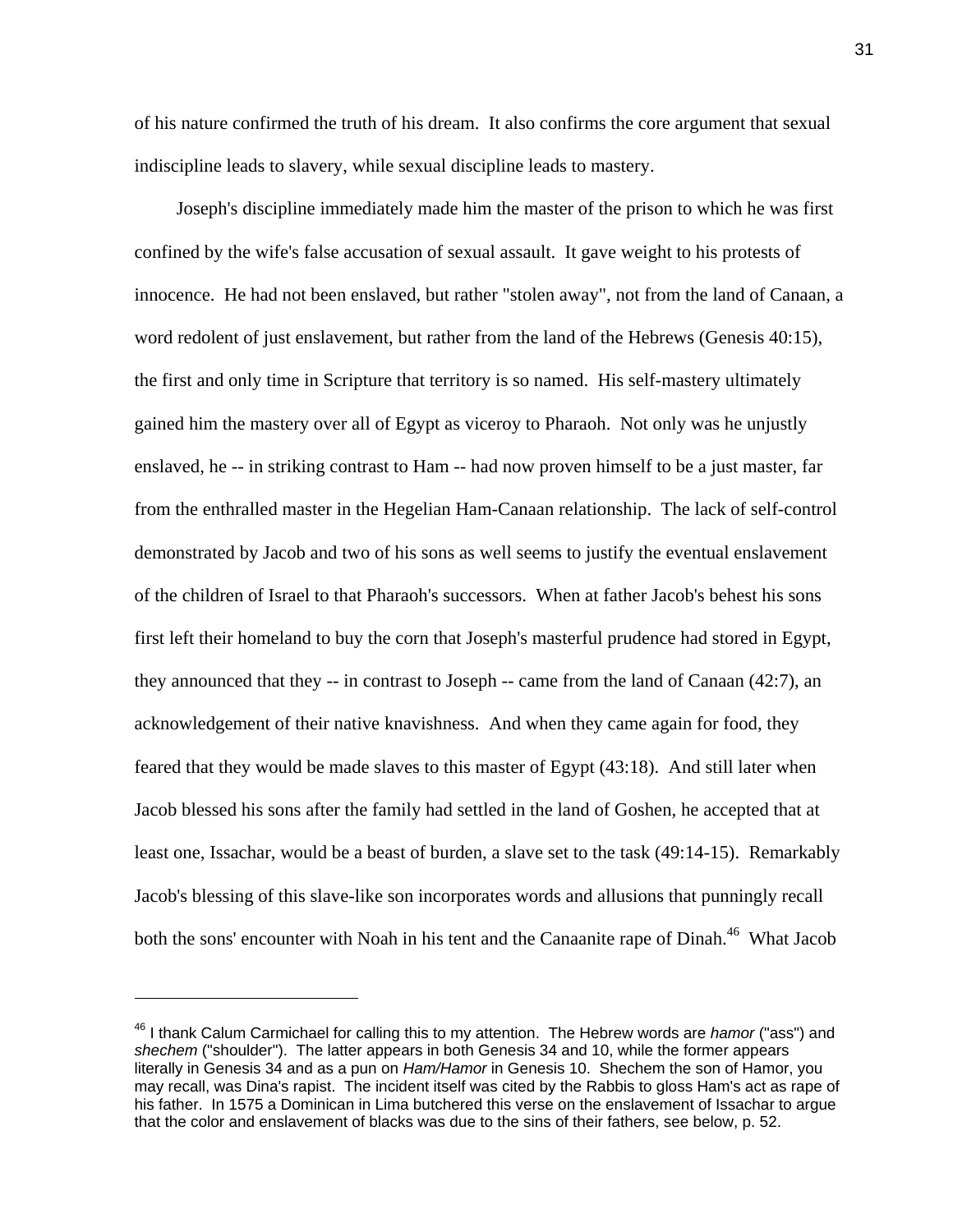did not predict was that all of his children, not just this one son, would soon be beasts of burden.

 Despite anticipating and justifying the bondage of Israel to Egypt on grounds redolent of biblical slavery according to Genesis, Exodus ultimately decided to make this a new form of enslavement. Abruptly shorn of moralizing attacks against sexual license and idolatry, Egypt's slaving of the children of Jacob guarded against a multiplying minority who might ally with a foreign invader (Exodus 13:8)). The Bible significantly chose later not to invoke this same *realpolitik* for the Canaanites dwelling in Israel's own realm. The Genesis authors had introduced the classic concomitant, sex, in the stories of Jacob, Joseph, and Judah, but at this crucial moment in the creation of Israel's sacred history, Exodus cast it aside in order to make clear how invalid and unnatural was this new unprecedented act of bondage. Joseph should have made the difference. As the narrator explains just before the Israelites are enslaved, "A new king arose over Egypt, who did not know Joseph" (1:8). Not only did he not know all that Joseph had done to benefit Egypt, he also did not know that Joseph's exceptional sexual selfmastery should have inoculated all of the Israelites against their fate.

 Eventually at God's command Moses leads his people and undertakes plague-filled bargaining to gain their exit from this house of bondage. But what are they to achieve and where are they to go? The later retelling of the Passover tale, the Haggadah, offers freedom from bondage, but that is not exactly what Scripture here specifies. What changes is not their status, but their master. In Egypt they served Pharoah. After Egypt they served the Lord. For both, they were slaves. In the book of Exodus, six times the Lord instructed Moses to tell Pharoah, not "to let My people go", as folk-song and modern translations would have it, implying the release to freedom, but "to send My people" (Exodus 7:16), a literal reading preserved in the early Greek, Aramaic, and Latin. To what effect? So that they may, literally,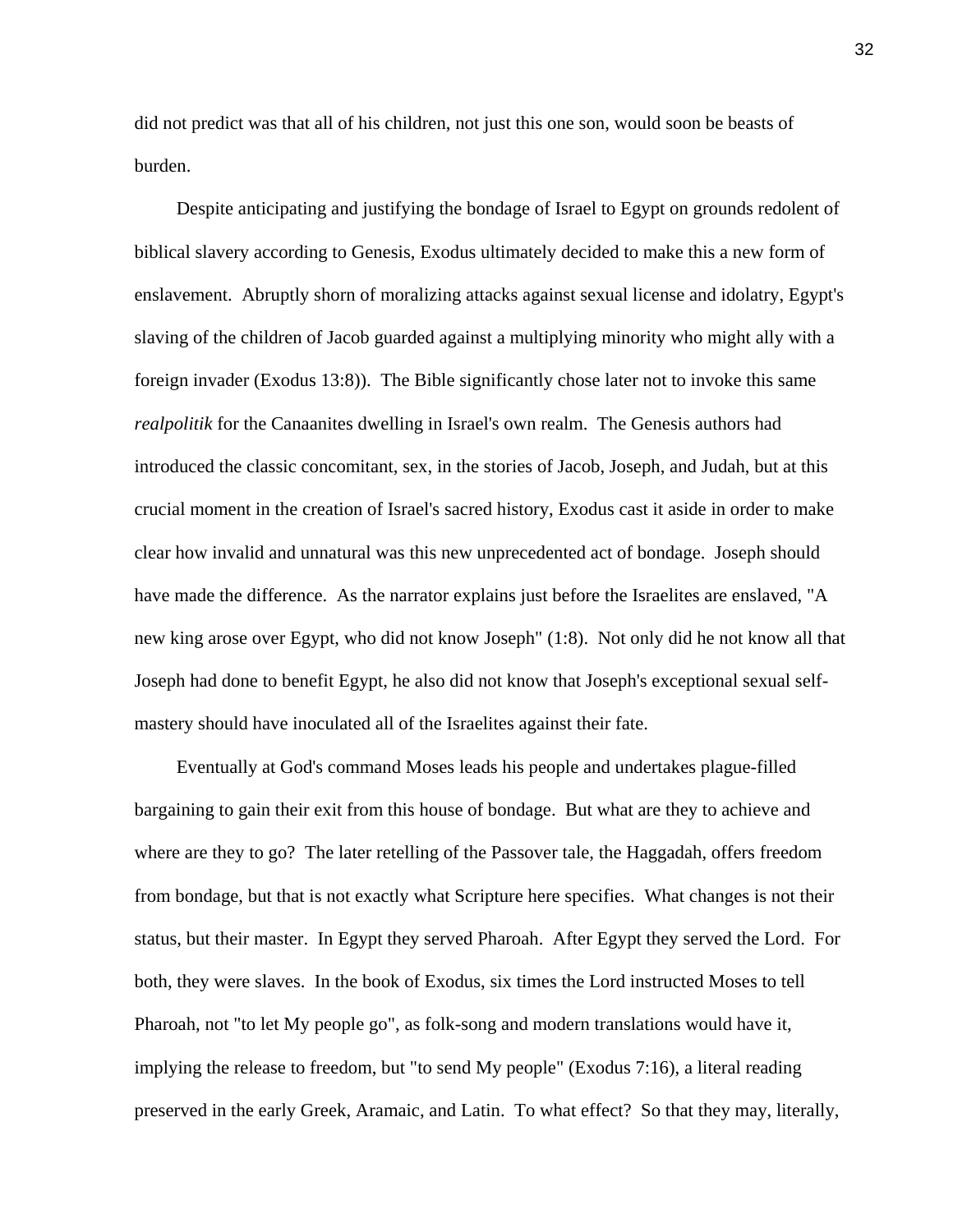slave for the Lord in the wilderness, according to the first, fullest, and most literal version of the Lord's briefing paper for Moses (Exodus 7:16). God then brought them out of the house of slaves, without a commitment to bring them to the house of freedmen (13:3-4). He brought them out as a slave-master might with an outstretched commanding arm, with the confidence of legal judgment (6:6), and with the strength of hand (13:3).

#### **Biblical Slavery in Sum**

Recognizing the intertwining of real with metaphoric slavery in the Bible does not explain away the existence of a system of domination and exploitation. Ever since the conflicted acceptance and horror over the meaning of the obscure prophecy of Lamech at the birth of his son, Noah-- which I argue predicts Noah's invention of slavery<sup>47</sup> -- the cruel nature of the system, master versus slave, us versus them, has been uneasily acknowledged. But the Bible does, perhaps, diminish the crudity of that dichotomy by recognizing its complexity and contradiction. The hard and fast divisions can become porous, for worse or for better. Death may become slavery. Slavery as morally justified collective or individual punishment may become slavery as a cruel accident of fate, selfish exploitation or political oppression. The permanence of Gentile slavery may be overturned by a just revolt, a promise held out to Esau though never realized within the Bible. The sexual undiscipline of the Hebrew slave may reduce him to the status of permanent Gentile slave. The powerfully seductive irony is that through this focus on slave sexuality the master who sexually exploits his chattel blames the slave for her/his master's vice. Projection has no shame and no limits.

#### **The Curse of Esau in the Patristic Tradition**

 $\overline{a}$ 

<span id="page-33-0"></span><sup>47</sup> Genesis 5:29. The argument is developed in Part Two, "The Enslavement of Canaan" in my *Sex, Slavery, and Racism*....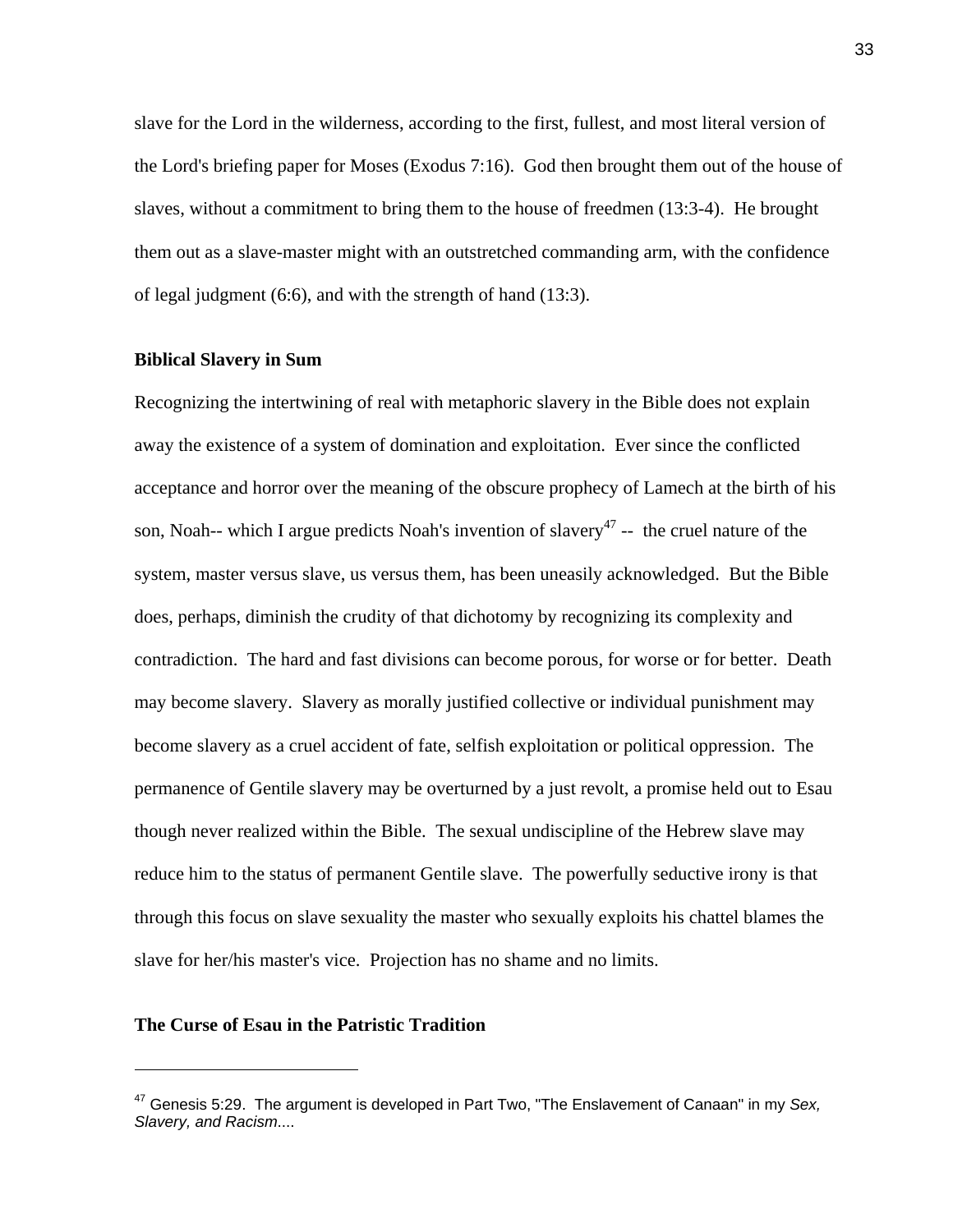Between the compilation of the Jewish Scriptures as we now know them and the rise of Christianity, Jews continued to write and collect words that aspired to a sacred character. Until the closing of the Jewish Canon around the second century however, this so-called Apocrypha and Pseudepigrapha, possessed considerable Scriptural authority for both communities and for many Christians still does. This literature both reinforced and modified what the Pentateuch and the later books of the Canon taught. For our purposes the most important of these extra-biblical works was the Book of Jubilees, written in Palestine in the mid-second century bce. Jubilees tidied up Genesis and Exodus insuring that the Patriarchs and their colleagues behaved themselves in accordance with a second century understanding of Jewish mores, law, and political needs, slavery included. The author, in all likelihood a priest at the Temple in Jerusalem, had a clear agenda.<sup>48</sup> Above all he valued the rigid observance of the law in a wide range of domains including calendrical precision -- hence the name Jubilees, a reference to the Jubilee year, an event punctiliously noted throughout the book -- and sexual morality, a recurring trope. Jubilees also modified biblical slavery. No hint of the later Scriptural allusions to Canaanite slave labor from Joshua, Judges, and Kings, for example, disturbed the text. Jubilees omitted in its retelling even vague statements that the Rabbis later transformed into evidence of Canaanite enslavement in the Pentateuch. Apart from Noah's initial cursing of Canaan with enslavement, death and destruction, not bondage, is repeatedly the fate of his descendants (Jubilees, 20:4-5, 22:20-21). On the other hand, a figure who is relatively minor in the Bible's Genesis narrative of enslavement and largely undeveloped as its symbol in the later books of the Hebrew Bible as well as in rabbinic literature, assumes much more significance in Jubilees' retelling. That figure is Esau, the nearly blessed but ultimately

<span id="page-34-0"></span><sup>48</sup> James C. VanderKam, "The Origins and Purposes of the Book of Jubilees," in *Studies in the Book of Jubilees*, ed., Matthias Albani, Jörg Frey, Armin Lange, Tübingen: J.C.B. Mohr, 1997, 3-24.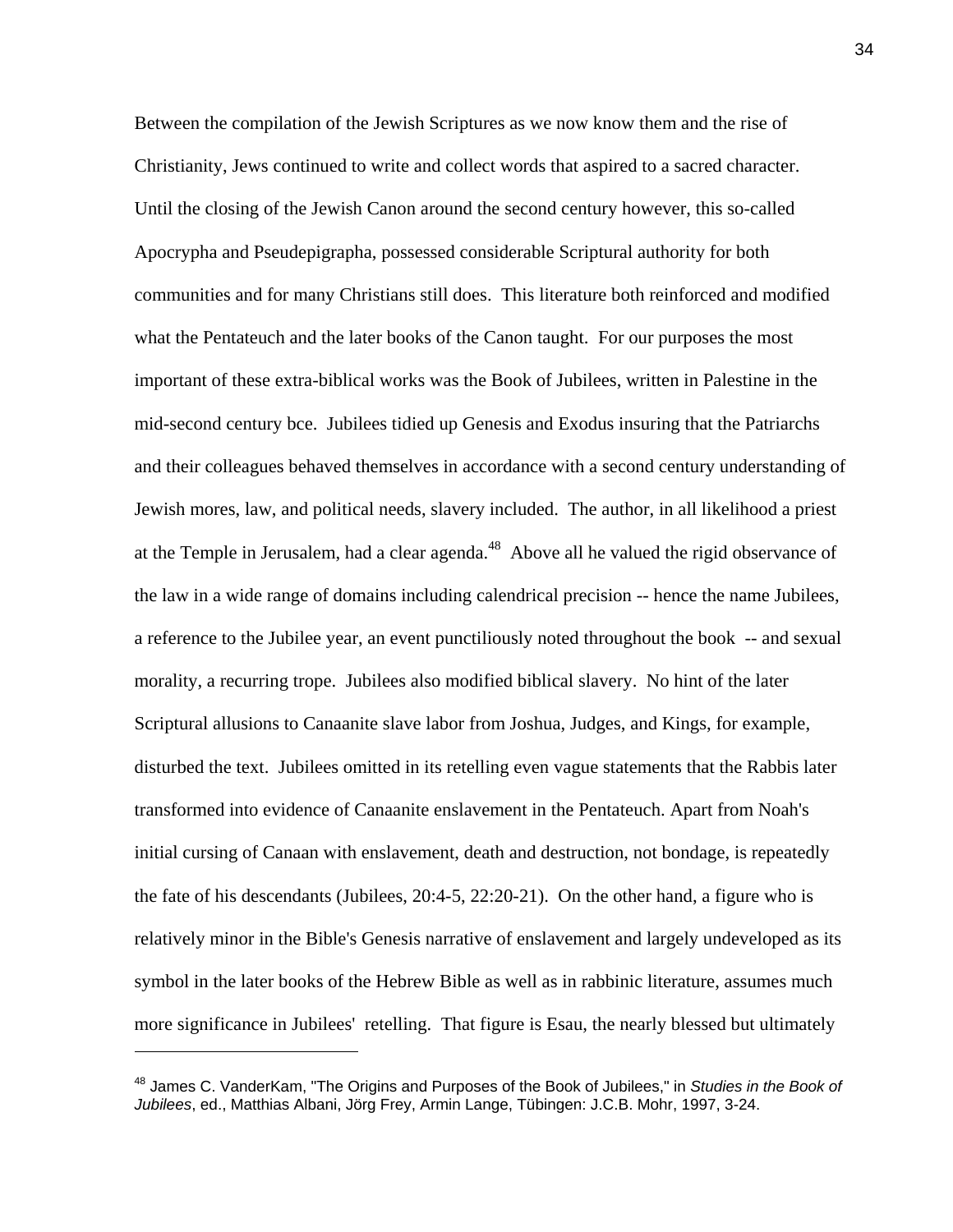accursed brother of Jacob. Why Esau and not Canaan came to embody slavery in Jubilees demonstrates how long-standing the manipulation of the biblical narrative for evanescent political, social, or economic purposes has been. It also reveals a profound awareness of and discomfort at the slavishly sexual portrayal of Jacob that Genesis itself offered. Jacob gets a makeover.

 Randy Jacob became the paragon of priestly prudery. In Genesis Jacob rushes madly for Rachel in Mesopotamia and blindly deflowers her bedtrick substitute, Leah, on the wedding night. In Jubilees while still in the land of Canaan before he has ever laid eyes on the sisters, he dutifully announced to his mother, Rebecca,

I heard some time ago that daughters had been born to your brother, Laban. And I have set my heart upon them that I might take a wife from among them. And therefore I have guarded myself in my soul lest I sin or be corrupted in any of my ways all the days of my life because my father, [meaning grandfather,] Abraham, gave me many commands regarding lust and fornication. (Jubilees 25:6-7) O.S. Wintermute, tr. in James H. Charlesworth, ed., *The Old Testament Pseudepigrapha*, Garden City, NY: Doubleday & Co., 1985, 2:105.

As if this bit of unctuous goodygoodliness is not enough, he then tattled on his brother Esau, who for twenty-two years had been trying to get Jacob to take one of his Canaanite sisters-inlaw to wife. But the good son reassured mother Rebecca, "I will not take for myself as a wife from the daughters of the seed of Canaan, and I will not act wickedly as my brother has done" (Jubilees 25:9). Fast forward, once in Mesopotamia his behavior was equally decorous: No impulsive kissing and impetuous demands for sexual fulfillment. Genesis Jacob did not realize until the next morning that he had slept with Leah. Jubilees Jacob knew it right away and accepted Laban's explanation of local custom (Jubilees 28:4). Genesis Jacob dreamt of copulating goats and with his rods manipulated the imagination of ewes in heat. Jubilees Jacob took no steps to achieve the properly marked sheep. God presumably did the trick by Himself. Most significantly of all Rachel never had to steal the *terafim* since Jacob had never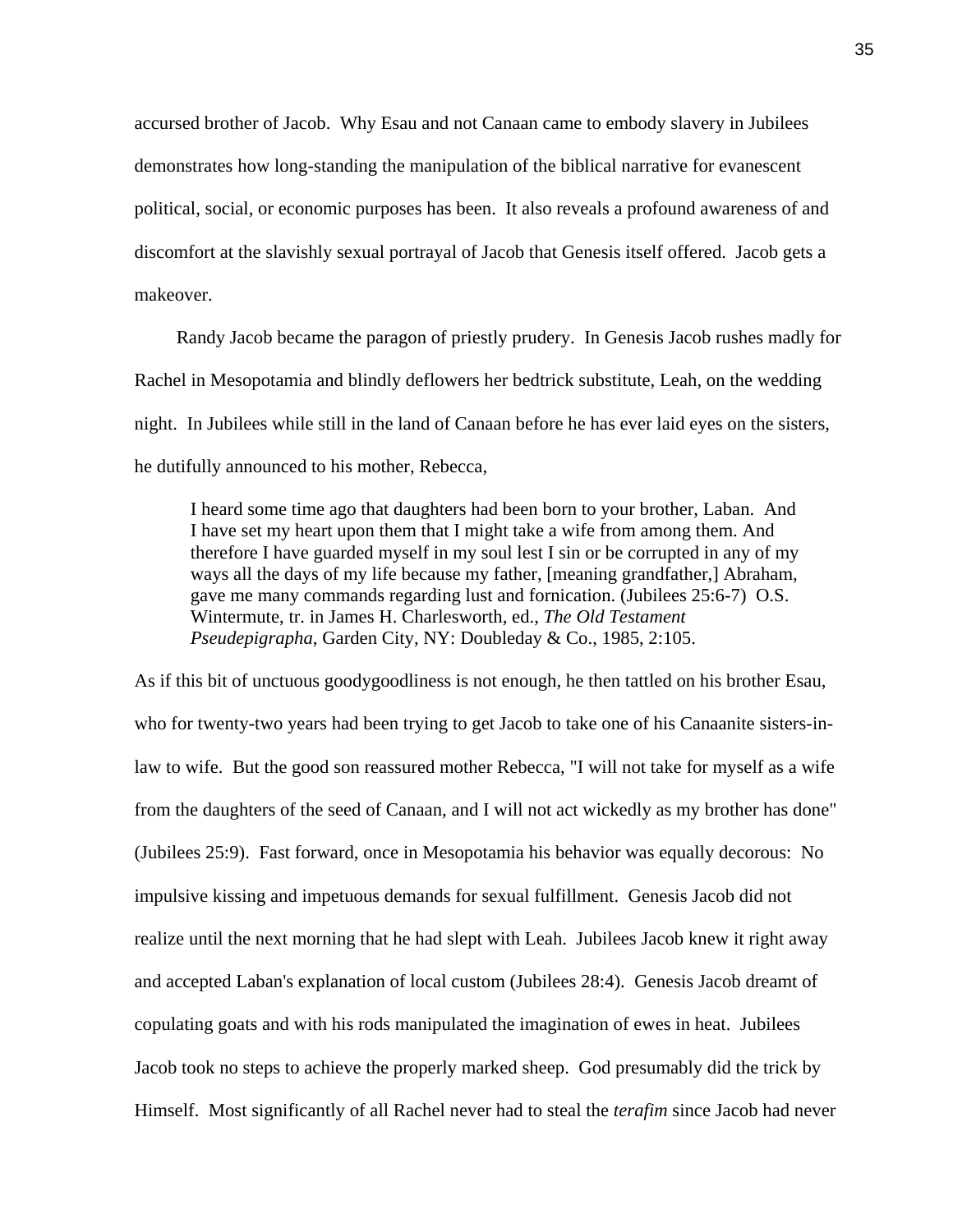revealed a slavish nature and thus was not in danger of becoming a slave. Esau by contrast comes out much worse, panderer and seducer. Isaac has no sympathy for him. He gets enslaved to his brother, does retain the right of revolt, but unlike the Genesis tale that holds out ultimate freedom, this revolt is simply a prelude to his ultimate destruction (Jubilees 26:31- 35).

 In Jerusalem, second century bce, a priestly patriot would have special incentive to suppress any suggestion that Esau should revolt against Jacob. The hostility between Judea and its eastern neighbor, Idumea, regarded as the heir of Esau (in the Bible, aka Edom), had been heating up and continued to simmer over the following two centuries until Rome conquered the entire region and brought it under direct rule. Canaan, on the other hand, the urrival of the children of Israel for the ancient Holy Land and the prior object of enslavement had effectively disappeared. Accordingly consistent with the needs of the age, not only did the author remove hints of Jacob's slavish character; he also reinforced the prophecies that Esau was the one to be enslaved. Thus does the ephemeral happenstance of political convenience determine the meaning of Scripture. The result was that distinctively in Jubilees, of all the extant scriptural and para-scriptural Jewish writings, does Esau assume the role of archetypal slave, that Scripture itself and most later authorities ascribe to Canaan. Never missing a chance, Jubilees does tie Esau closer to the Canaanite evil than does Genesis itself so that the classic trope of sexual sin is present as well, but Jubilees Canaan does not assume the level of slavishness that Esau acquires. The appearance of Esau -- rather than Ham or Canaan -- as an archetypal slave in the writings of Philo, Paul, Ambrose, and Augustine meant that the mark of Jubilees was upon them. Paradoxically, to close readers, such as Philo and his colleagues, Jubilees' suppression of Jacob's sexually slavish character had the effect of calling attention to its presence in the original Genesis story. Joined to the other scriptural evidence that linked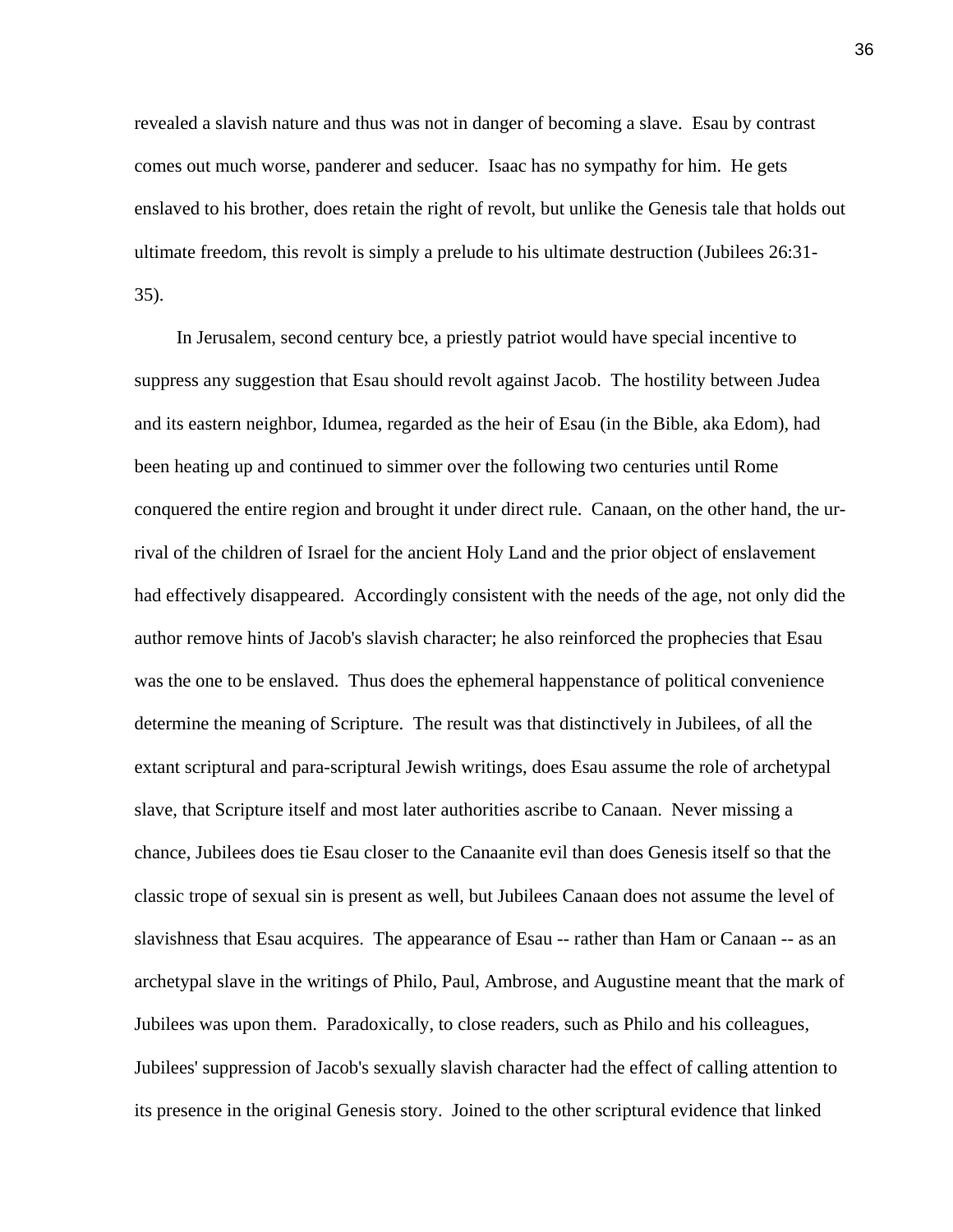hypersexuality to slavery, all these writers had the proof that certain unmanageable behavior could make one a slave.

 Although Philo -- particularly when reflecting his Hellenistic Stoic heritage -- seemed to oppose the doctrine of the natural slave, influenced by Jubilees and the biblical tradition in general when dealing with Esau, he embraced it.<sup>49</sup> The innately vice-laden character of Esau and his partner Ham, along with Ham's other sons, Canaan and Egypt, define their nature, in accordance with Leviticus 18, body as opposed to soul, passion as opposed to reason, in all cases clearly linked to servility. It is a principle that Philo delicately repeated to draw the same conclusion:

… some of those [slaves] thus bought and sold reverse the situation to such an extreme extent that they become the masters of their purchasers instead of their slaves. I have often seen pretty little slave girls with a natural gift for wheedling words, who with these two sources of strength, beauty of face and charm of speech, storm the hearts of their owners. For these two are engines of attack against souls with no ballast or stability, engines mightier than all the machines constructed to demolish walls. This is shown by the way in which their owners court them supplicate them, eagerly beg their favours, as though they were praying to fortune or some good genius. If they are scouted they go into fits of despair and if they just see a kindly glance they dance for joy.<sup>50</sup>

Even to the point of projecting onto the slave a cunning hypersexuality that is the master's own obsession, Philo's words echo the biblical notions of what makes a slave by nature, a slave. Within a century of so of Philo's words, the rabbis of the Mishnah echoed the same sentiment in a work of ethical teaching no less, "the more bondwomen, the more lewdness".<sup>51</sup> The sexual dominance that the master exercises over the slave, the master's vice, is transferred onto the slave.

 $\overline{a}$ 

<span id="page-37-0"></span> $49$  See multiple the statements from Philo on Esau in Garnsey, 164-71. To be precise, Garnsey mentions the Bible and not Jubilees.

<span id="page-37-1"></span><sup>50</sup> Philo, *Every Good Man is Free*, sections 38-40.

<span id="page-37-2"></span><sup>51</sup> *Mishnah, Pirke Aboth*, 2.7.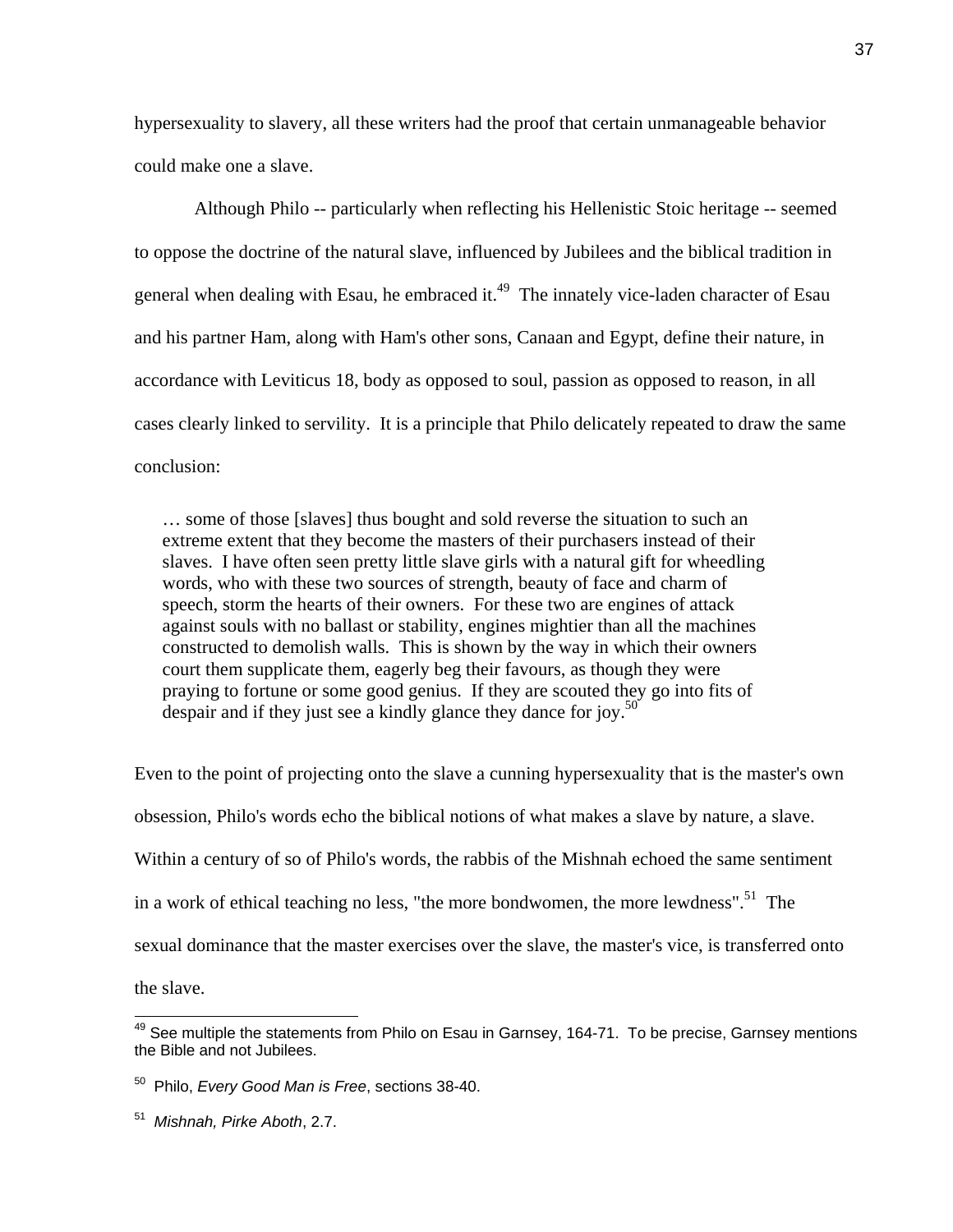For early Christians Esau had advantages over Ham/Canaan as the icon of slavery. It avoided the troubling exegetical questions, both why Canaan gets cursed for what Ham did and what was done to Noah. Though Paul addresses the matter only briefly, he too repeats Jubilees' greater interest in the enslavement of Esau rather than of Ham, with the same accompanying baggage of slavery linked to  $\sin^{52}$  About three centuries later the powerful bishop of Milan, Ambrose, integrated Jubilees' emphasis on Esau, Philo's ideas about slavery, along with the scattered appearances of the problem in Paul's epistles, creating a Christian notion of the natural slave that Augustine expanded into a well-developed "theory of the origins of slavery on the basis of a doctrine of sin."[53](#page-38-1) At this point the original biblical argument securely enters the authoritative Latin Christian tradition.<sup>54</sup>

<span id="page-38-0"></span><sup>52</sup> Romans 9:12-13 and 6:17-23 discussed in Garnsey, 174-184.

<span id="page-38-1"></span><sup>53</sup> Garnsey, 204-5.

<span id="page-38-2"></span> $54$  The doctrine popularized by some nineteenth century abolitionists that the while the Old Testament is mired in slavery, the New Testament is resolutely abolitionist (Shlomith Yahalom, "Jews and Slavery in the American Civil War in Light of the Theological Debate over the Holy Scriptures" (in Hebrew), *Zion*, 65 (2000), 163-203.) is dispelled by Glancy, *Slavery in Early Christianity*.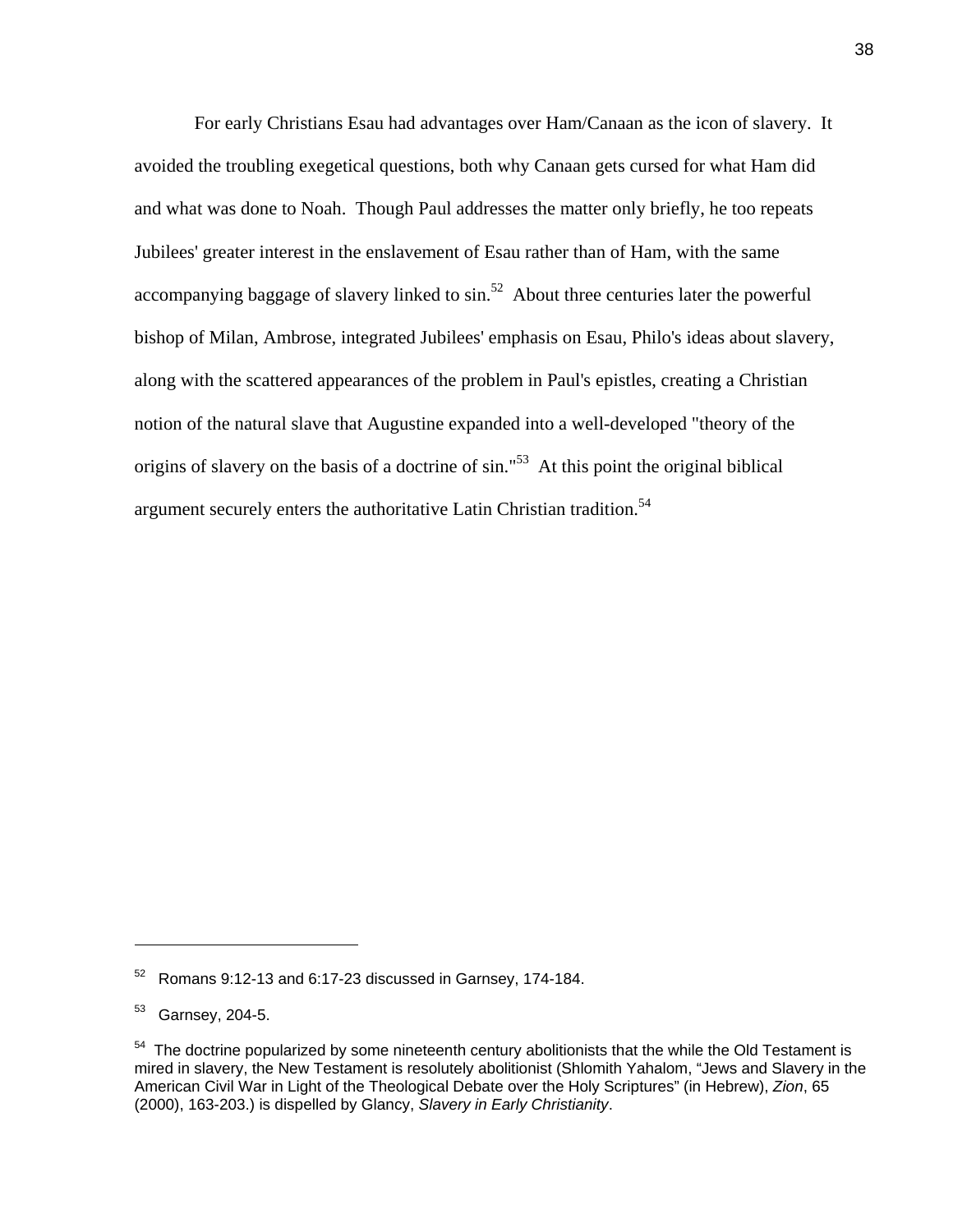### **Slavery and Sin**

Neither Jubilees nor the First Testament has a doctrine of original sin, but both clearly had a doctrine of sexual sin linked to slavery. The sin that led directly to slavery did not occur until ten generations after the expulsion from the Garden of Eden. Despite this chronological gap the doctrine of original sin and its connection to slavery did follow. As Augustine asserted in the *City of God*, "The prime cause of slavery is sin, so that man was put under man in a state of bondage; and this can be only by a judgement of  $God....$ <sup>55</sup> One might call this the divine right of bondage. And this divine right is given by Scripture and Jubilees a history traced directly to the household of Noah, its founder, imposed by sin on Canaan, linked by marriage and descent to Esau whose wives came from Canaanite stock. For Augustine, Esau's enslavement reveals the sin that Christians believe all are party to, the original sin of Adam and Eve in Eden.<sup>56</sup> The notion of sexual sin ran through biblical enslavement, an understanding that could appeal powerfully to Augustine's psyche as well as his intellect.

 Early medieval discussions of slavery drew mostly on the Roman legal tradition which emphasized its origins in war and the Augustinian tradition which grafted original sin onto the sexual sin of biblical servitudinism.<sup>57</sup> It was this tradition, rather than the long-lost Aristotelian argument about natural slavery, that carried the case. When in the late middle ages peasants attempted to challenge the bondage into which they had fallen, they sought their freedom in the natural state of Adam and Eve in the Garden of Eden, before Fall and Flood.<sup>58</sup>

<span id="page-39-0"></span><sup>55</sup> 55 Augustine *City of God*, 19.15.

<span id="page-39-1"></span><sup>56</sup> Augustine, *Epistulae*, 194.34, Garnsey tr., 215-6.

<span id="page-39-2"></span><sup>57</sup> Sir Robert Warrand Carlyle and A.J. Carlyle, *A History of Medieval Political Thought in the West*, Edinburgh, London, W. Blackwood, 1950, 1:113-124.

<span id="page-39-3"></span><sup>58</sup> Rodney Hilton, *Bond Men Made Free*, NY, 1973, 211-212. Thanks to Michael Toch for calling this to my attention.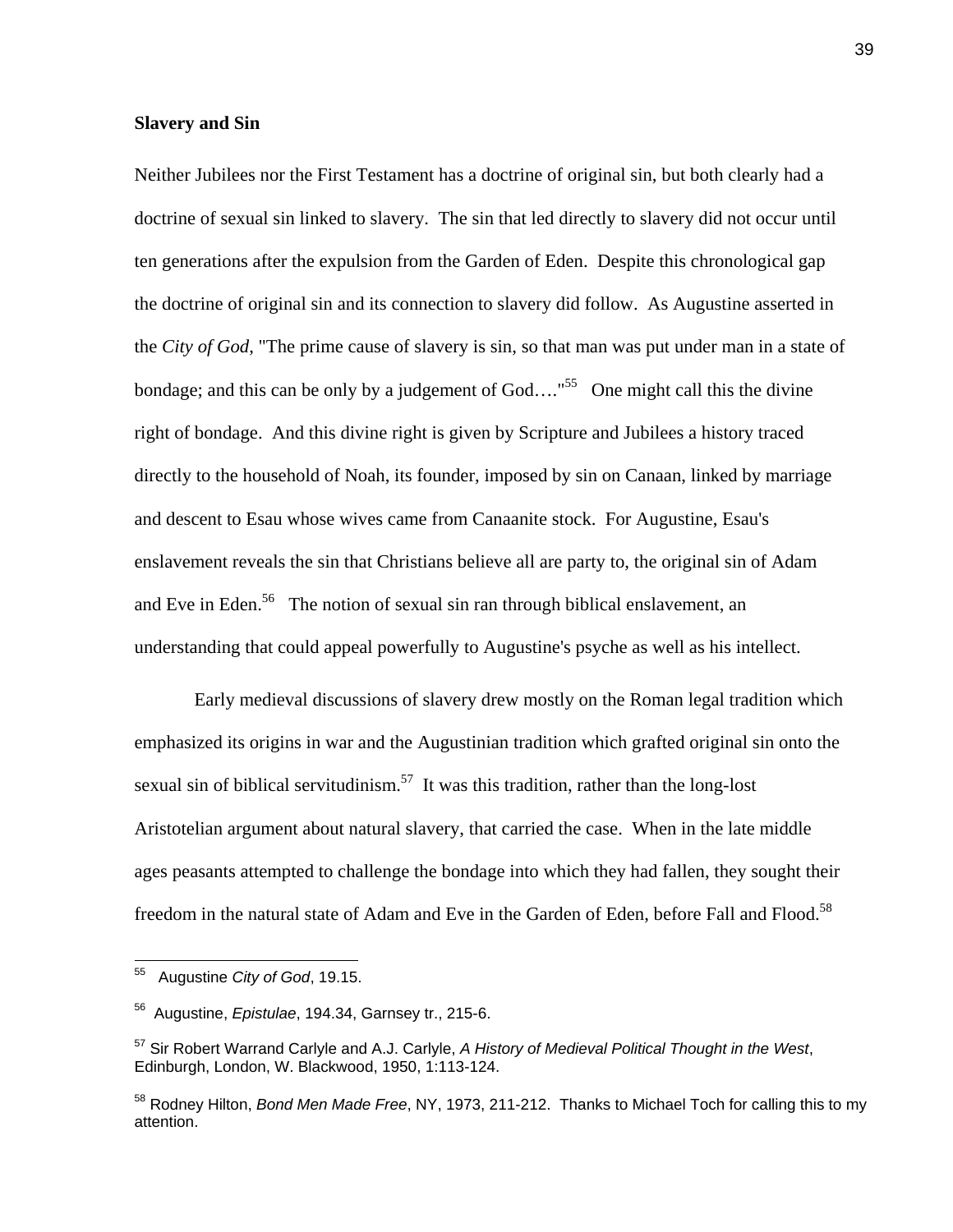Countering Scripture, not Aristotle, was their agenda. Further proof is to be found in Aquinas. If anyone in the entire sorry story of the Euro-American embrace of slavery should have fully and consciously integrated the Aristotelian notion of the natural slave into his philosophy it should have been Aquinas. After all, unlike almost everyone else before Albertus Magnus he had access to the works of Aristotle. But what we find when we closely examine Aquinas on this matter is confusion.<sup>59</sup> As the authorities on medieval political thought, the brothers Carlyle have written, "It is not easy to arrive at a confident judgment with regard to the whole of St. Thomas' position as regards slavery."[60](#page-40-1) Ultimately they argue that Aquinas employed two different meanings of nature. In the state of nature, that is in the Garden of Eden before the Fall, there was no slavery. However outside the state of nature, in the post-lapsarian world of sin, some people did have natures of sin that inclined them to be enslaved. Aquinas could not ignore that for the purpose of slavery, the classic sin in Scripture was the lack of sexual self-control. Despite the discovery of Aristotle, the argument seems unchanged from Augustine and clearly has roots that can be traced back to the First Testament.

 To be sure slavery did not get much focused attention until the age that linked exploration and exploitation to create the continents of America, Africa, Europe, and Asia, the world we now know and take for granted.<sup>61</sup> Reflecting that age, the Sepulveda-de las Casas debate was probably the earliest and longest, the most sustained and explicit, engagement with the problem of slavery in Christian thought. In the full flush of Euro-Christendom's newfound obsession with Graeco-Roman thought, references to Aristotle abound. Unfortunately

<span id="page-40-0"></span><sup>59</sup> The key passages in the Summa are I-I, 96, 4; I-II, 94, 5; II-II, 57, 3-4; II-II 108, 4;; i. ii.

<span id="page-40-1"></span> $60$  Carlyle & Carlyle, 5:21-24.

<span id="page-40-2"></span> $61$  See my "And That's How Continents Got Invented...." for panel on Revising the History of Space, the American Association of Geographers Meeting, Honolulu, 25-28 March 1999.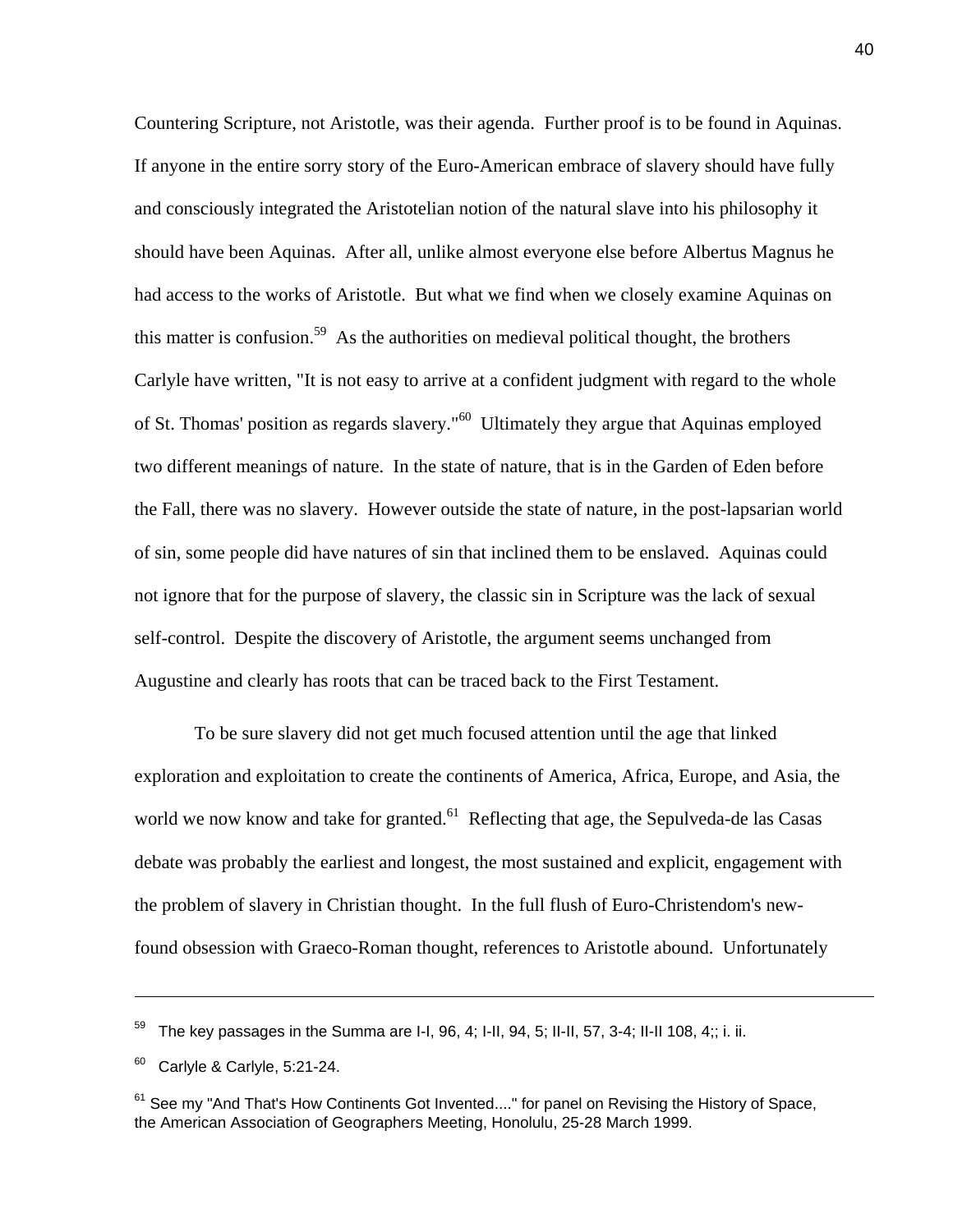the scholarship that has addressed this period has mistaken words for substance.<sup>62</sup> That substance in fact drew upon a biblical not a pagan tradition.

 The biblical deep-rootedness of slavery explains the difficulty that the entire Western community -- as defined by an intellectually coherent as opposed to politically expedient (à la Huntington) recognition that it encompasses all the heirs of Scripture, Judaism, Christianity, and Islam -- has had in abandoning slavery. It is not some external pagan-justified accretion, but rather deeply embedded within the defining magisterial tradition. Medieval English and later early modern German peasants sought their freedom by casting their claims back to the prelapsarian world of an earthly paradise. Bolstered by sin, original and otherwise -- to whatever degree modified by Protestantism -- biblical servitudinism still had too many arrows in its quiver to fall to such attacks. Abolitionism had to wait for a different cultural moment. Only during the eighteenth century in the aftermath of Spinoza did it begin to be possible to develop an intellectual stance independent of the dominant biblical tradition. Then a sustained and largely successful attack on slavery could arise.<sup>63</sup> To be sure abolitionism drew upon the Bible to make its case, but such antislavery reading of what had always been a proslavery document could only begin when an intellectual space had developed outside the text and its traditional hermeneutic. The Quakers and their evangelical allies engaged in a form of hermeneutical jiu-jitsu, using the Bible against itself.

 In the nineteenth century US, the influential Josiah Priest (1788-1852), a near contemporary in time and place of Joseph Smith, revived the stories of Ham's sexual

<span id="page-41-0"></span><sup>62</sup> For example, Anthony Pagden, *The Fall of Natural Man:The American Indian and the Origins of Comparative Ethnology,* New York: Cambridge University Press, 1982 and John Francis Maxwell, "... Catholic Doctrine Concerning Slavery", particularly 315-316.

<span id="page-41-1"></span><sup>63</sup> David Brion Davis, *The Problem of Slavery in Western Culture*, NY: OUP, 1988,291-391.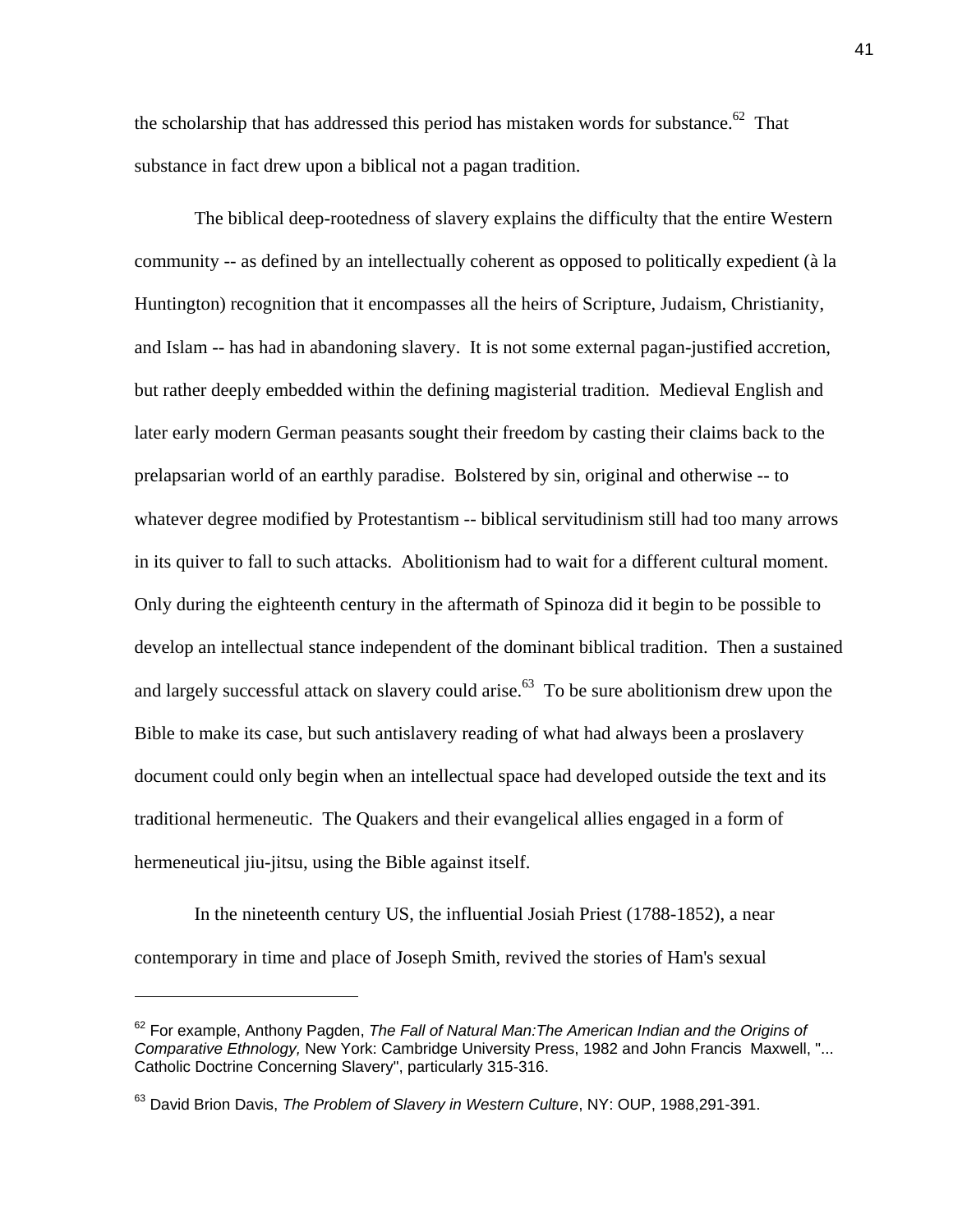immorality in widely read tracts that before the Civil War defended racial slavery and after the war promoted racial segregation, a key point of transition in our sorry history.<sup>64</sup> Priest, little more than a self-educated Presbyterian saddle-maker -- though some later reprints of his work erroneously added Reverend and M.A. to the title-page -- made use of a tradition, remarkably similar to the hermetic sources of Mormonism.<sup>65</sup> Unlike the texts of Latter-Day Saints, Priest's interpretation did in fact echo a genuinely biblical reading of sexuality and servitudinism. However in a departure from that tradition, Priest was the first in the history of iconography to portray Ham as a black man.<sup>66</sup> His work transmitted and transformed ancient Near Eastern exegesis into modern America thought, mixing a tradition of sexuality and servitudinism with that newly invigorated racism that flourished in the aftermath of the Jacksonian age. He deserves far more attention than he has received.<sup>67</sup>

 Priest's approach differs from what -- according to Eugene Genovese and others - dominated the divisive debates over the Bible and slavery in the antebellum United States.

 $\overline{\phantom{a}}$ 

<span id="page-42-1"></span>65 The erroneous title page has mislead at least one historian, Larry Tise, *Proslavery, A History of the Defense of Slavery in American, 1701-1840*, Athens: University of Georgia Press, 1987, 365. Though Priest himself was self-educated, his sons became, respectively, Presbyterian pastor and medical doctor.

<span id="page-42-2"></span><sup>66</sup> See the discussion in my "Cham et Noé. Race, esclavage et exégèse entre Islam, Judaïsme, et Christianisme", *Annales: Histoire, Sciences Sociales*, 57 (2002), no. 1, Jan-Feb, 93-125, summary, http://www.ehess.fr/editions/revues/annales/Sommaires/ahss57\_1\_braude.html unedited English original, http://www.bc.edu/bc\_org/research/rapl/word/braude01.doc

<span id="page-42-0"></span><sup>64</sup> Josiah Priest, *Slavery, as it relates to the Negro, or African race, examined in the light of circumstances,*  history and the Holy Scriptures; with an account of the origin of the black man's color, causes of his state of *servitude and traces of his character as well in ancient as in modern times: with strictures on abolitionism*. Albany, Printed by C. Van Benthuysen, 1843, 76-77, 150-167. It was continuously in print with various titles from its first edition until the 1870s, in nearly a dozen editions. According to WorldCat copies are now to be found in most of the major antebellum Southern libraries and seminaries. His obsession with Ham first appeared in his earlier, American Antiquities and Discoveries in the West: Exhibition... that an Ancient *Population of Partially Civilized Nations Differing Entirely from Those of the Present Indians Peopled America, Many Centuries before... Columbus...*, Albany, Third Edition, 1833, 14-31. This was almost as successful as his later work, reaching some seven editions. Stephen Haynes, *Noah's Curse, The Biblical Justification of American Slavery*, NY: OUP, 2002, argues for the influence of Priest in defenses of slavery.

<span id="page-42-3"></span><sup>&</sup>lt;sup>67</sup> The only study, Winthrop Hillyer Duncan, "Josiah Priest, Historian of the American Frontier, A Study and Bibliography", *Proceedings of the American Antiquarian Society*, New Series, 44(1934), 45-102, fails to highlight his racist thinking.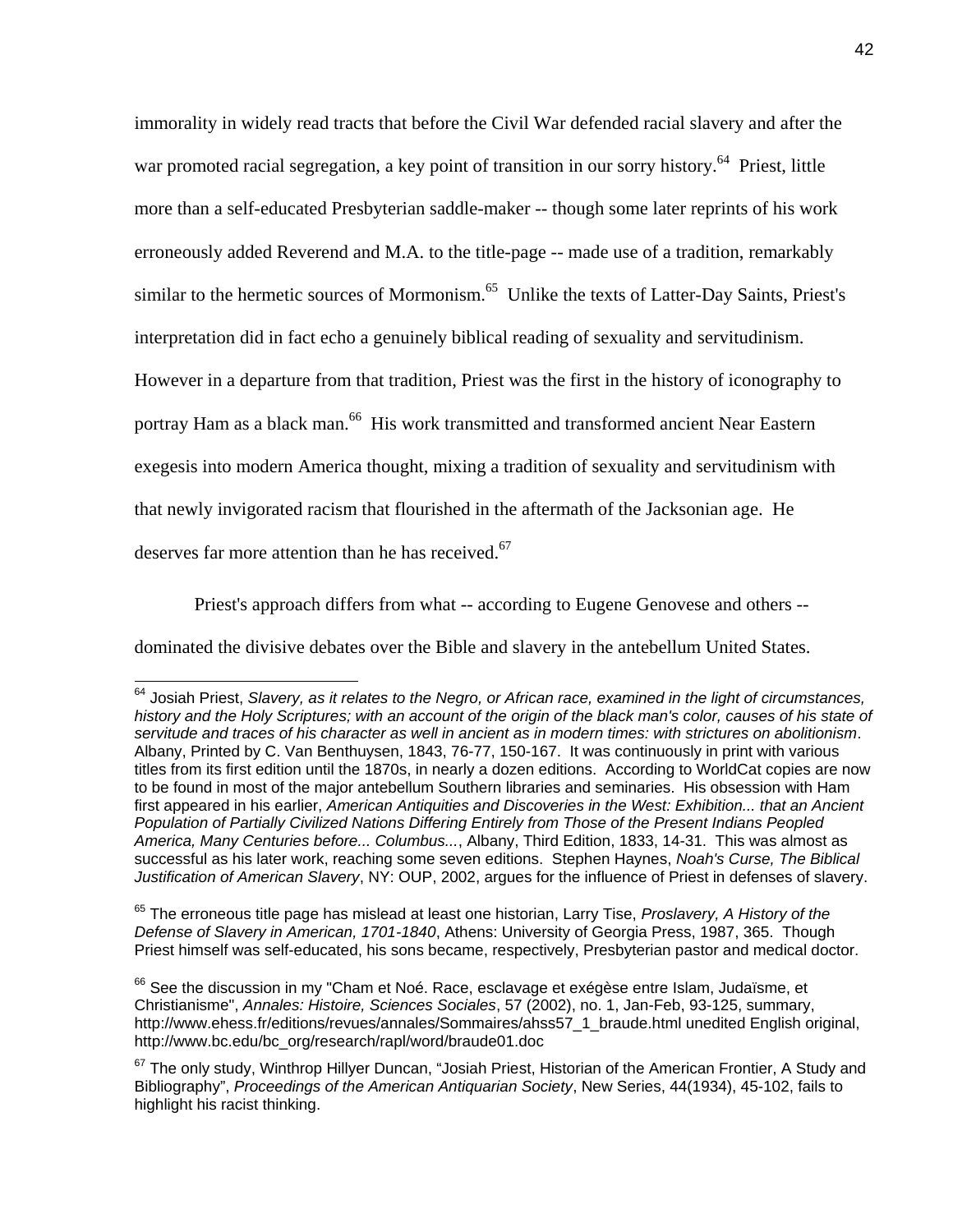The evidence gathered by Steven Haynes suggests that Priest's lurid accounts of the Black Ham's sex crimes justified the fiercely- and widely-held Southern argument that Hamite dishonor demanded enslavement and degradation. Recent studies of the religious debates over slavery have focused on the clerical elite to the neglect of the popular religion that shaped the common culture in which the better educated wrote and were heard. According to Mark Noll, the dominant school of American common-sense literalism pressed the case for biblical slavery, confident that the Word would set no slave free.<sup>68</sup> According to Robert Forbes, enlightened evangelicals such as Francis Wayland depended upon exegetical ingenuity to argue the contrary[.69](#page-43-1) The divide in self-avowed classless America between the self-taught and the formally trained was too porous to seal elite arguments from the influences all around them. Josiah Priest's own son was a respectable Presbyterian minister and his book was reprinted many times in the Scottish Presbyterian community of Glasgow, Kentucky. Unfortunately what the Bible and religion could be made to say about race and how that interacted with slavery has received still less attention. And I will argue below (see pp. 56-59) that what the elite knew and the degree to which it racialized their reading of the Bible was far more disturbing and complicated than what some historians have assumed.

 Catholic teaching, more deeply, though to be sure differently, entrenched in the biblical servitudinal tradition, took even longer to abandon it. Even as late as the 1950s Catholic manuals of moral teaching regularly accepted slavery as legitimate albeit conditioned

 $\overline{a}$ 

<span id="page-43-0"></span> $^{68}$  Mark A. Noll, "The Bible and Slavery", Randall M. Miller, Harry S. Stout, Charles Reagan Wilson, ed., *Religion and the American Civil War*, NY: OUP, 1998, 43-73. Mark Noll's magisterial *America's God, From Jonathan Edwards to Abraham Lincoln*, NY:OUP, 2002, 386-422 sets his earlier argument in a larger context.

<span id="page-43-1"></span><sup>69</sup> Robert P. Forbes, "Slavery and the Evangelical Enlightenment", John McKivigan and Mitchell Snay, ed., *Religion and the Antebellum Debate over Slavery*, Athens: U. of Georgia Press, 1998, 68-106, especially 85.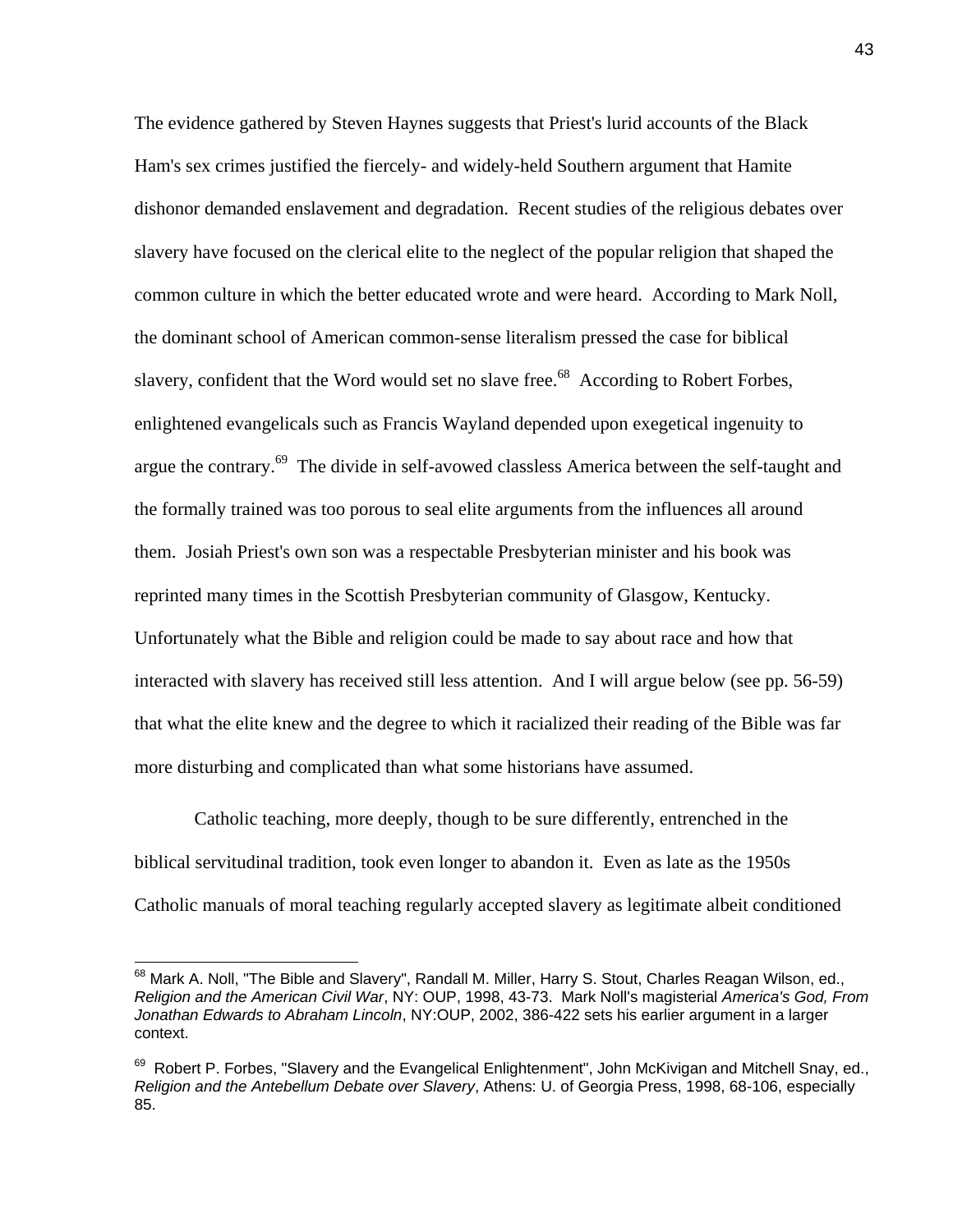on a heavy dose of ameliorationism. The Catholic Church did not reject slavery as such until the Second Vatican Council labeled it "an infamy" (Gaudiem & Spes 27), though in the 1890s Pope Leo XIII incorrectly claimed that it had.<sup>70</sup> Previously the Church condemned the slave trade or particularly flagrant aspects of slavery without attacking the institution as such. This dismal record puts the lie to the moral absolutism of natural law and the Church's pretense to embrace it. Similarly, those Jewish and Muslim spiritual-legal authorities rooted in their historically dominant mainstream traditions rarely have opposed slavery as a whole over the last two centuries.

#### **III. ETHNICITY**

While a stalwart pillar of servitudinism, the Bible is a weak reed for racism. The domestic interconnection of master and slave through family ties is a recurring topos in the Noah-Ham-Canaan complex that established the institution after the Flood. Nineteenth century arguments for slavery exploited the patriarchal and paternal themes of the Bible. Through racial Othering these arguments denied the foundation myths of family interconnectedness that should have blunted the development of racism. Polarized Black versus White identity, an essential building block for the racism of modern American society, was absent in the Bible's distant origins.<sup>71</sup> Although skin color identity has been read into the Bible over nearly two thousand years, a careful re-reading, attuned to pre-Christian Near Eastern visual and verbal culture, reveals that this part of the ancient world, as opposed to Greece, was almost color-blind. Furthermore the ancient world had little

<span id="page-44-0"></span><sup>70</sup> John Francis Maxwell, *Slavery and the Catholic Church: The History of CatholicTeaching concerning the Moral Legitimacy of the Institution of Slavery*, Chichester and London: Barry Rose Publishers, in association with the Anti-Slavery Society for the Protection of Human Rights, 1975, 86-88, 117-118, 123,and his, "The Development of Catholic Doctrine Concerning Slavery", *World Justice* 11:2 (December 1969), 147-92, 11:3 (March 1970), pp. 291-324, and Paul Halsell, "Slavery" adapted on website: http://www.geocities.com/pharsea/Slavery.htm#Introduction

<span id="page-44-1"></span><sup>71</sup> See my "Black Skin/White Skin in Ancient Greece and the Near East", *Micrologus*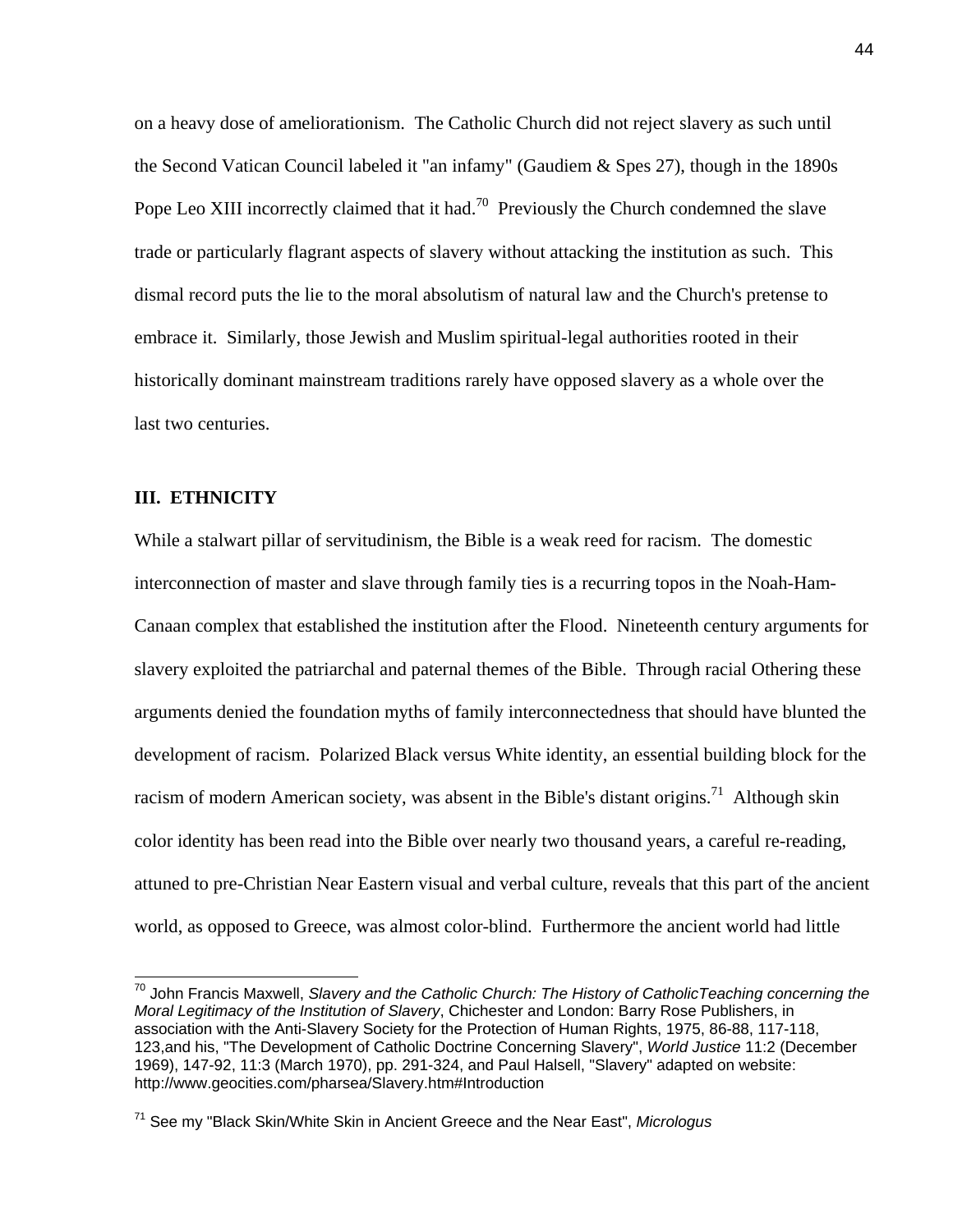adherence to the hereditarian determinism that so distinguishes racism from other forms of prejudice.<sup>72</sup> Instead anti-hereditarian notions such as maternal impressionism and its corollary, cross-color generation, spread from the Near Eastern to the Greco-Roman worlds.<sup>73</sup> The procrustean concept of three sons=three continents, which helped confine Ham to Africa, is not only alien to the Bible, but also to the Euro-American tradition of geography that did not embrace continentalism until the early modern era.<sup>74</sup>

## **Slavery as Nation-Building**

<span id="page-45-3"></span> $\overline{a}$ 

Arguing that the Bible lacks concepts that foster racism does not mean that it lacks other means of constructing ethnicity. Within the narrative of both the First and the Second Testaments, religion and a covenantal relationship to God are the most abiding means of constructing identity and peoplehood. Slavery, intertwined as it is with religious devotion to God, plays an important role in this construction project. The relationship between the religious sin of unmastered sexuality, i.e. slavery, and ethnicity has been demonstrated in the construction of Hamite and Canaanite identity as well as in the transformation of the Hebrew indentured servant into a quasi-Canaanite slave. An entire category of biblical slaves became eligible for a status that made them superior to the common lay Israelite.<sup>75</sup> Through circumcision, the Gentile male slave became part of the

<span id="page-45-0"></span><sup>72</sup> Aristotle, *Generation of Animals*, 4.3.769b, reveals his inability to explain the transmission or nontransmission of traits from one generation to the next.

<span id="page-45-1"></span> $73$  My paper, "Race and Sex: What Happened to Cross-Color Generation in the Eighteenth Century?" Conference on Sexuality in Early America, McNeil Center for Early American Studies, University of Pennsylvania, Omohundro Institute for Early American History and Culture, Williamsburg, Virginia, Philadelphia, June 1-3 2001

<span id="page-45-2"></span> $74$  My paper, "And That's How Continents Got Invented..." expands the argument briefly presented in my "The Sons of Noah and the Construction of Ethnic and Geographical Identities in the Medieval and Early Modern Periods", *William and Mary Quarterly*, 3rd series, vol. 54, January 1997, 109.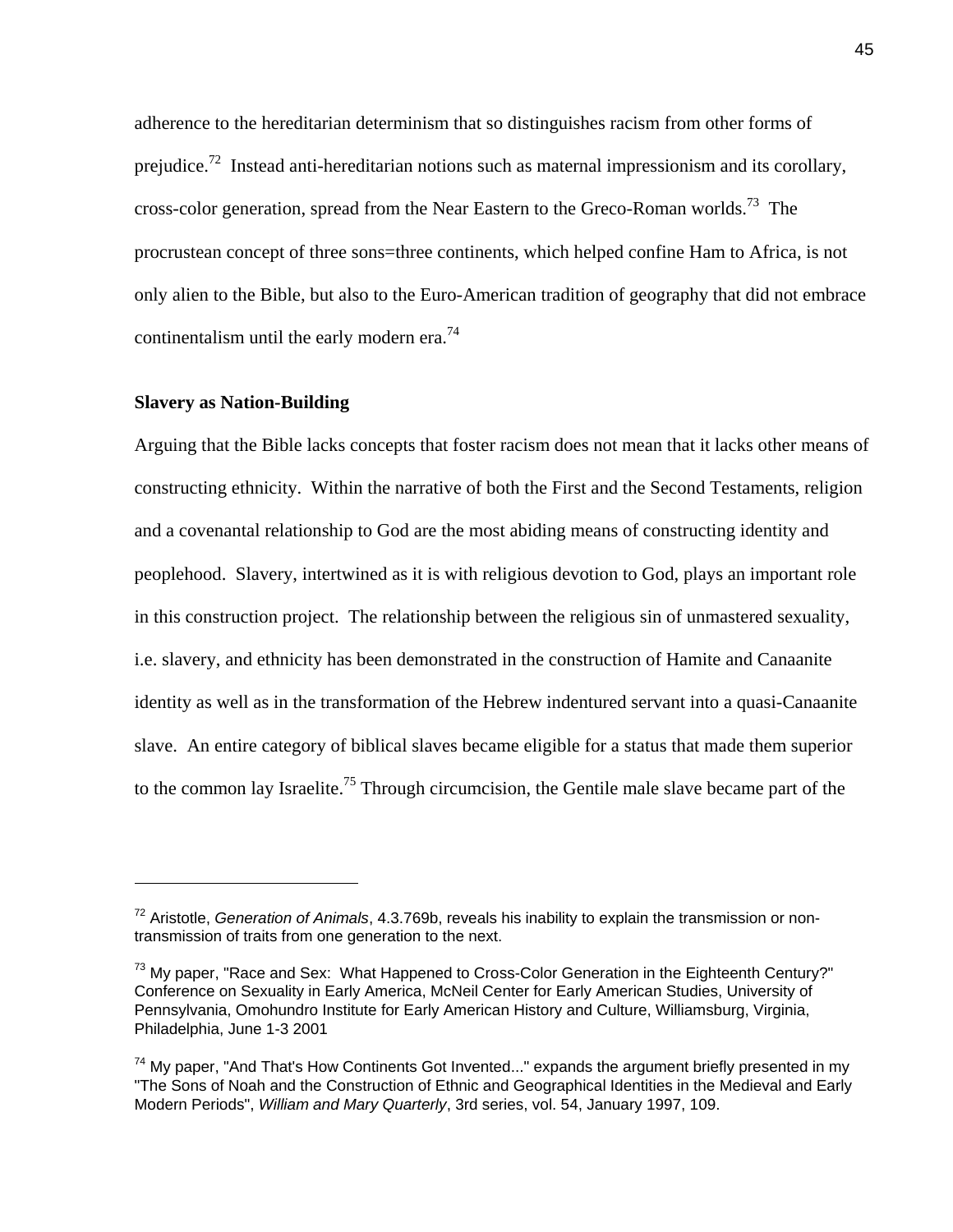community of Israel. Slavery as ethnogenesis and as a way station for ethnic transformation and assimilation occurs in many other contexts. For example the Ottoman devshirme system staffed much of the army and administration, integrating and assimilating the ablest of subjects through a system of state slavery.<sup>76</sup>

 Most remarkably of all Israel itself was created through slavery -- "They went down to Egypt, small in number, and there they became a great people, magnificent and many," (Deuteronomy, 26:5) a line from Exodus that gets repeated in the ritual retelling of the Passover story, the Haggadah.<sup>77</sup> Their first slave master was pharaoh, their last God, a relationship that defined them as a people. The Exodus account of slave-nation-building has been both a heuristic model and an inspiration for the Afro-American experience. First, the biblical account does recognize the social reality that enslavement creates ethnic identity, both for the oppressed and the oppressor. Second, it in turn inspired the slave communities of the Old South, through Israel in Egypt and in the wilderness on the way to the Promised Land, as they forged a new identity for themselves. [78](#page-46-2) 

 During the early rabbinic period when Christianity was beginning to emerge, slavery-based ethnogenesis recurred. In the Mishnah, a law code compiled in the second century ce, the rabbis constructed the distinction between Jewish and non-Jewish slave status by contrasting Hebrew

 $75$  A slave owned by a priestly household could partake of a sacrifice forbidden a lay Israelite (Leviticus 22:11). Unclear from this passage is the identity of the slave, Gentile or Israelite, but I believe the slave is in fact Gentile. Biblical practice on this point differs from ancient Greece.

<span id="page-46-0"></span><sup>76</sup> I. Metin Kunt, "Transformation of *Zimmi* to *Askeri*", in Benjamin Braude and Bernard Lewis, ed., *Christians and Jews in the Ottoman Empire, the Functioning of a Plural Society*, New York, 1982, vol I: *The Central Lands*, 55-68.

<span id="page-46-1"></span> $77$  See my "The Nexus of Diaspora, Enlightenment, and Nation: Thoughts on Comparative History", in Richard Hovanissian and David Myers, ed. *Enlightenment and Diaspora, the Armenian and Jewish Cases*, Atlanta, Georgia, Scholars Press, 1999, pp. 5-44.

<span id="page-46-2"></span><sup>78</sup> Eddie S. Glaude, Jr., *Exodus!, Religion, Race, and Nation in Early Nineteenth Century Black America*, Chicago, 2000.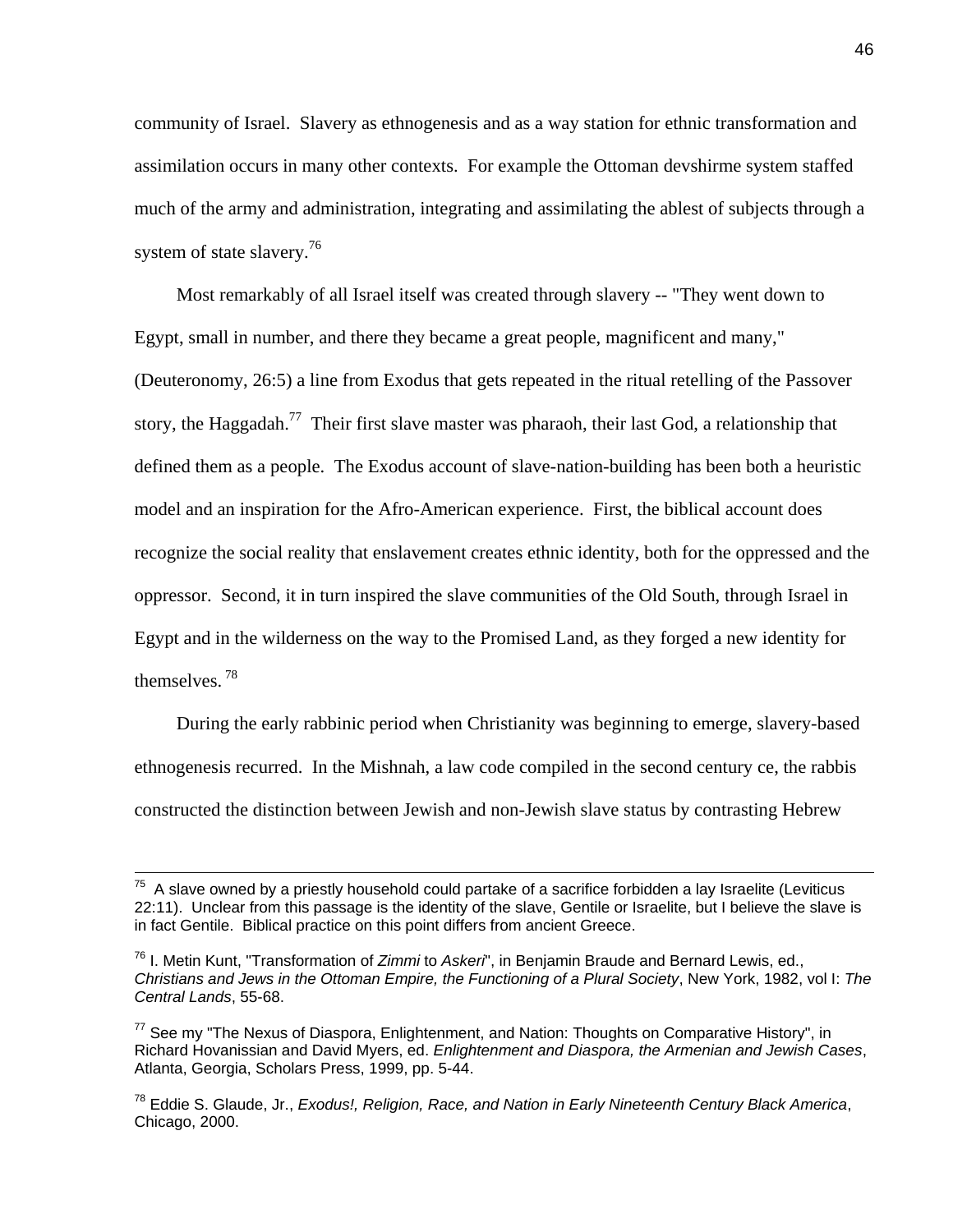and Canaanite slaves. They did so even though they realized that over the previous millennium the conquests and dispersions of history had rendered practically meaningless such ethnic categorization drawn from the Bible.<sup>79</sup> However they did construct a sub-caste drawing upon that very category, the Netinim, who were reputedly descendant from one of the Canaanite tribes, the Gibeonites, the Bible's legendary "hewers of wood and carriers of water". They had served Israel for generations and were counted among those who had returned from Babylon to found the Judean commonwealth under Cyrus in the sixth century bce. Their precise economic status in the world of these second century ce rabbis is unclear. They were not considered slaves, being superior in status to proselytes and freed slaves, but their distinctive caste status was somehow derived from an account of ancient slavish origins.<sup>80</sup> In the subsequent centuries, later rabbis developed the categories of Hebrew/Canaanite in their legal and homiletic interpretation. By then, building upon the Mishnaic awareness of historical change, the Canaanite had become a legal fiction, devoid of specific ethnic or racial identity, other than the broad category of non-Jew.

## **Hellenistic Transformations**

Beginning with the Mishnah and subsequent rabbinic sources, Hellenized notions of color identity, absent from the Bible, started to appear. Conquest creates culture. The triumph of Hellenism in the Near East created a culture of color, in early Christian and Jewish sources. Kush became Aithiopia defined by the color of skin. I purposely avoid the modern spelling of the region since the two have little to do with each other. The other figures of the family of Ham were much more ambiguously defined, though Kush and the mysterious Put escaped the perfidy assigned the father and the other sons, Canaan and Egypt. While Kush was physically dark, Ham

<span id="page-47-0"></span><sup>79</sup> *Mishnah, Yadaim* 4.4.

<span id="page-47-1"></span><sup>80</sup> *Mishnah, Kiddushim* 4.1, *Mishnah, Horayot* 3.8, drawing upon Deuteronomy 29:10 MT/ 11V and Joshua 9: 21, 23, 27.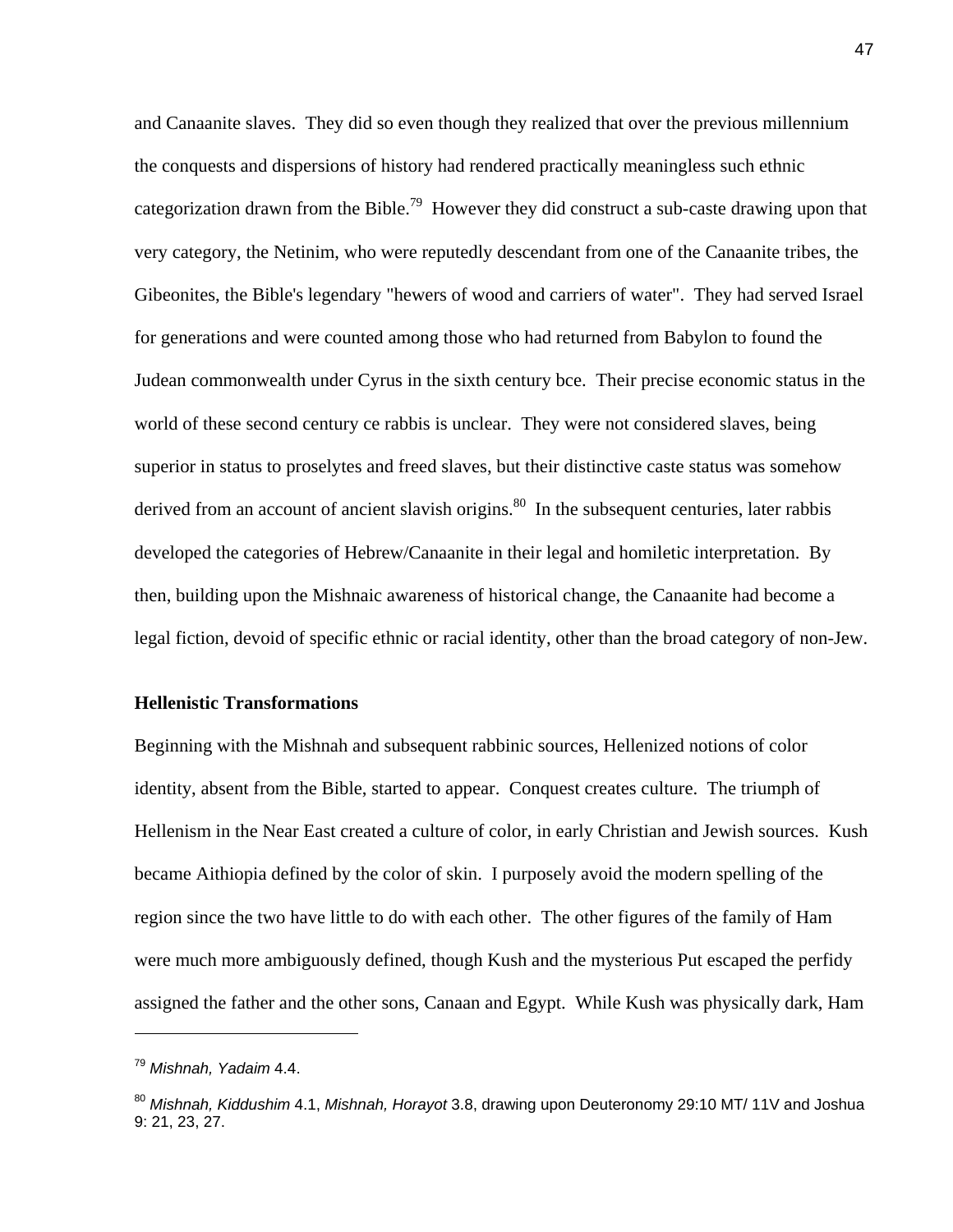and his ilk suffered from spiritual and metaphorical darkness that could open a route to racism. The enslavement ascribed to the Hamites was focused on Canaan, whose color, unlike Kush's, merited no mention.

 As Christianity and Islam sought to transform the ancient stories of the Jews into foundations for their own religions, they engaged in a massive rewrite. Christianity forced Jewish writ to commit textual bigamy treating the Israelite treasure as its own. They took over revered writings, but denied their plain sense. Israel was no longer Israel, but New Israel, the Church. Places and peoples were transformed to suit the Christian message. Islam chose a more radical and straightforward solution. Rather than simply swallowing Jewish and Christian holy writ whole, Islam rewrote both as a universalized deracinated version of the word of God. Thus Christianity allegorized Shem, Ham, and Japhet. Islam cut them in the editing room.

 The consequences of these changes for the careers of Noah's sons were complex, as they started to acquire a variety of new identities. Christianity, even more thoroughly Hellenized than Judaism, adopted a color valence that in a later cultural moment could lend itself to racism, Origen's sermons on the Song of Songs being one influential example. In fact the earliest extant discussion that links the descendants of Ham, color, and slavery together -- albeit with ambiguity  $-$  was a Homily by Origen on Genesis.<sup>81</sup> Curiously this passage, in contrast to the rabbinic discussions, has been neglected by historians of racism.

 The typological interpretation of what Christians called the Old Testament introduced a surprising new aspect to the story. Literal readings that loosely placed Ham in parts of Africa, Asia, Asia Minor, or the islands of the Aegean or identified Japhet with the Tigris, Shem with the

<span id="page-48-0"></span><sup>81</sup> See my "Cham et Noé. Race, esclavage, et exégèse entre islam, judaïsme, et christianisme", *Annales*, p. 114-115.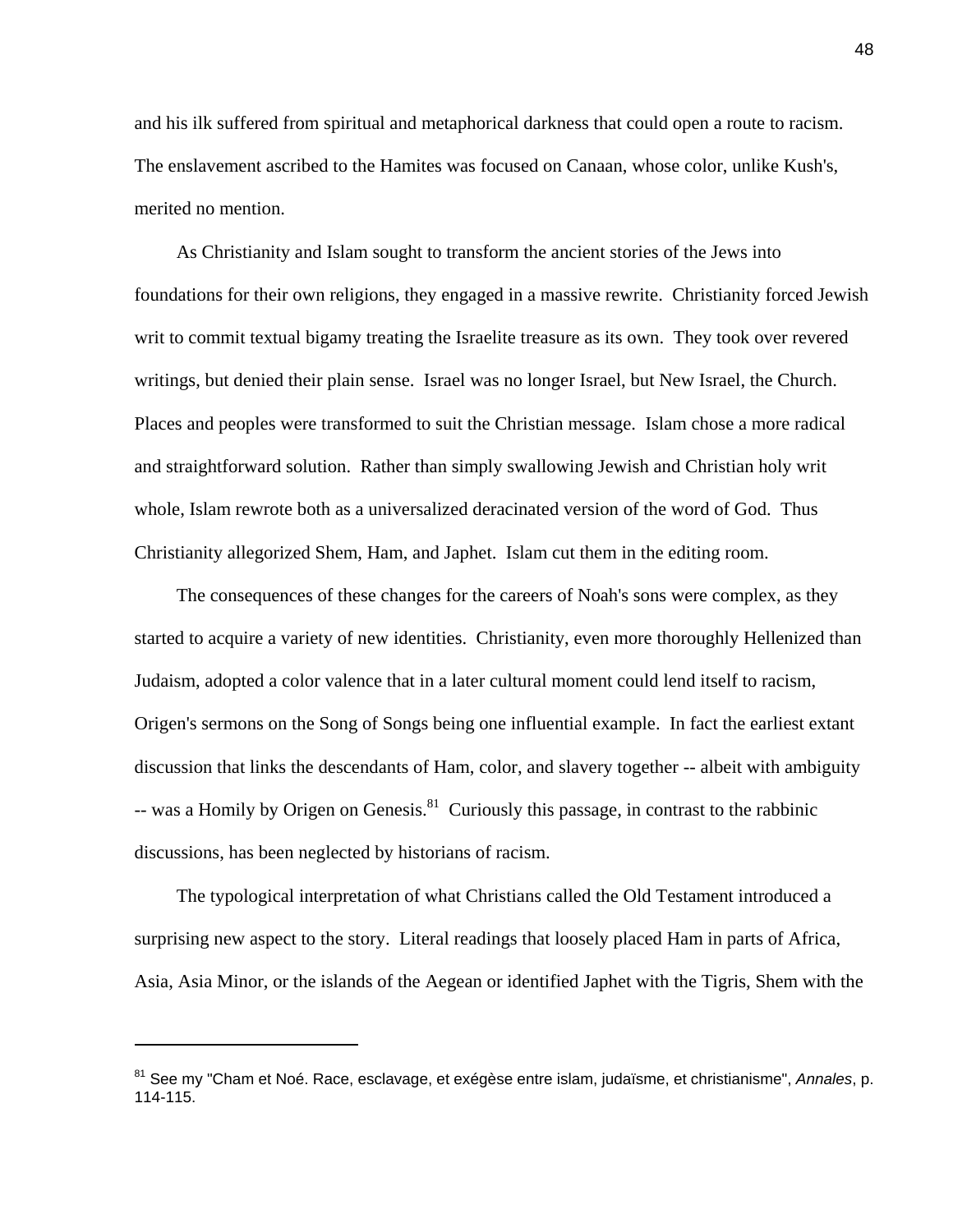Euphrates, and Ham with the Nile did exist in ancient and medieval Christian understanding, $82$  but they never inspired the same attention and respect as did the more highly valued allegory which made all the heroes and villains of the Old Testament anticipatory bit players in the life and passion of Christ. As Augustine was the first to note and as many who followed agreed, Noah was Christ and Ham who mocked him was the Jew.<sup>83</sup> Indeed the Jews were cursed with slavery, as a thirteenth century Mallorcan disputation states.<sup>84</sup> From the thirteenth through the sixteenth centuries, the Augustinian reading was diffused to an even greater public by a series of Tele-Bibles, the lavish *Bibles moralisées*, the omnipresent versions of the more modest *Speculum Humanae Salvationis*, and the widely translated *Biblia pauperum*. [85](#page-49-3) Each of these well-illustrated books demonstrated how story from the First Testament received its proper moral conclusion in the Second. The archetypal images of Jew-hatred -- crooked nose, hunchback, pointed cap, bearded face and so forth -- were juxtaposed to or superimposed on Ham to create a potent linkage between the two in the popular imagination, literate and illiterate.<sup>86</sup> The visual predominance of the allegorized Jewish Ham in Europe was one reason a Black Ham was not

<span id="page-49-2"></span><sup>84</sup> On the curse of Jews as slaves, see the statement of the Genoese merchant, Inghetto Contardo, Ora Limor, ed. *Die Disputationen zu Ceuta (1179) und Mallorca (1286)*, in *MGH, Quellen zur Geistesgeschichte des Mittelalters*, vol. 15 (Munich,1994), p. 176.

<span id="page-49-3"></span><sup>85</sup> See my "Michelangelo and the Curse of Ham: From a Typology of Jew-Hatred to a Genealogy of Racism" and Sara Lipton, *Images of Intolerance, The Representation of Jews in the Bibles moralisées*, Berkeley, 1999.

<span id="page-49-0"></span><sup>82</sup> In general see my, "Sons of Noah.." *W&MQ*, the foundational placements of Ham by Josephus in AfrAsia and by Alcuin in Africa are discussed on pp. 111-113. As for Asia Minor, the Aegean and the rivers, they appear in the fifth century Alexandrian Chronicle, and, for the last location, as a  $13/14<sup>th</sup>$  century gloss to that text, Henri Leclerq, "Chronique Alexandrine", *Dictionnaire d'Archéologie chrétienne et de Liturgie*, ed. Fernand Cabrol and Henri Leclerq, Paris: Letouzey et Ané, 1913, vol. 3, part 1, cols. 1547-154 and Adolf Bauer and Josef Strzygowski, ed., *Eine alexandrische Weltchronik*, Vienna, 1905, 93.

<span id="page-49-1"></span><sup>83</sup> Augustine, *The City of God*, Book 16:2. The identification of Noah with Christ can be dated to the second century, Justin Martyr, *The Dialogue with Trypho*, tr. & ed., A. Lukyn Williams, London: Society for the Promoting Christian Knowledge, 1930, chapter 19, 2, p. 39, chapter 138, 2, p. 283.

<span id="page-49-4"></span><sup>86</sup> For a catalogue of such images in general see Ruth Mellinkoff, *Outcasts, Signs of Otherness in Northern European Art of the Late Middle Ages*, Berkeley, 1993, 2 vols. and for a demonstration of their pervasiveness see her *Antisemitic Hate Signs in Hebrew Illuminated Manuscripts from Medieval Germany*, Jerusalem, 1999 ???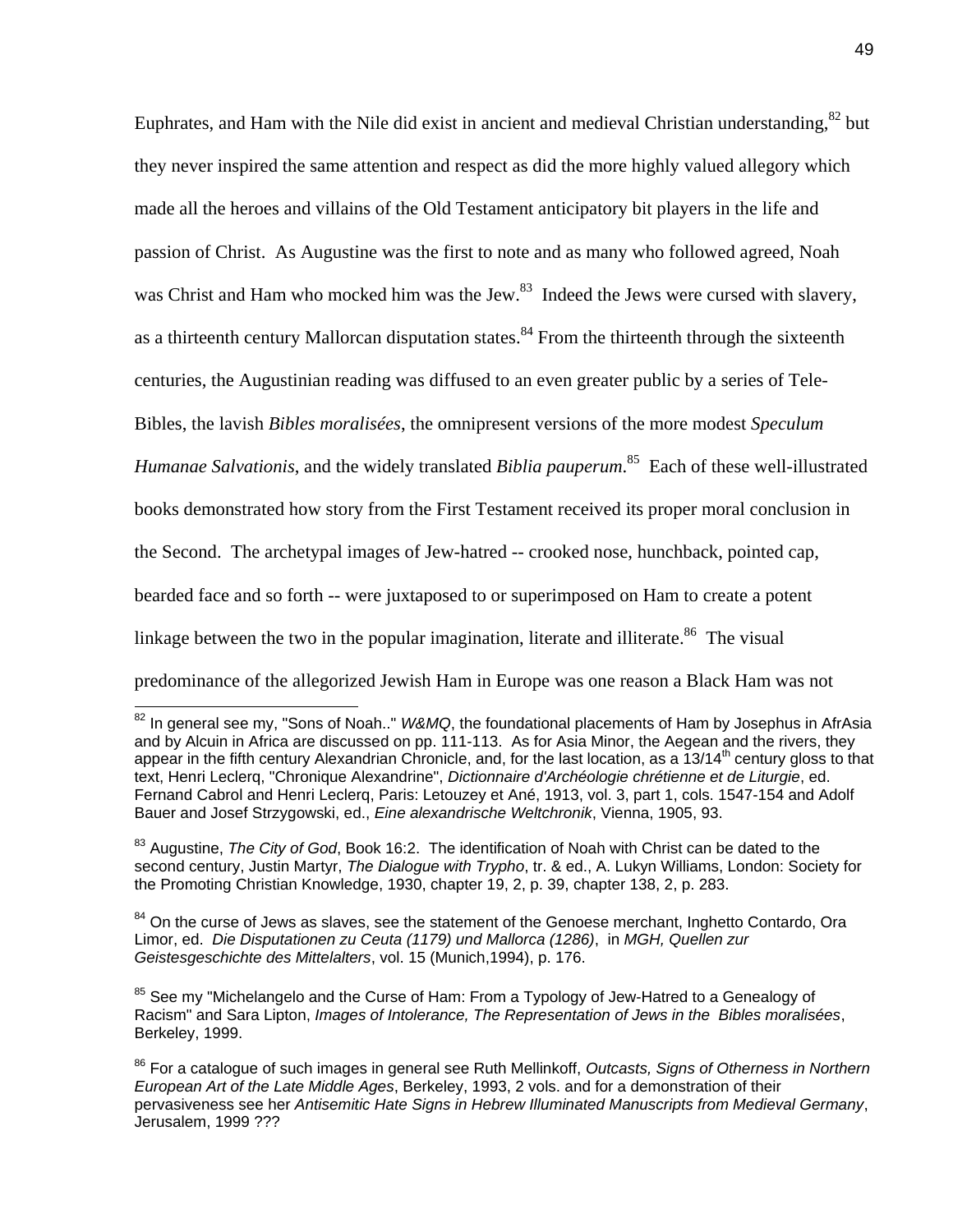depicted until the nineteenth century. The failure of the Jewish Ham to cross the Atlantic is one reason the Black Ham emerged first in America.

## **Muslim Readings**

Classical Islam took a different approach. $87$  Since none of Noah's sons appear in the Quran, the issue could never assume the same importance. In one sense, slavery in Islamic thought drew upon different proof texts. Nonetheless, at a remove and through other genres, Muslim writers absorbed, adapted, polemicized with and distanced themselves from Jewish and Christian stories. Later, that which originated through the interaction with other traditions gradually acquired a theological and literary logic distinctive and internal to Islam. One of the genres which propagated stories most hostile to Ham and his children were the tales of the prophets, moralizing accounts of the unsurpassed virtues of those who preceded Muhammad in receiving divine revelation. The message required the prophets to be perfect and those who opposed them, the essence of willful ignorance and sometimes evil. Ham stood no chance in that atmosphere. Unfortunately those who would crudely link the depiction of Ham with the ebb and flow of the African slave trade in the Islamic world forget the religious constraints and narrative requirements that dictated the terms of his appearance.<sup>[88](#page-50-1)</sup>

 In Islam the story spawned a number of paradoxes. On the one hand within the entire corpus of Arabic, Persian, and Turkish literature i.e. the core of Islamic thought, that racist interpretation is probably both clearer and more abundant earlier than in Judaism and Christianity. On the other hand, a universalist critique of chromophobic racism appears more prominently and earlier in Islam than in the other two traditions. Racism inconsistently appears in texts of lesser

<span id="page-50-0"></span><sup>87</sup> See my "Cham et Noé. Race, esclavage et exégèse entre Islam, Judaïsme, et Christianisme", *Annales*.

<span id="page-50-1"></span><sup>&</sup>lt;sup>88</sup> William McKee Evans, "From the Land of Canaan to the Land of Guinea: The Strange Odyssey of the 'Sons of Ham,'" *American Historical Review*, 85 (1980) 15-43.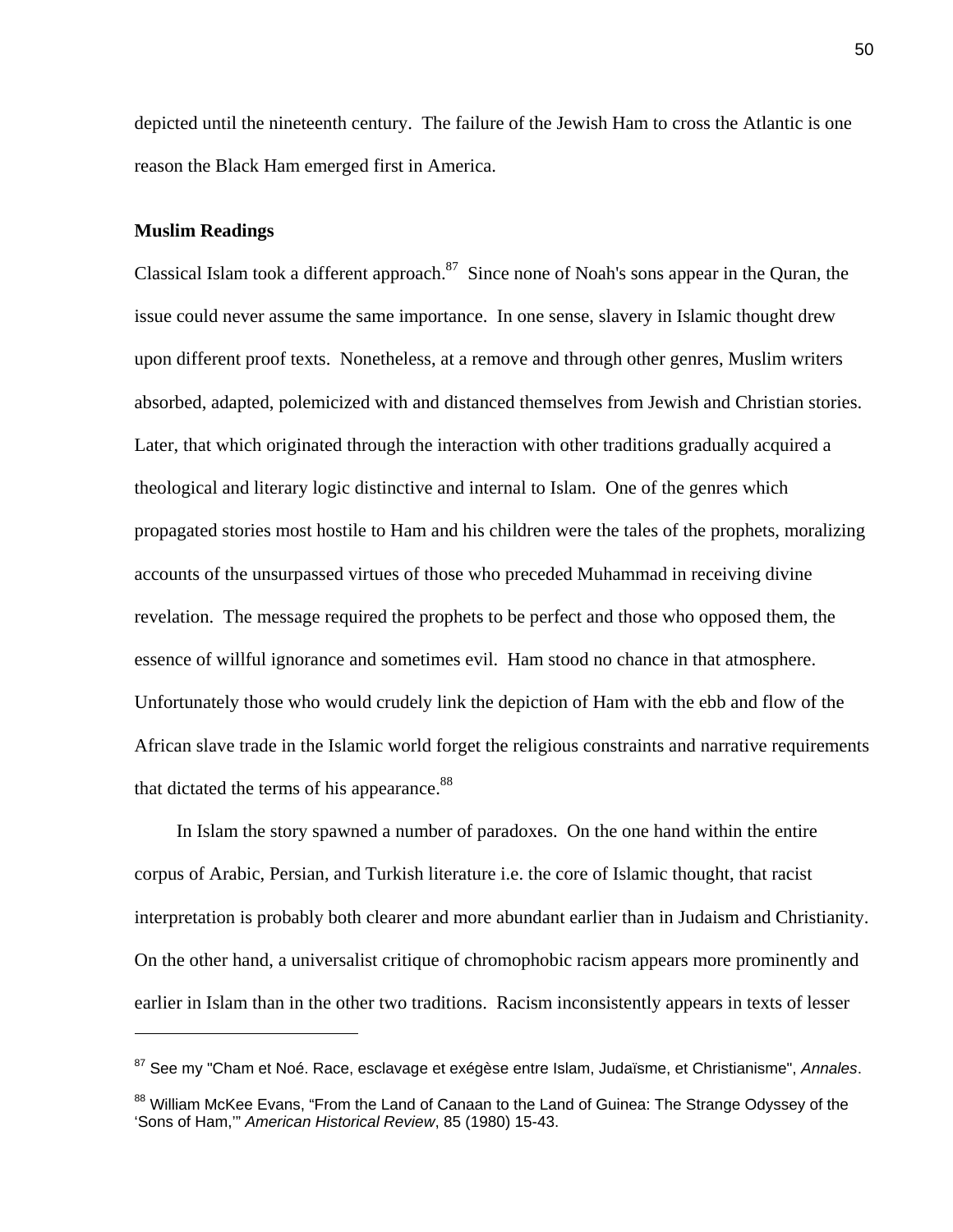religious prestige. Universalism consistently appears in texts of greater piety and authority. Thus Islam proffers both the poison and its antidote. Unfortunately Euro-American culture has embraced the former and ignored the latter.

 The distinguished and prolific Muslim scholar Tabari (838/9-923), the compiler of an early comprehensive commentary on the Quran and the most extensive and earliest universal history demonstrates how this worked. He attributed racist versions of the story -- linking a curse, skin color, and permanent slavery -- to the Jews in a way that simultaneously affirmed and opposed it, while employing it as a polemic against the alleged ethnocentricity of this rival. From at least 1697, in Europe and America this very story has been cited as representative of Islam. But what is regularly cited in his name contradicts his messages within Muslim culture. Tabari suffers from multiple personalities. His universal history has survived in many different versions: the original comprehensive Arabic version, two different Persian abridgements, as well as various Arabic versions derived therefrom, and at least one Turkish translation, also based on the Persian. Each one of these has something different to say about Ham. The most racist statements appear in the comprehensive Arabic original, which being about ten times the abridgement includes every other statement as well. The nonracist or least offensive statements appear in the various abridgements and translations.

 Depending on the precise variant, either Ham himself is innocent of any misdeed or both Ham and his brother Japhet were equal partners in seeing Noah's nakedness. In either case slavery is not the Hamite fate. Thus most versions of Tabari widely known to Muslims did not provide a justification for racial slavery. This is not to argue that such claims were absent in Islam, but rather to suggest that their authority was far from unanimous and they came to prominence centuries later. In terms of diffusion and readership, the original Arabic was the least available in the Muslim world. The nonracist versions were the most available. However according to the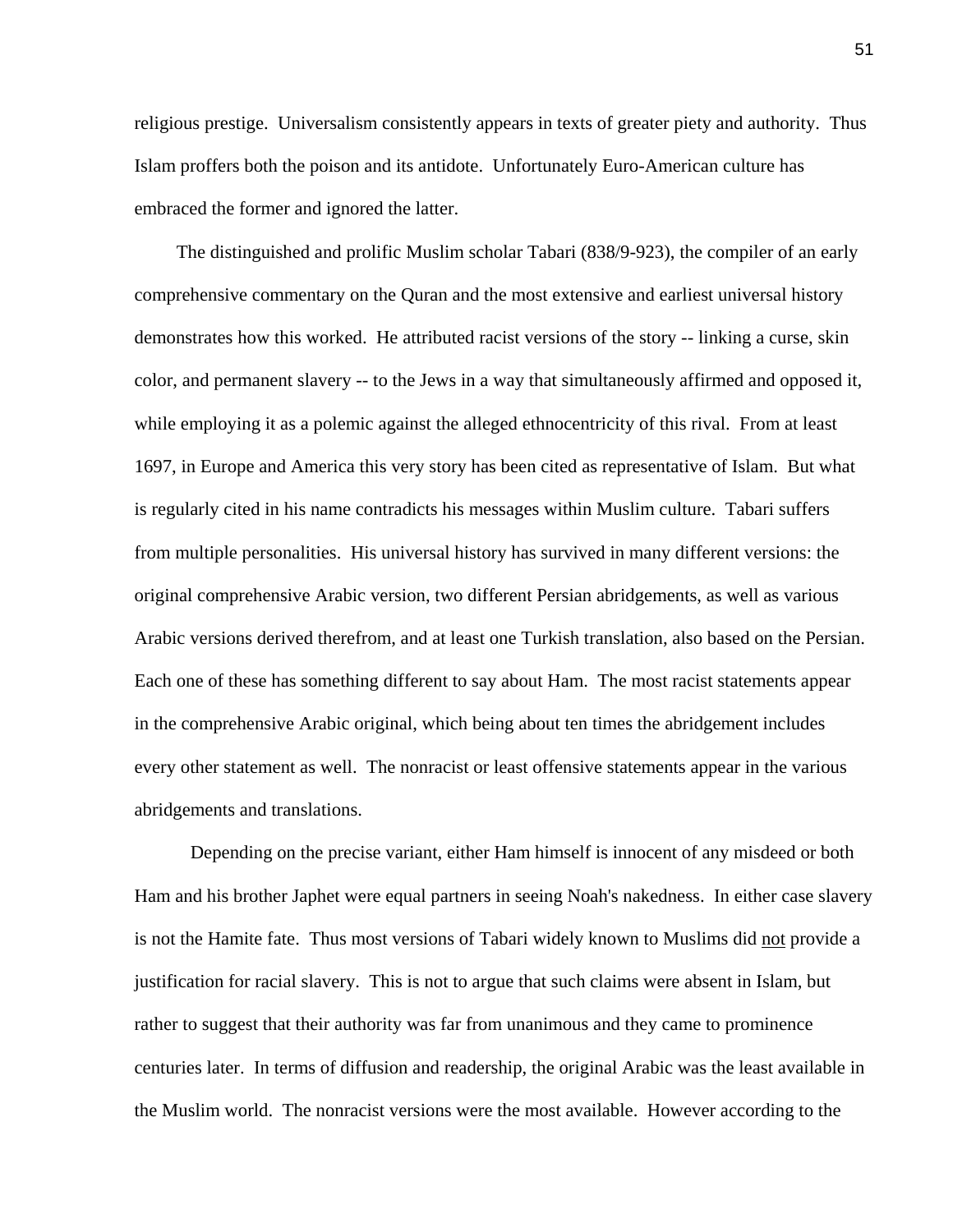conventional Euro-American wisdom, the exact opposite is true, so much so that in some instances the racist Tabari is the only authority cited. In addition to Tabari, the historian, there is also Tabari, the exegete, the compiler of the most authoritative commentary on the Quran, known simply as the *Tafsir*. The *Tafsir,* like the overwhelming majority of Tabari's histories, omits the racist interpretations that link curse, color. and slavery, and it includes a homily on the origin of humanity which directly contradicts them. Why is it that humanity is colored, white, black, and red? Because when God came to form Adam he brought together and combined white dust, black dust, and red dust from the different parts of the world. From that single ancestor diversity emerged. With no money to be made off this noble expression of universal humanity, the myth of racial unity was never able to challenge the foundation myth of racial degradation.

#### **The Hermeneutics of Exploration, Expansion, and Exploitation**

In the course of the fifteenth, sixteenth, and early seventeenth centuries, new ways of reading the Bible and understanding the world emerged. A newly strengthened simple common-sense literalism was gradually pushing allegory aside, with the assistance of the Protestant revolution and print capitalism. Ultimately this emergent hermeneutic was to dominate the United States with profound effect on the battle over slavery.<sup>89</sup> Almost in tandem, European expansion into new lands and seas created a need for reconceptualizing and redefining space through viewing old texts in new ways. As Europe itself was constructing more elaborate justifications for the accidents of dynastic alliance and war that formed early modern states, the Bible was ransacked as a convincing source for foundation myths and justifications for the assertion of dominance. Seeking proofs for a dazzling array of political, cultural, social, territorial and economic claims - racial slavery being only one among many -- in these centuries Europeans gave more attention to

<span id="page-52-0"></span><sup>89</sup> Mark Noll's *America's* God makes this point crystal clear.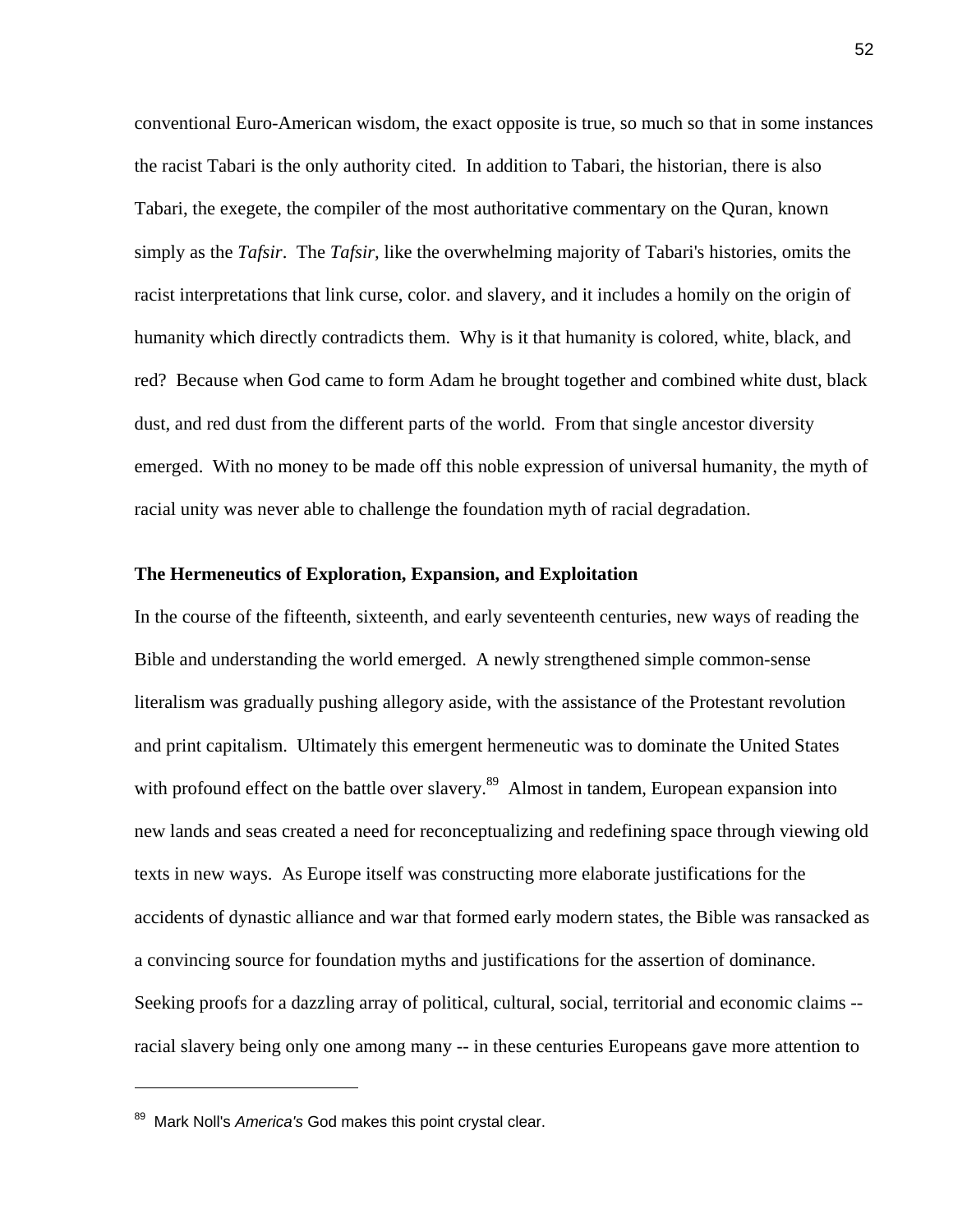biblical myths of origin than at any other point in their history.<sup>90</sup> A mixture of increasingly available Muslim and Jewish stories, selectively chosen and interpreted, were applied -- Tabari included. The first European account to employ the curse as an explanation for the enslavement of the peoples from below the Sahara, the mid-fifteenth-century *Chronicle of the Discovery and Conquest of Guinea* by Gomes Eannes de Azurara, drew upon his contacts with Muslim slave owners.[91](#page-53-1) By 1561, Guillaume Postel, *Cosmographicae disciplinae compendium*, had access to both Muslim and Jewish sources in his recounting of Ham's origin.<sup>92</sup> In 1578, George Best citing no specific authority, introduced the curse into England where it became the first widely available version in any language.<sup>93</sup> An addition to the work of the distinguished French Hebraist Bishop Gilbert Genebrard included it by 1600 (p. 38). <sup>94</sup> George Sandys implied he had learned about it from Muslim slavers in Egypt during his voyage in the early seventeenth century.<sup>95</sup> Purchas equivocally integrated the last two into the many editions of his paean to English exploration.<sup>96</sup> Although Best has long been recognized as pioneering, its highly significant context has been

<span id="page-53-0"></span><sup>90</sup> Giuliano Gliozzi, *Adamo e il nuovo mondo, la nascita dell'antropologia come ideologia coloniale: dalle genealogie bibliche alle teorie razziali (1500-1700)*, Florence, 1977 and Maurice Olender, Maurice Olender, "Europe, or How to Escape Babel," tr. Jordan Kellman, in *Proof and Persuasion in History*, ed. Anthony Grafton and Suzanne L. Marchand, *History and Theory*, theme issue 33 (Middletown, Conn., 1994), 5-26.

<span id="page-53-1"></span><sup>91</sup> Azurara [aka Gomes Eannes de Zurara], *The Chronicle of the Discovery and Conquest of Guinea*, trans. and ed. Charles Raymond Beazley and Edgar Prestige, 2 vols. (New York, n. d. [1963]; orig. pub. 1896- 1899), 1:54-55, and accompanying notes, 2:319; for the original Portuguese see Azurara, *Crónica dos feitos not veis que se passaram no conquista de Guin por mandado do Infante D. Henrique*, ed. Torquato de Sousa Soares, (Lisbon, 1978), 2:103-04

<span id="page-53-2"></span><sup>92</sup> Guillaume Postel, *Cosmographicae disciplinae compendium*, Basle, 1561,16-19

<span id="page-53-3"></span><sup>93</sup> George Best, *A True discourse of the late voyages of discouerie, for the finding of a passage to Cathaya, by the Northwest, vnder the conduct of Martin Frobisher generall* (London, 1578), 18, 19-20, 28-32

<span id="page-53-4"></span><sup>94</sup> The publication history of his *Chronographia* is complicated, but it seems that the earlier versions of his work lacked some of the racist elements that appear in the later.

<span id="page-53-5"></span><sup>95</sup> George Sandys, "Iourney begun 1610," cited in Samuel Purchas, *Hakluytus Posthumous*, London,1625- 1626, bk. 6, capt. 8, sec. 3, 2:913.

<span id="page-53-6"></span><sup>96</sup> For a detailed analysis of Purchas' use of Sandys and related matters, see "Sons of Noah", *W&MQ*, 135- 138.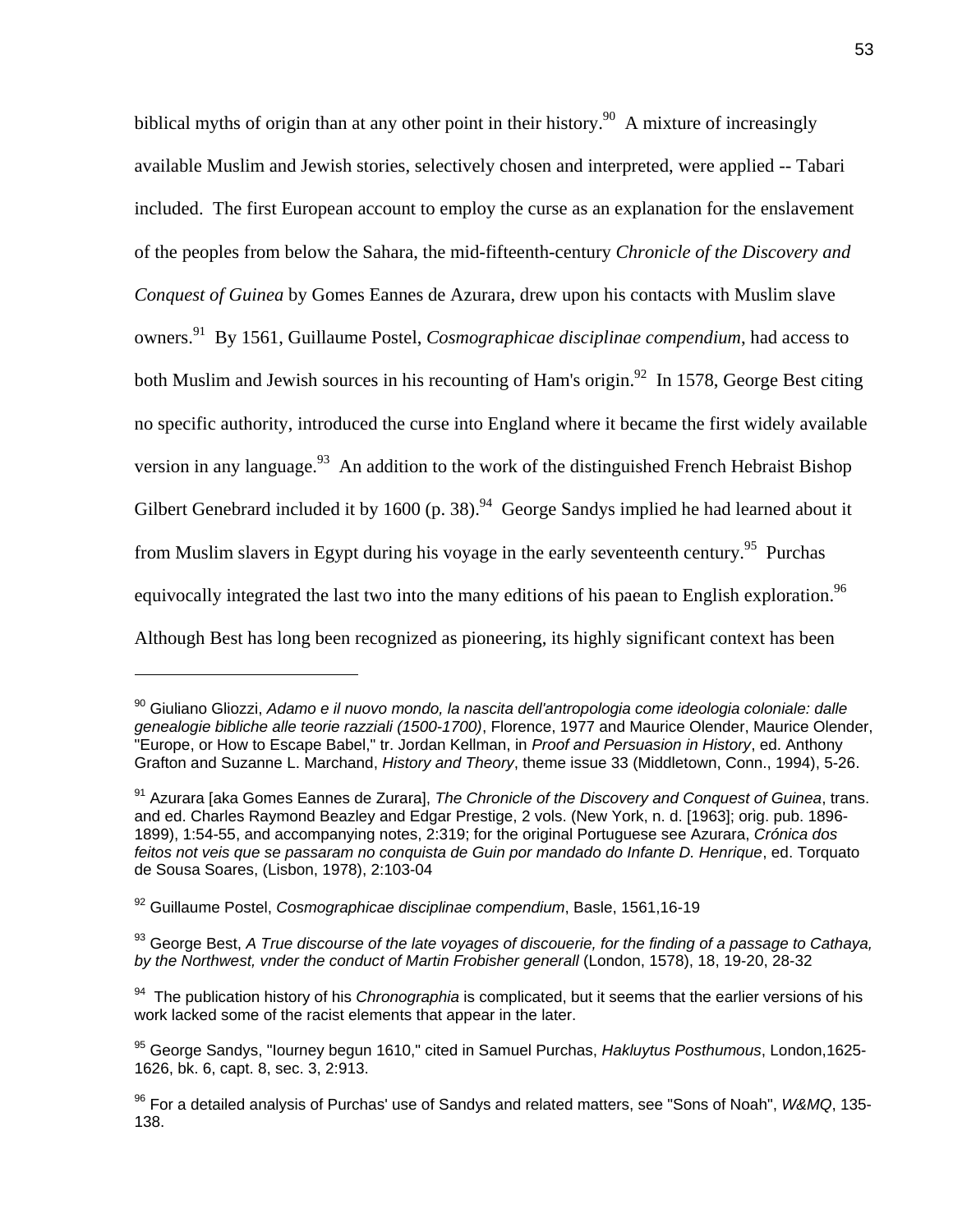ignored.<sup>97</sup> Surprisingly, it appeared in an account of Martin Frobisher's quest for the Northwest Passage. That in turn was excerpted and reprinted in the second installment of Richard Hakluyt's call for English expansion, *Principal Navigations*. [98](#page-54-1) The motive behind Best's inclusion of the curse of Africans in a book about Arctic waters lies buried in the middle of a typically endless title page, … *also, there are annexed certayne reasons, to proue all partes of the worlde habitable....* Hakluyt's own title for the excerpt reiterates it, "Experiences and reasons of the Sphere to prooue all parts of the worlde habitable, and thereby to confute the position of the fiue Zones." Best, Hakluyt, and Purchas too were committed to English expansion worldwide. They wished to dispel the frightening rumors that horrible consequences attended voyages to the north or the south. Would travelers return frozen? Would travelers "be burned as black as a cole, as the Indians or Black Moores?" The source of such fears was "the persuasions of certaine Philosophers", that is the ancient Greek anti-hereditarian claim that the "Sphere" was divided into "five Zones", only some of which can support human life. $99$  According to the most extreme versions of climate theory, those who lived in the antipodes might be monsters, not humans, and, perhaps, those from other regions who stayed there might become them as well.<sup>100</sup> Before the advent of global explorations and schemes for transoceanic colonization, the concerns had been largely theoretical speculations, but now they were becoming real. After such a voyage what guarantee did the Englishman have that a return to England would also return him to normality, even if he wished to run the risk of temporary monstrosity? The urgent desire to refute the

<span id="page-54-0"></span><sup>97</sup> Winthrop Jordan, *White over Black: American Attitudes toward the Negro, 1550-1812*, Chapel Hill, 1968, 17, 40; Alden Vaughan and Virginia Mason Vaughan, "Before *Othello*: Elizabethan Representations of Sub-Saharan Africans," *William & Mary Quarterly*, 3d Series, 54 (1997), 27

<span id="page-54-1"></span><sup>98 (</sup>London, 1598-1600), vol. 3, 48-69

<span id="page-54-2"></span><sup>99</sup> Best (1578), 18, 19-20, 28-32.

<span id="page-54-3"></span> $100$  In general, see Valerie I.J. Flint, "Monsters and the Antipodes in the Early Middle Ages and Enlightenment", *Viator, Medieval and Renaissance Studies*, 15(1984), 65-80.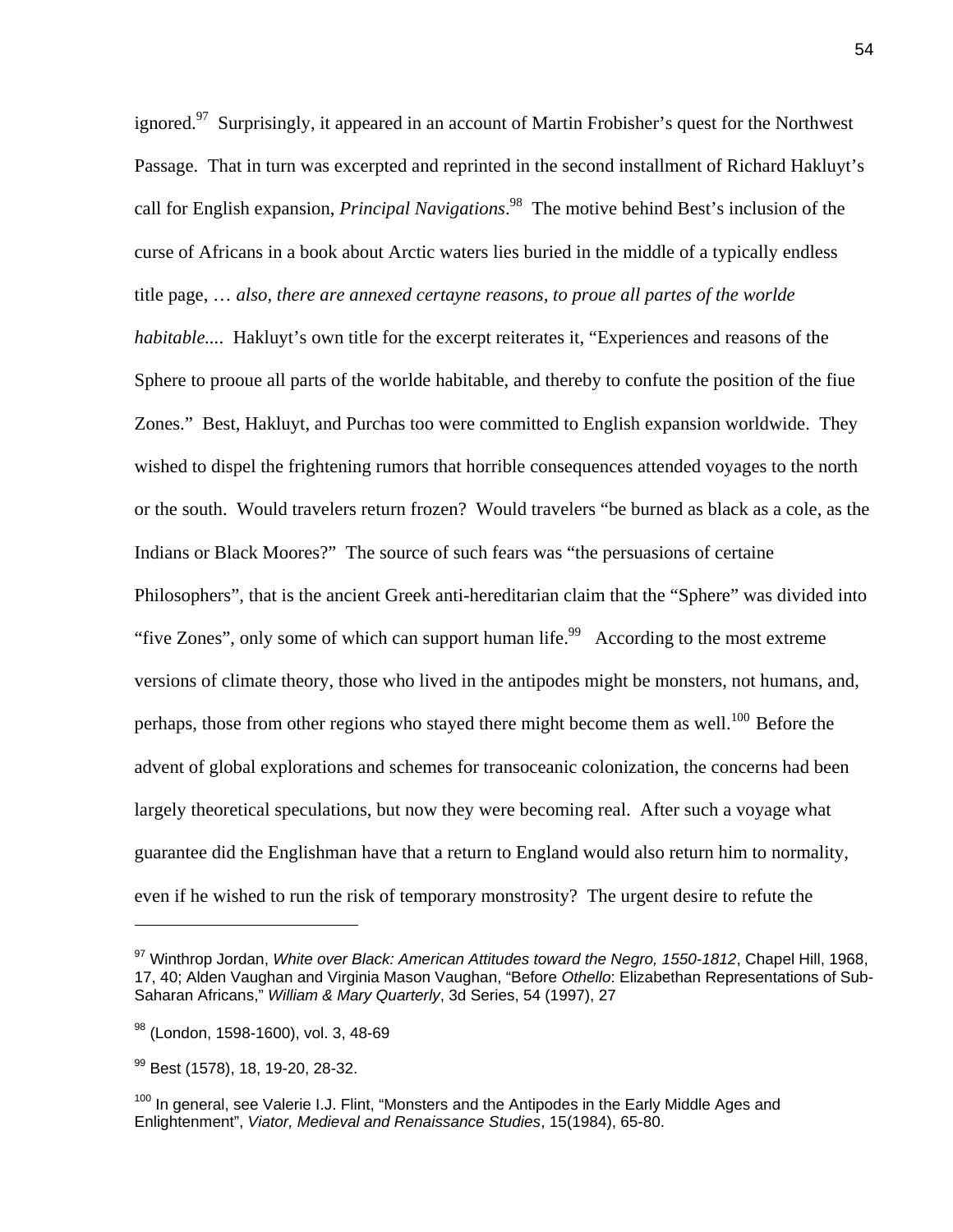Philosophers in order to set the stage for English expansion demanded not only that Best disprove the climate explanation for human diversity, but also provide a convincing alternative. The curse of Ham was constructed in the sixteenth century to provide it. A biblical screed, however problematic its original meaning, might displace protean climate as the cause for color.

 This attack on ancient climate theory coupled with the advocacy of the supposedly biblical source of fixed identity and status, were by no means unique to the English-speaking world. A colonial planter voiced it in Brazil.<sup>101</sup> In 1575, just three years before George Best published his … *certayne reasons, to proue all partes of the worlde habitable…*, a Dominican, Francisco de la Cruz recounted to the inquisitorial court in Lima an angelic revelation. Speaking through the mouth of a colleague, the angel insisted that "los negros son justamente captivos por justa sentencia de Dios por los pecados de sus padres" ("the blacks are properly enslaved for the sins of their fathers, with the just sentence of God"). Their color comes from God, not from what "Philosophos" claim -- Best's favorite boogey-man as well. They are of the Israelite tribe of Asher, whom the Patriarch Jacob blessed as a strong ass, i.e. deprived of liberty and destined for hard labor, a beast of burden for his brethren. So eager were the European slave-holding colonists to displace ancient anti-hereditarianism with a supposedly ancient and even more authoritative alternative, affirming the fixity of identity, whatever its details, that even an angel was made to misquote Scripture. One reason why the curse of Asher has never rivaled its twin, the curse of

 $\overline{a}$ 

<span id="page-55-0"></span><sup>101</sup> Ambrósio Fernandes Brandão, (? b. ca. 1555), *Diálogos das grandezas do Brasil (Dialogues of the great things of Brazil*), tr. and ed., Frederick Holden Hall, William F. Harrison, and Dorothy Winters Welker, Albuquerque, 1987, 85-130, presents a nuanced attempt to reconcile the philosophical tradition on climate, the identity of Noah's offspring, and his own experiences in tropical climes.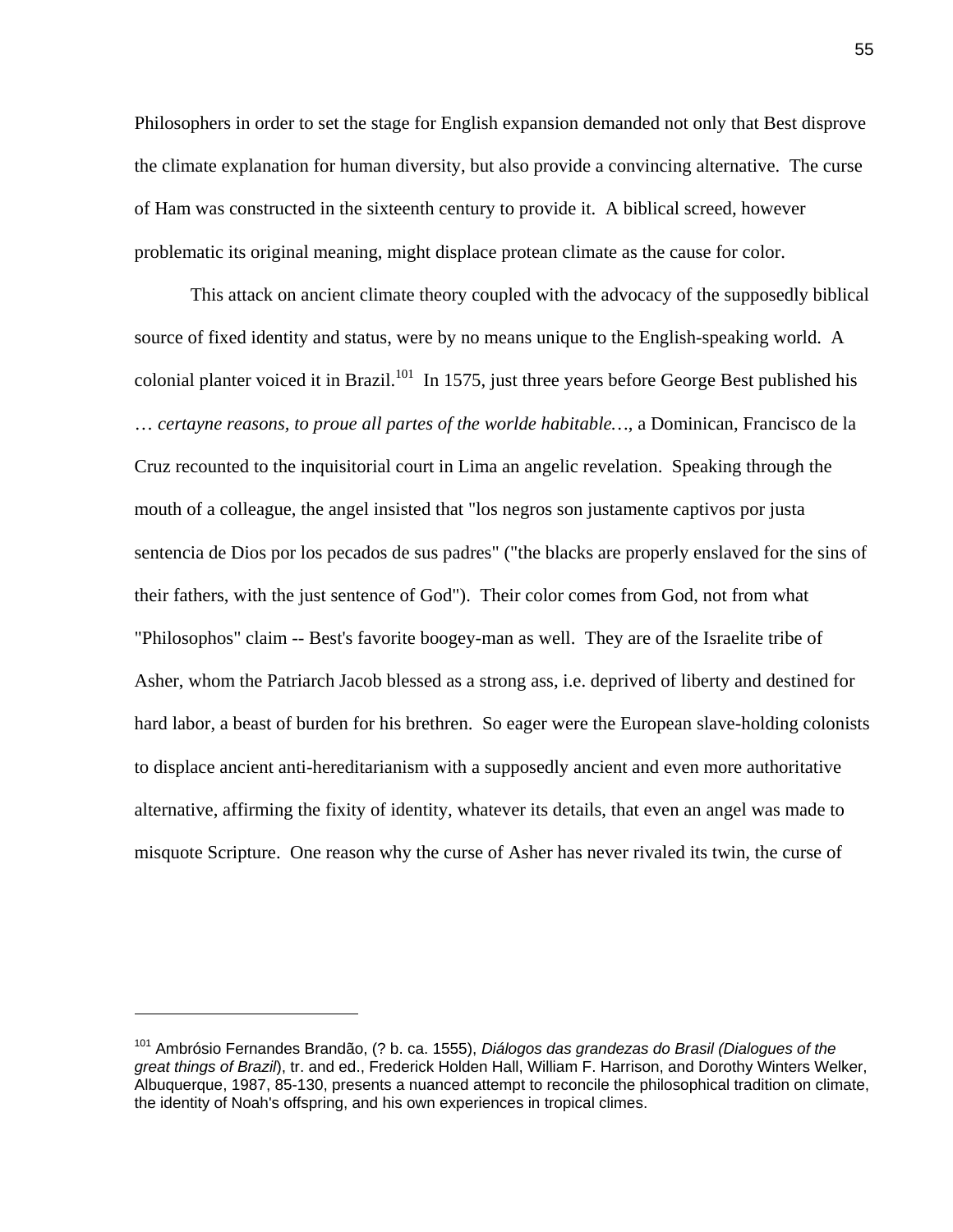Ham, or even its lesser rival, the curse of Esau, is that Francisco confused one of Jacob's sons with another. Far from slave, Asher was supposed to live well on lavish dainties.<sup>102</sup>

 Although the exploitation of slavery was an impetus for a curse, no matter who the fall guy, it was not by itself the initial prime mover for racism, which may be defined as the belief in fixed and unchanging, inherited, all-determining categories of human identity. The historiography of race has at times focused on monocausal explanations, inadequately defined and explored. The Atlantic plantation economy of exploitation, which has heretofore dominated the debate about its origins, was rooted in the cultural, political, and social institutions of exploration and colonial expansion. Thus to a subtle degree the first usage of Ham in the sixteenth century focused more on color than on slavery since settling these new lands was a first step in uttering this curse. Those historians arguing against the slave-construction of race and racism have drawn upon the literature of early colonial expansion, assuming that it reflects a pristine world view largely untainted by the distortions of slavery. They fail to recognize that it too was tainted, but by something else, historically closely related to the rise of Atlantic slave colonies, the initial establishment of the European colonies themselves. The literature of exploration and expansion departed from medieval and ancient norms to reassure all who left their homeland that they would not also lose their identity. The need to fix identity as profoundly rooted, essential, inherited and unchanging was necessary for the colonial enterprise to succeed.

 In order to fight the disturbing uncertainties of ancient anti-hereditarianism, this need constructed one new biblical theme, the curse of Ham, and destroyed another much hoarier one, Jacob's rods. According to the Bible, speckled rods had been placed in front of ewes in heat so that they would give birth to the colored flock that was to be Jacob's pay (Genesis 30:31-43).

 $\overline{a}$ 

<span id="page-56-0"></span><sup>102</sup> Marcel Bataillon, "Le 'Clérigo Casas', ci-devant colon, réformateur de la colonisation", *Bulletin Hispanique*, 54(1952), 276-369, particularly, 368. On Asher, compare Genesis 49:14-15 to verse 20.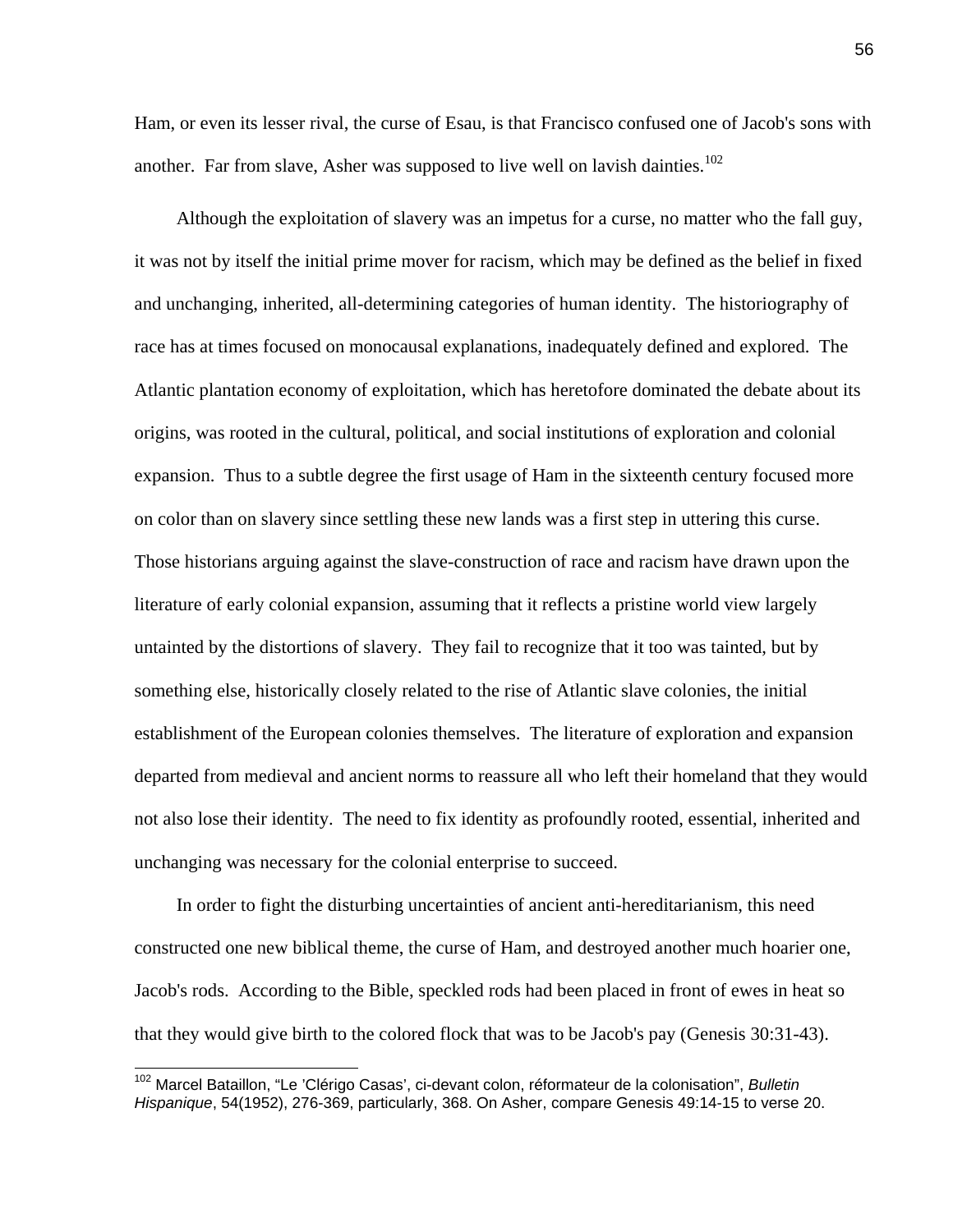Ever since many respected authorities believed that an image placed in view of either human parent at the moment of conception or the mother through parturition could so impress the resulting fetus that it affected post-partum appearance. Classically this meant that, without benefit of adultery, black parents could have a white child as well as vice versa, a profound attack on the fixity and purity of race if ever there was one. While widely diffused in the Greco-Roman world and in rabbinic and patristic literature and later accepted in medieval culture, by the early modern period the idea began to arouse skepticism. Nowhere was this skepticism greater than in the New World. By the late eighteenth century the belief was abandoned almost everywhere.<sup>103</sup>

 The ubiquity of the campaign against anti-hereditarianism, voiced separately in all the major sixteenth century colonial empires, suggests its importance in shaping the world view of the new colonialists. The implications of this argument, if correct, for the nature of European societies in the New World are disturbing, for they suggest that the very terms under which they were first established promoted racism. And this is without invoking George Fredrickson's argument that the subsequent rise of democracy and social and political egalitarianism contributed to the development of this new category for creating invidious categories of inferiority, race.<sup>104</sup> In that regard, my argument does suggest that whatever racism in the Old World and the New shared in common, there were some profound differences from the beginning.

 However though significant and innovative, the colonial arguments of Azurara, Postel, the continuator of Genebrard, even Best, and Sandys were initially obscure and largely limited in circulation to a select audience and they were challenged. Azurara's curse were lost for centuries until first published in 1841. However Portuguese prejudice may have reached Best another way.

<span id="page-57-1"></span><span id="page-57-0"></span><sup>&</sup>lt;sup>103</sup> See my paper, "Race and Sex: What Happened to Cross-Color Generation in the Eighteenth Century?" 104 Developed in George M. Fredrickson, *Racism, A Short History*, Princeton, 2002.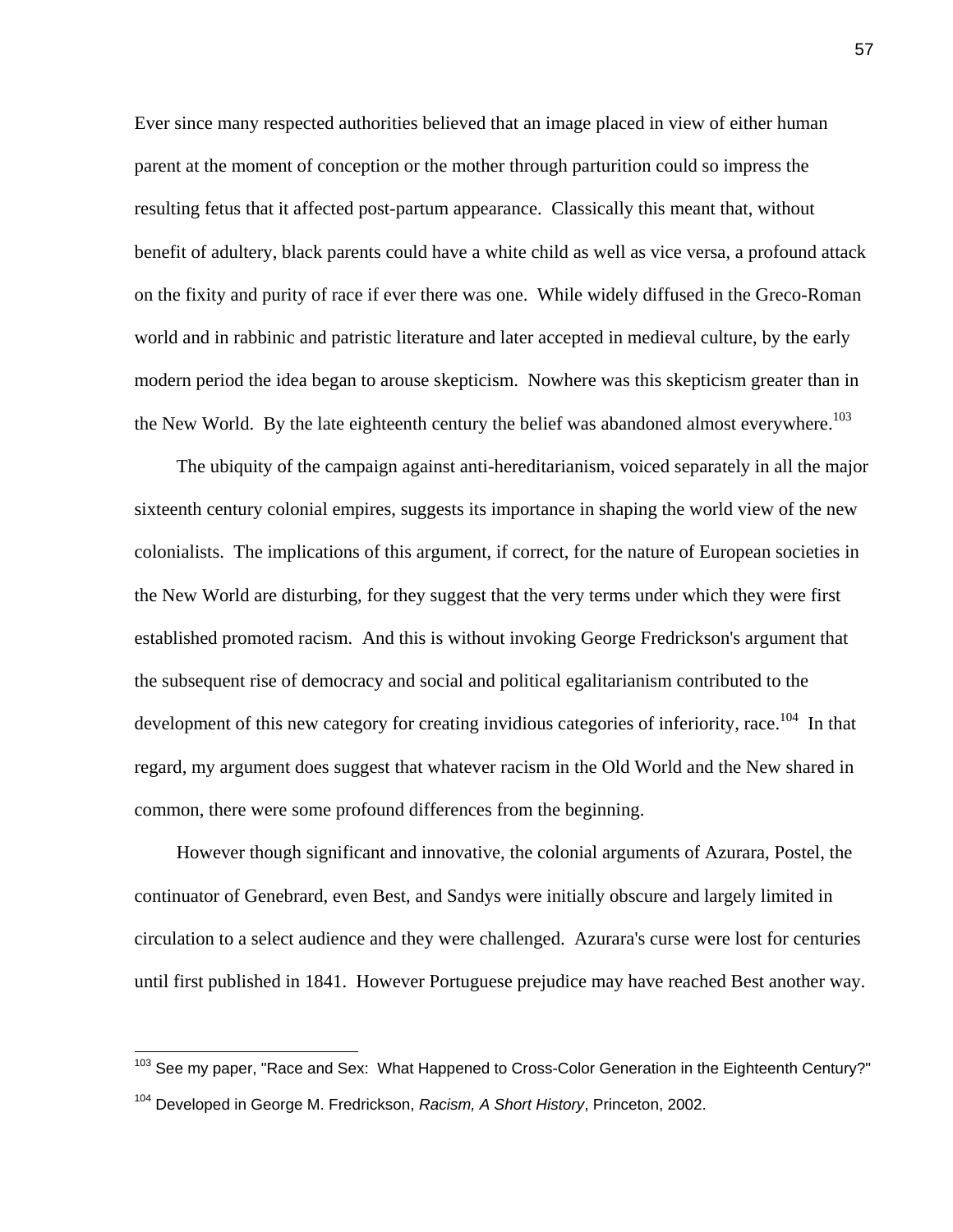Frobisher whose voyage he chonicled had been captured by the Portuguese in Africa.<sup>105</sup> The prophetic words and bizarre actions of Postel so disturbed his contemporaries that he ended his days in an asylum. His colleague, Jean Bodin, more respected and influential among his contemporaries, a few years later systematically reaffirmed the Philosophers and dismissed the opinion of "a certain learned man", doubtless Postel, that the curse of "Chus" had made men black.<sup>106</sup> The angel who spoke to Francisco de la Cruz was not heard again until the twentieth century. While Hakluyt and Purchas did bring the curse to a greater readership, Purchas, at least, did so skeptically. And much of that readership was self-selected for its openness to the colonial expansion that they preached. By contrast, in the mid-seventeenth century the distinguished physician and successful author, Thomas Browne, vigorously disabused his readers of a host of baseless theories including the curse of Ham in a collection of essays that achieved a far greater readership throughout Euro-America than all these other works combined.<sup>107</sup>

 Thus it was not until the eighteenth century, the height of the slave trade, that the curse of Ham came to gain broad acceptance. The proof text was Tabari, *à la occidentale*. The vehicle for this transformation was the most widely used biblical reference work of the eighteen and nineteenth centuries, *Dictionnaire historique critique, chronologique, géographique et litteral de* 

 $\overline{a}$ 

<span id="page-58-0"></span><sup>105</sup> Gary Taylor, *Buying Whiteness: Race, Skin, and Slavery from the European Renaissance to the Beginning of African American Literature*, forthcoming, addresses this, citing *Meta Incognita: A Discourse of Discovery: Martin Frobisher's Arctic Expeditions, 1576-1578*, ed. Thomas Symons, 2 vols. (Hull, Quebec: Canadian Museum of Civilization, 1999).

<span id="page-58-1"></span><sup>106</sup> Jean Bodin, *Method for the Easy Comprehension of History*, tr. Beatrice Reynolds, New York: Columbia UP, 1945, 87. In contrast to Samuel Purchas discussion of this issue that was constantly changing from printing to printing (see my "Sons of Noah", *W&MQ*, 135-138) Bodin's opinions were steadfastly maintained, compare *Methodus, ad facilem historiarum cognitionem*, Paris, 1566, 82, to Paris, 1572, Basle, 1579, and Amsterdam 1650.

<span id="page-58-2"></span><sup>107</sup> *The Works of Sir Thomas Browne, Pseudodoxia Epidemica*, ed. Geoffrey Keynes (Chicago, 1964), 2: 469, extant in at least nineteen early editions in English, Dutch, German, French, and Italian, see Geoffey Keynes, *A Bibliography of Sir Thomas Browne* (Cambridge, 1924), particularly, 48-65. Browne's arguments survived into the eighteenth century, see *The British Apollo*, second edition (1711), 2. His *Pseudodoxia Epidemica or Enquiries into Very Many Tenents and Commonly Presumed Truths* (1646) was the first English work to discuss the origin of blackness in detail.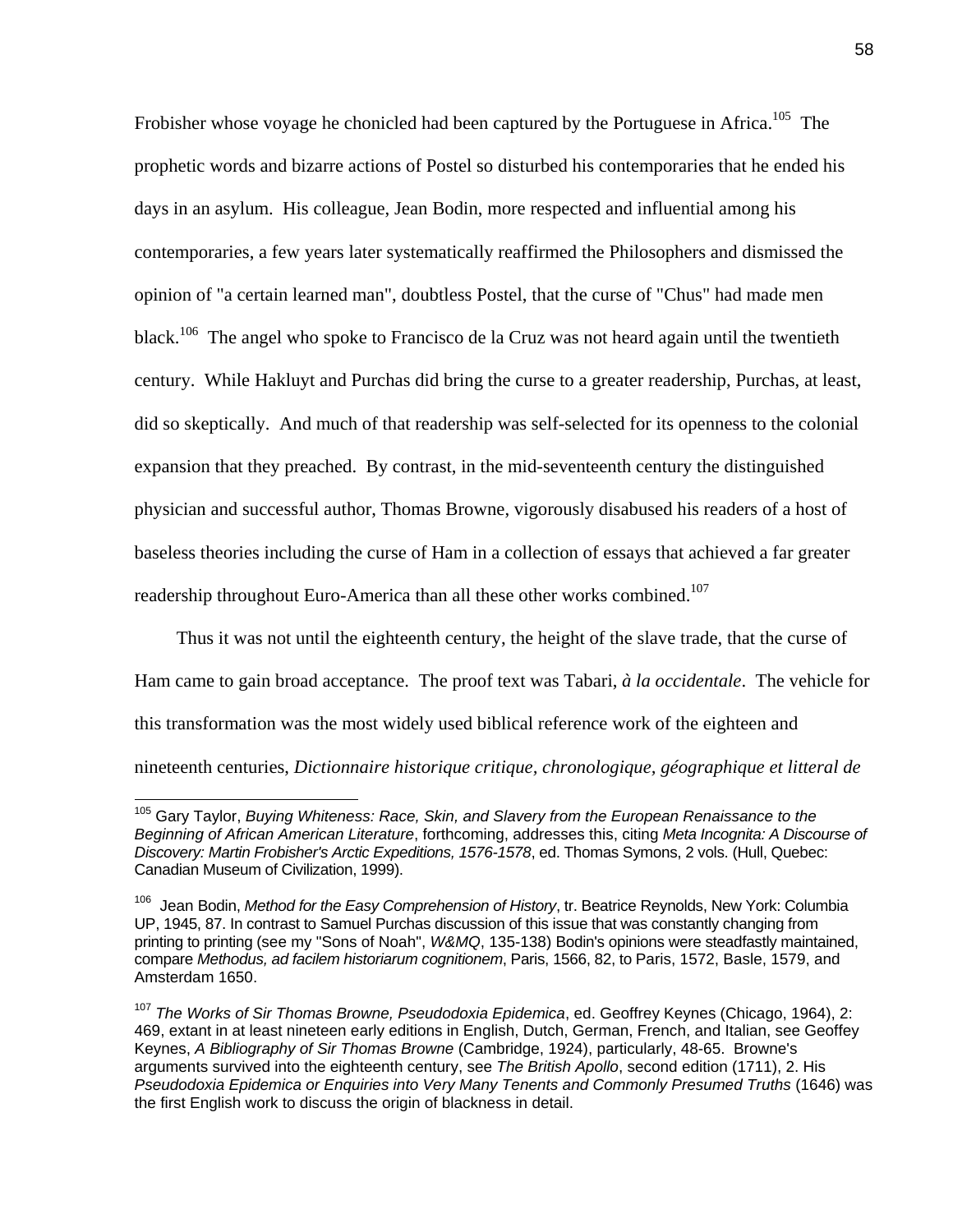*la Bible* first published in 1722, compiled by the Benedictine monk, Augustin Calmet. Throughout western Christendom, Calmet's dictionary became for the Bible what Webster's dictionary has been for the English language. Calmet's irenic approach made the work acceptable in many circles. Even the fiercely Calvinist Jonathan Edwards recorded praise of this authoritative source.<sup>108</sup> The evident erudition, which displayed awareness of Protestant and Jewish learning as well, was impressive. The dictionary appeared in at least thirty printings and editions in at least four languages (French, English, Latin, and Dutch) published in at least five countries over two continents in the course of two centuries, more than a match for Browne. What made Calmet's work so influential was that the curse of Ham appeared not in a tract of obscurantist or special pleading, but neutrally in the midst of a dictionary article, *s.v. Cham*, *Supplément au Dictionnaire Historique....*, second revised edition, Paris, 1728.<sup>[109](#page-59-1)</sup>

 Between the original and revised editions, Calmet introduced a significant change. Originally drawing on Jewish and Christian sources alone, he simply stated that Canaan was cursed, possibly because he was the first to see Noah's nakedness. Color is absent. Slavery is down-played[.110](#page-59-2) In the intervening six years Calmet had come across another hefty tome of French erudition, the *Bibliothèque orientale* of Barthelemy d'Herbelot and Antoine Galland.<sup>111</sup> Its article on Ham summarized a few Latin excerpts from Tabari that like almost every subsequent discussion emphasized the unrepresentative racism and ignored the universalism of his work. Persuaded by Tabari, Calmet explained that Noah had cursed Ham and Canaan, the effect of

<span id="page-59-0"></span>See "Catalogue of Reading", Ms. pp. 4, 35-6, entries 365, 666-667 and 671, Jonathan Edwards Papers, Beinecke Library, Yale University. I thank Jon Butler and Ken Minkema for these references.

<span id="page-59-1"></span> $109$  vol. 3, pp. 138-139. The numbering of this volume is confusing since in fact it is a revision of the first edition published 6 years earlier.

<span id="page-59-2"></span><sup>110</sup> Calmet, *op. cit.*, Paris, 1722, vol. 1, pp. 195-196.

<span id="page-59-3"></span><sup>111</sup> Barthelémy D'Herbelot, *Bibliotheque Orientale ou dictionaire universel...*, ed. Antoine Galland, Paris, 1697, p. 425.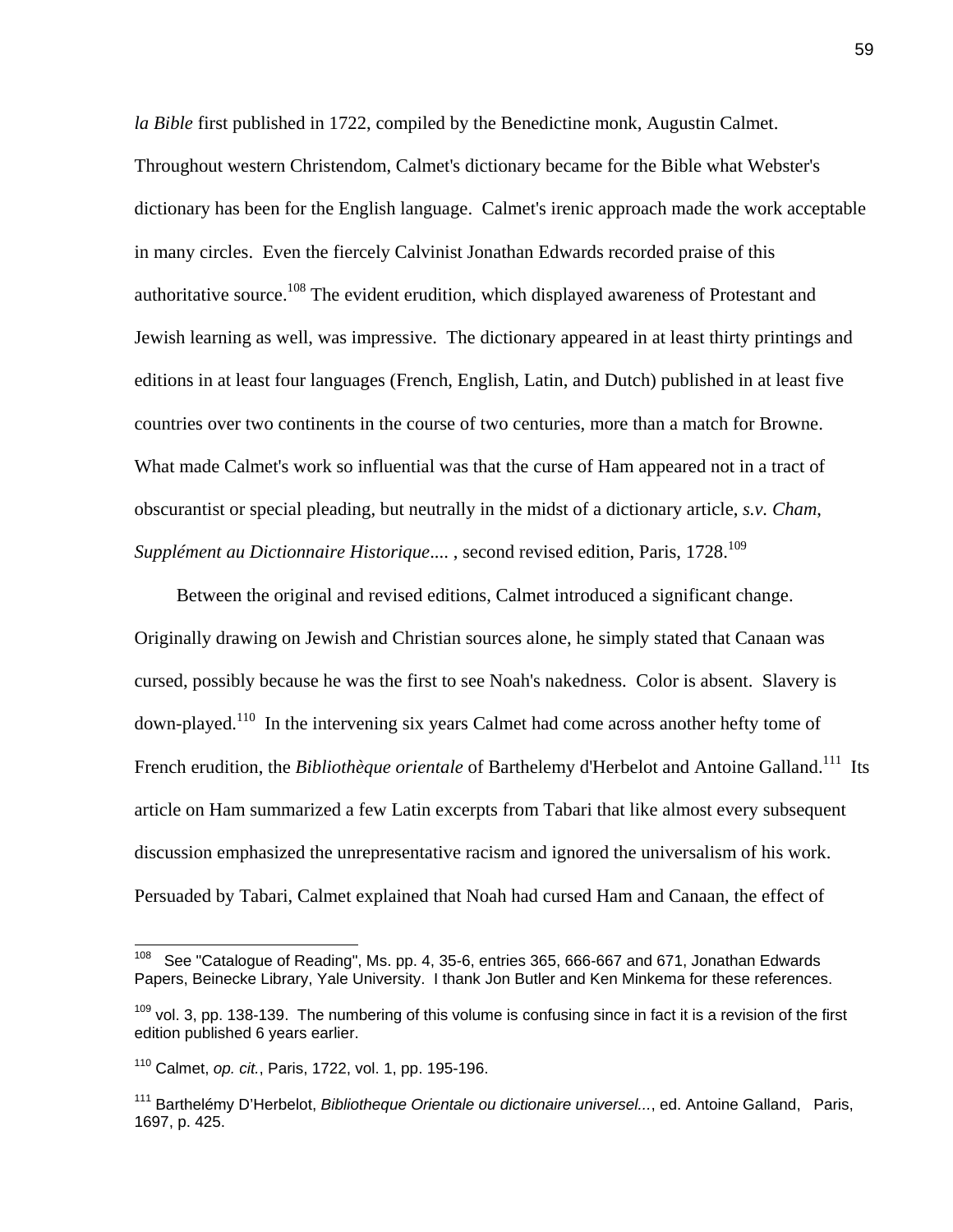which was that they and their descendants were enslaved and that their skin instantly turned black. All blacks are descendants of Ham and Canaan. Calmet's authoritative argument weakened the case that Canaan alone was cursed and strengthened the case that Ham was included, reinforcing racial slavery, since Ham was the father of Ethiopia -- and here I intentionally use the conventional spelling. Duly translated and distributed, this matter of fact statement spread to pulpits far and wide from Paris to Oxford to Amsterdam and across the Atlantic to Boston, New York, and Atlanta. In the new United States, Calmet's message was enhanced by the lavish five volume edition published in Charlestown Massachusetts by Samuel Etheridge between 1812-1817, the most elaborate ever published. Samuel Etheridge was a successful commercial publisher with a keen sense of the American market. A commitment of such magnitude which included hundreds of tables, maps, and images could only have been undertaken with sure confidence in sales. The edition that Etheridge reprinted included appendices that addressed the important Bible debates of the day. Included was one over the vexed question of who was cursed, Ham? or Canaan? Calmet's second edition had imprecated Ham, but further evidence would not hurt.

 The Etheridge edition argued that a passage from an ancient Hindu text, the *Padma Purana*, recently published by the Asiatic Society and translated by its leading light, the distinguished Sanskrit scholar Sir William Jones, independently supported Tabari's claim that Ham was the one cursed. The passage recapitulated the story of a king's three sons, here renamed Sarma, Kharma and Jyapati. Their father, the king, was drunk and naked. Kharma failed to cover him. When the king awoke he cursed Kharma, "Thou shalt be the servant of servants". Now an independent ancient authority had proved that Ham and the Hamites were indeed cursed with slavery. The article by Francis Wilford that incorporated Jones' translations appeared in 1792. However in 1805 Wilford confessed to an embarrassing discovery, the verses about Sarma (Shem), Kharma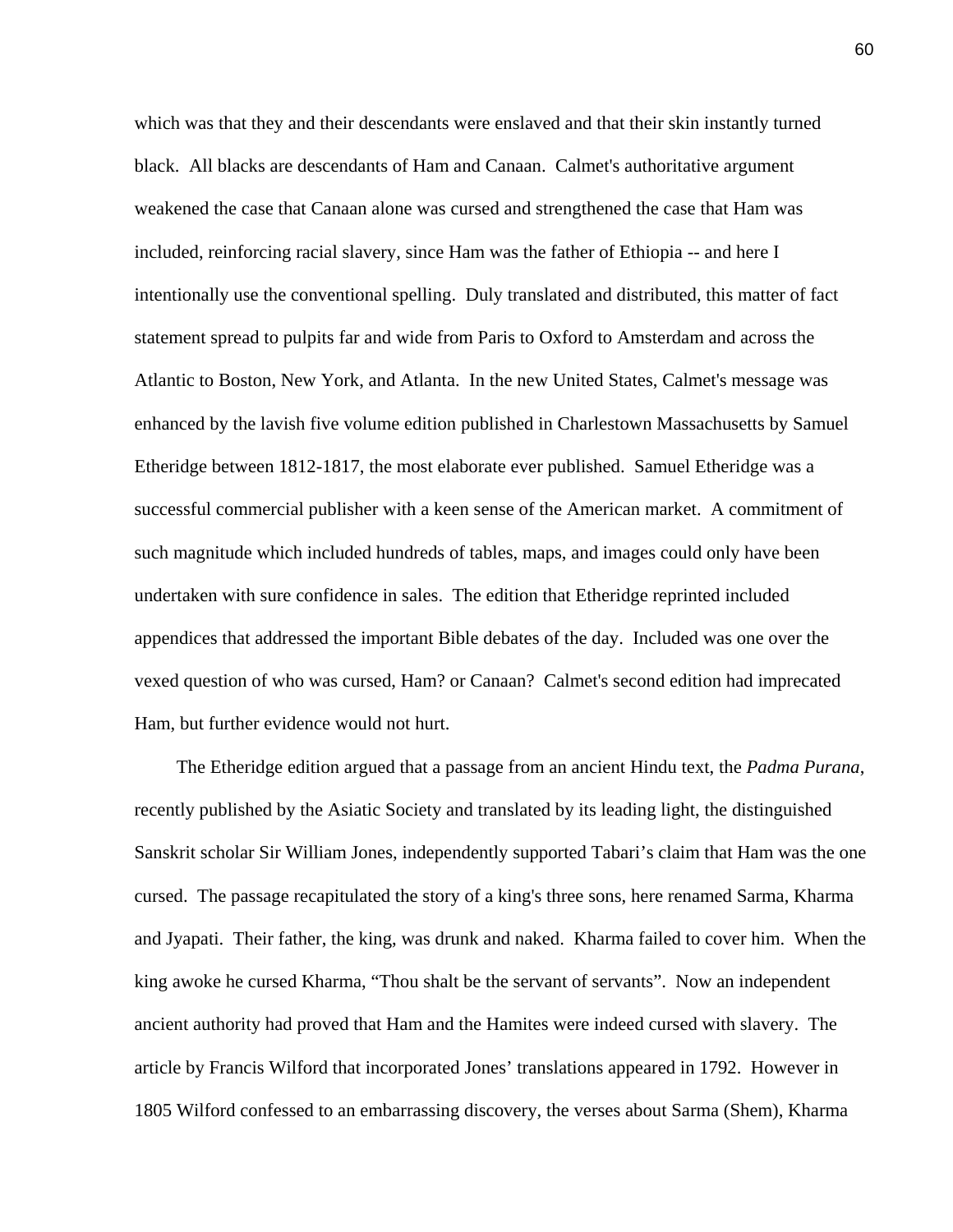<span id="page-61-3"></span>(Ham), and Jyapati (Japhet) were not in the *Padma Purana*. Decades earlier he had hired at some expense a Hindu pandit to review Sanskrit literature in search of the answers to his important questions. He sought ancient pagan resolution of the obscurities of the Bible. The pandit produced what was requested, but years later Wilford was mortified to learn that he was complicit in a fraud. The obliging assistant had produced several thousand brand new ancient verses, the sons of the drunken king among them.<sup>112</sup> The next edition of Calmet, unlike Wilford, failed to acknowledge the fraud. Well into the 1820s the tainted interpretation of the Curse was reprinted. $^{113}$ 

 The argument that elite pro-slavery American divines were not racist since they could unequivocally declare that Canaan and not Ham was the one cursed fails to acknowledge what careful scholars of the Bible have long recognized: the thousands of years of confusion on this very point, a confusion that I have here argued was present at its creation.<sup>114</sup> Early Vulgate manuscripts often read Ham for Canaan and medieval artists did the same.<sup>115</sup> On the preacher's

<span id="page-61-0"></span><sup>112</sup> Thomas R. Trautmann, *Aryans and British India*, Berkeley, University of California Press, 1997, pp. 90- 3.

<span id="page-61-1"></span><sup>113</sup> The Purana account appeared first in Calmet's *Great Dictionary of the Holy Bible… Revised, Corrected, and Augmented, with an entirely new set of plates… under the direction of C[harles] Taylor*… 3 vols., London, 1797-1801 and was unchanged in the elaborate American edition *Augustin Calmet's Great Dictionary of the Holy Bible, Historical Critical, Geographical, and Etymological... Revised, Corrected, and Augmented, with an entirely New Set of Plates, Explanatory, Illustrative, and Ornamental; under the direction of C[harles]. Taylor*, 5 vols. Charlestown, Massachusetts, 1812-1817, vol. 3, pp. 25-27, as well as in the English reprint, *Calmet's Dictionary of the Holy Bible…,* London, 1823, vol. 4, *Fragments Illustrating … the Holy Scriptures… from the Most Esteemed and Authentic Voyages and Travels into the East… Intended as a Continued Appendix to Calmet's Dictionary of the Holy Bible*, fragment DXXIX, pp. 63-65, but compare cautionary note in volume 3, fragment XIX.

<span id="page-61-2"></span><sup>&</sup>lt;sup>114</sup> In his effort to absolve the South's proslavery religious elite of biblically-based racism, Eugene Genovese, even goes so far as to claim that the Bible did NOT demonstrate, what every nineteenth century Bible-believer, black and white, took for granted, "that the blacks descended from Ham", Eugene D. Genovese, *A Consuming Fire, the Fall of the Confederacy in the Mind of the White Christian South*, Athens, Georgia: University of Georgia Press, 1998, 81.

<sup>115</sup> Including the oldest extant manuscript, *Pentateuchus Turonensis*, Paris Bibliothéque nationale, NAL 2334 (VI-VII centuries), 9:25, f. 11v and three other early versions, see *Biblia Sacra iuxta Latinam*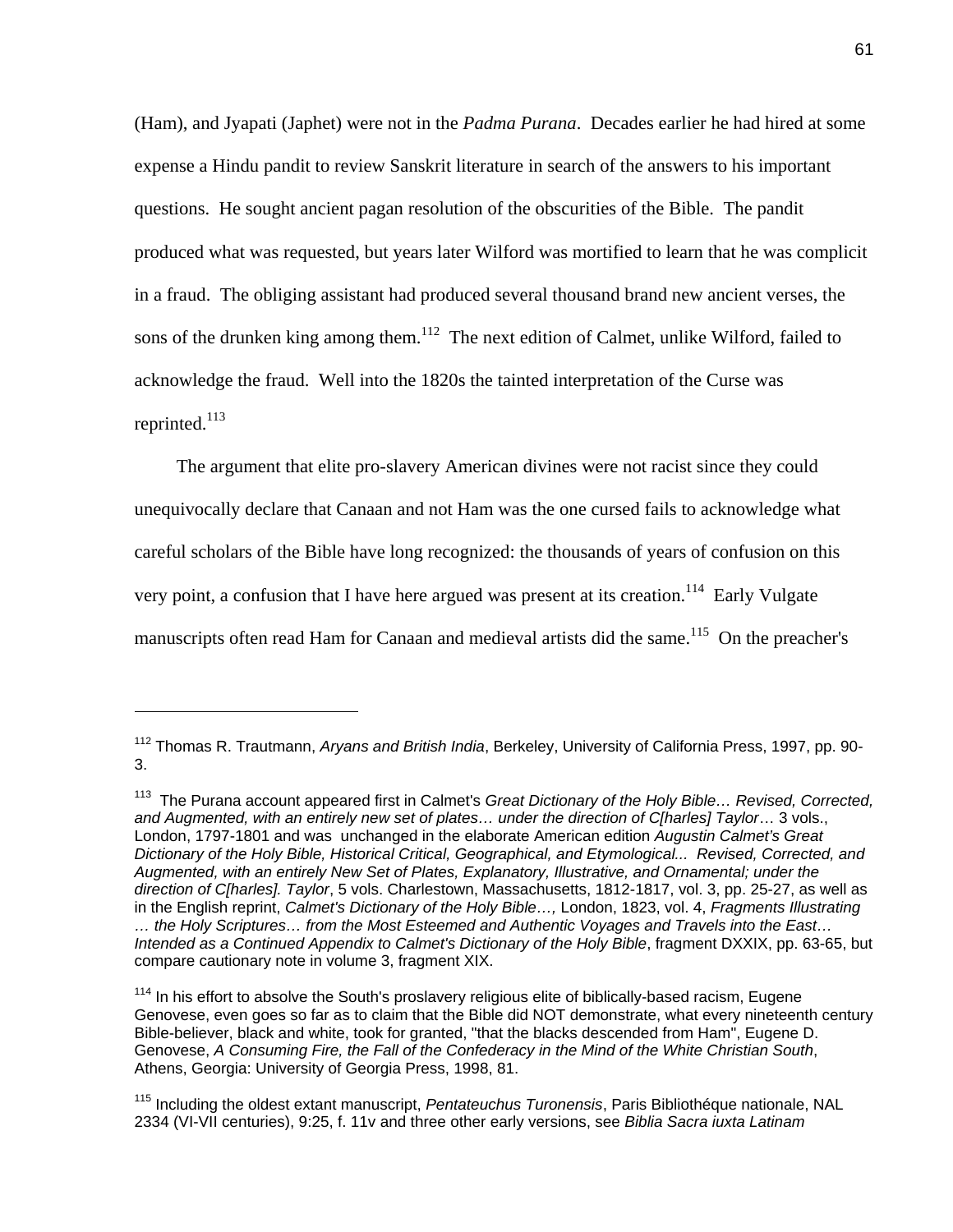bookshelf, the Etheridge Calmet *à la orientale* and *à l'indienne* provided authoritative evidence acceptable even to the Edwards-inspired elite. If they continued to believe that the Bible said Canaan was cursed, given the common sense implications of Ham's actions and the evidence newly available in this distinguished publication, their confidence would be shaken. The matter could not remain open and shut. Influenced by Calmet through others who read him, by contrast the influential Josiah Priest confidently claimed that the authoritative Arabic of Genesis, "a language of equal authority to the Hebrew", establishes that Ham was the one accursed.<sup>116</sup>

\* \* \* \* \* \* \* \* \* \* \* \* \* \* \* \* \* \* \* \* \* \* \* \* \* \* \* \* \* \* \* \*

 Through this paper, I have sought to demonstrate that a pattern has emerged in the slow construction of Noah's Curse to justify racial slavery. On the one hand, it provided too plastic a justification for inhumanity of whatever sort to be ignored. On the other hand, at least for the finer of spirit, it was too ignoble an attitude to one's fellow-humans to embrace wholeheartedly and unequivocally. And so a compromise evolved. It would be allowed into one's tradition, even as it was being branded outside it. A crucial step in the acceptance of the curse in Euro-America occurred not merely when the slave trade triumphed not uncoincidentally with Calmet's revision of his article on Ham for the 1728 edition, but also when the *Dictionary* attributed it to a non-Christian, Muslim source, and a century later to a Hindu source. Similarly, a crucial step in the diffusion of the racist story in the world of Islam nine hundred years earlier occurred when Tabari incorporated it into his universal history, while attributing it to a non-Muslim, Jewish source. And earlier still, Hellenistic notions of color identity mingled with strongly articulated biblical servitudinism to initiate the ambiguous and vague statements by Christian Fathers and Jewish

*Vulgatam Versionem ad Codicum Fidem*, Henri Quentin, ed., Rome, 1926, 175. Around 1300 the famous bronze portals of the San Zeno Church in Verona depict the enslavement of Ham, not Canaan.

<span id="page-62-0"></span><sup>116</sup> Priest, *Slavery,* 77.